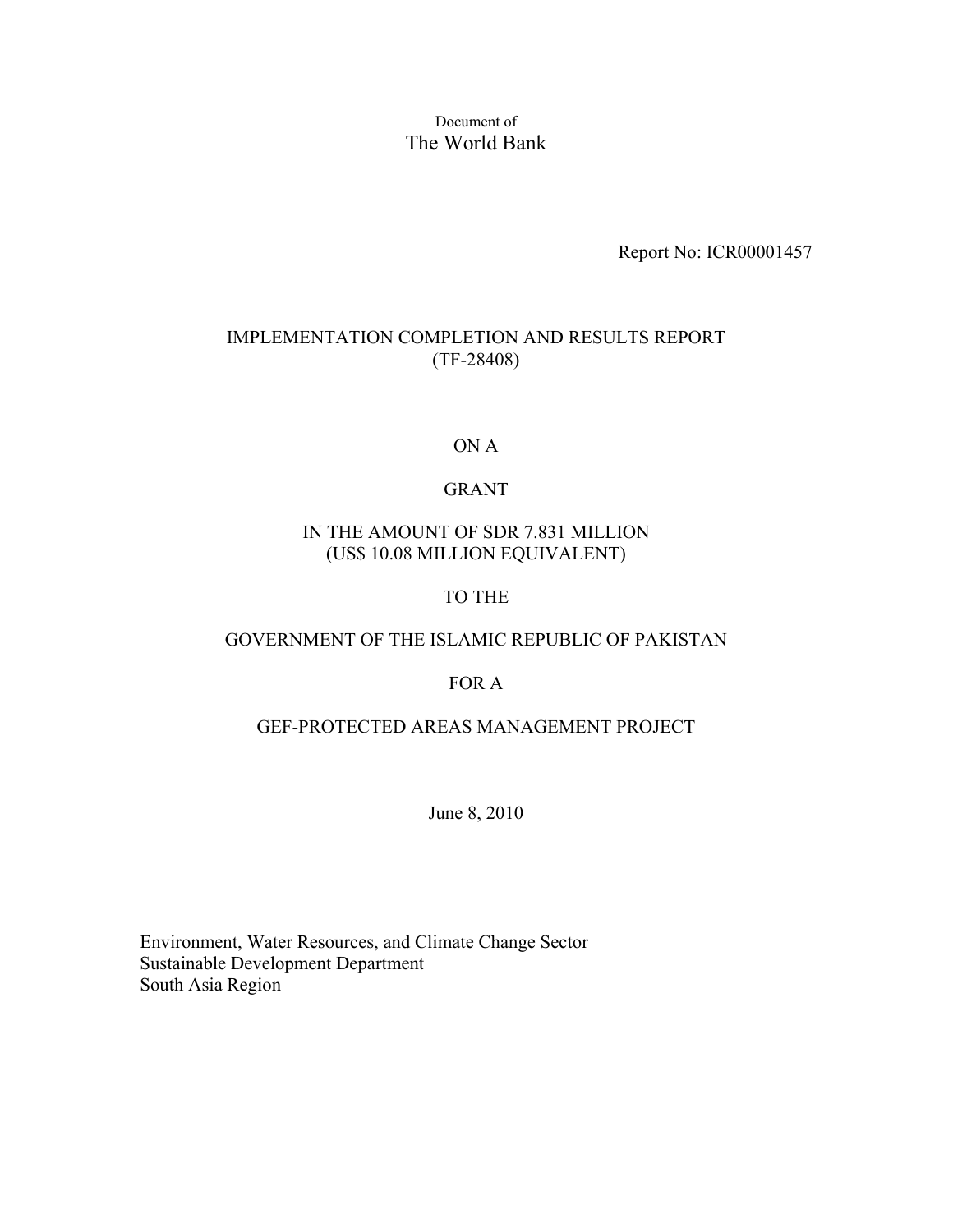#### CURRENCY EQUIVALENTS

#### (Exchange Rate Effective February 28, 2001)

Currency Unit = Pakistani Rupee (Rs.) US\$  $1.00 = 57.58$ 

#### FISCAL YEAR July 1 – June 30

#### ABBREVIATIONS AND ACRONYMS

| AJK           | Azad Jammu and Kashmir                                                   |
|---------------|--------------------------------------------------------------------------|
| CAS           | <b>Country Assistance Strategy</b>                                       |
| CBO           | Community based organization                                             |
| <b>FMR</b>    | <b>Financial Monitoring Report</b>                                       |
| <b>FPA</b>    | <b>Fund Protected Area</b>                                               |
| FY            | Fiscal Year                                                              |
| GA            | <b>Grant Agreement</b>                                                   |
| <b>GDP</b>    | <b>Gross Domestic Product</b>                                            |
| <b>GEF</b>    | Global Environment Facility                                              |
| <b>GEO</b>    | Global Environmental Objective                                           |
| <b>GOP</b>    | Government of the Islamic Republic of Pakistan                           |
| <b>ICR</b>    | <b>Implementation Completion Report</b>                                  |
| IP            | <b>Indigenous Peoples</b>                                                |
| <b>IPDP</b>   | Indigenous Peoples Development Plan                                      |
| <b>ISR</b>    | <b>Implementation Status Report</b>                                      |
| LAC           | Local Advisory Committee                                                 |
| <b>MELGRD</b> | Ministry of Environment, Local Government and Rural Development          |
| M&E           | Monitoring and evaluation                                                |
| MOE           | Ministry of Environment (formerly MELGRD, Ministry of Environment, Local |
|               | Government and Rural Development                                         |
| MTR           | Mid-term review                                                          |
| NGO           | Non-government organization                                              |
| <b>NWFP</b>   | North West Frontier Province                                             |
| OD            | <b>Operational Directive</b>                                             |
| <b>OP</b>     | <b>Operational Policy</b>                                                |
| PA            | Protected Area                                                           |
| <b>PAMP</b>   | Protected Areas Management Project                                       |
| PAD           | Project Appraisal Document                                               |
| <b>PDO</b>    | Project Development Objective                                            |
| <b>VCC</b>    | <b>Village Conservation Committee</b>                                    |
| <b>WVCC</b>   | Women's Village Conservation Committee                                   |

|                                 | Vice President: Isabel M. Guerrero        |
|---------------------------------|-------------------------------------------|
| Country Director: John Wall     |                                           |
|                                 | Sector Manager: Gajanand Pathmanathan     |
|                                 | Project Team Leader: Malcolm A. B. Jansen |
| ICR Team Leader: Valerie Hickey |                                           |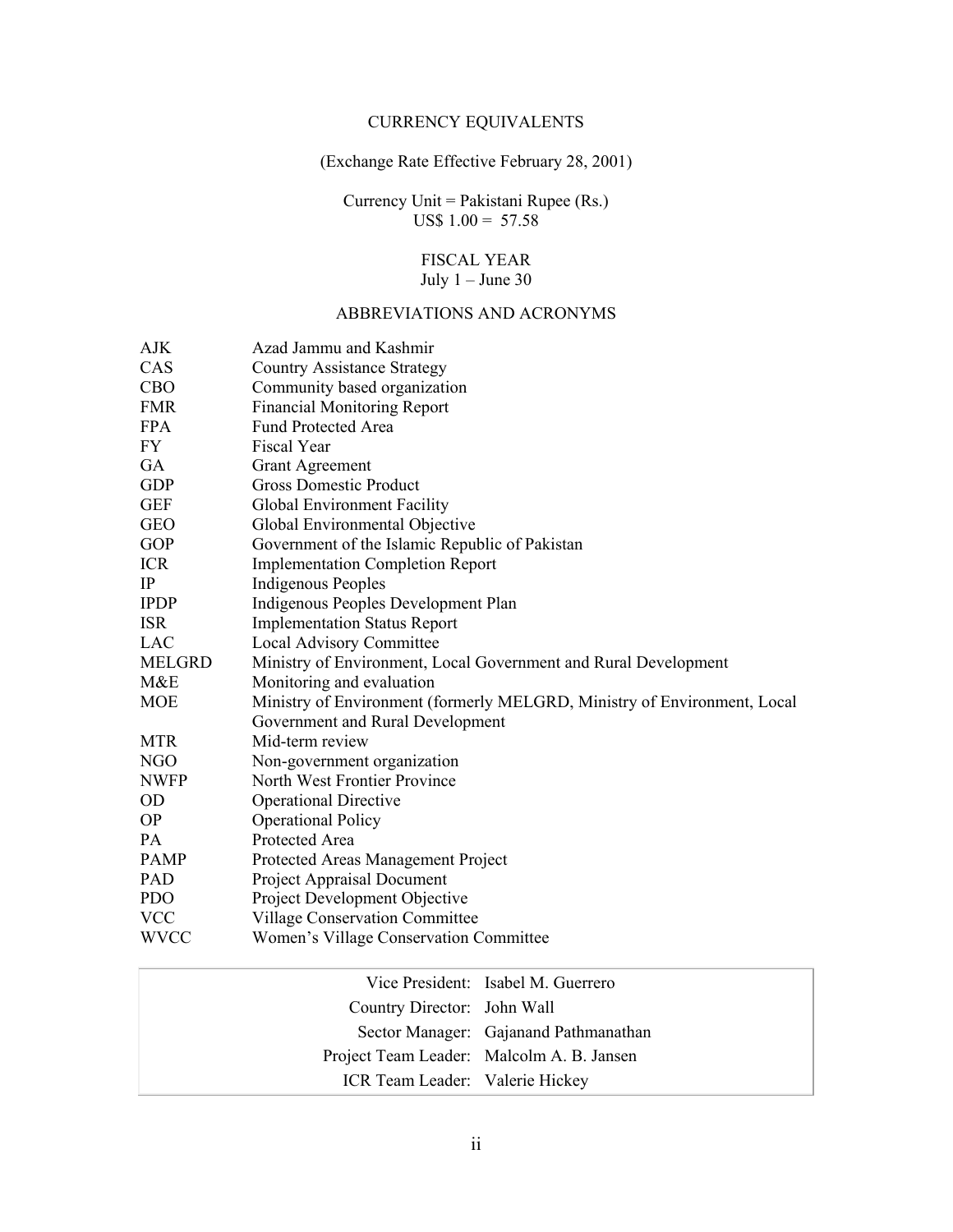### **ISLAMIC REPUBLIC OF PAKISTAN Protected Areas Management Project**

# **CONTENTS**

### **Data Sheet**

| 7. Comments on Issues Raised by Borrower/Implementing Agencies/Partners22 |  |
|---------------------------------------------------------------------------|--|
|                                                                           |  |
|                                                                           |  |
|                                                                           |  |
| Annex 4. Bank Lending and Implementation Support/Supervision Processes29  |  |
|                                                                           |  |
|                                                                           |  |
| Annex 7. Summary of Borrower's ICR and/or Comments on Draft ICR 33        |  |
| Annex 8. Comments of Cofinanciers and Other Partners/Stakeholders37       |  |
|                                                                           |  |
| <b>MAP: IBRD 31282</b>                                                    |  |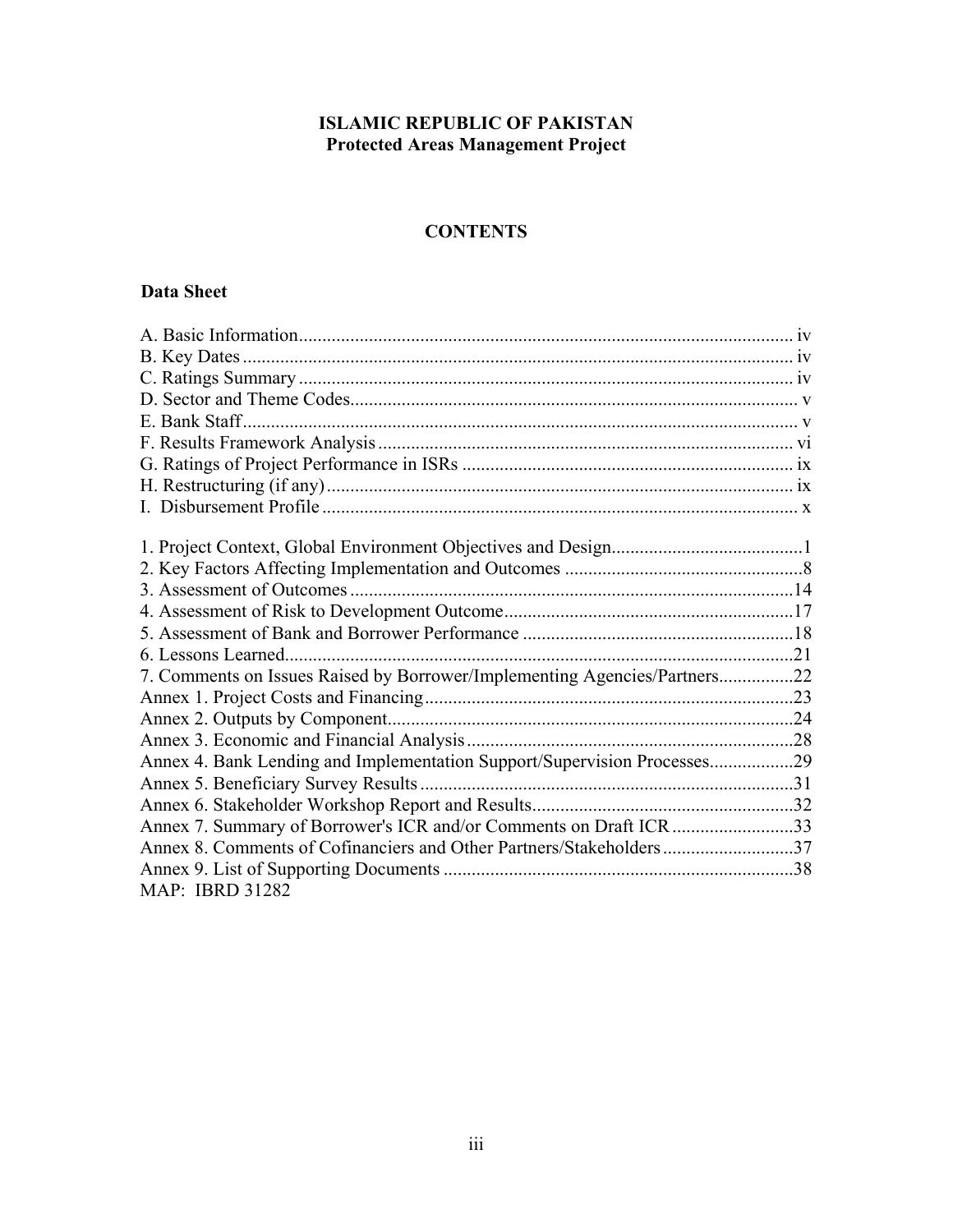#### <span id="page-3-0"></span>**A. Basic Information**

| $\sqrt{\text{Country}}$ :        | Pakistan         | Project Name:       | <b>Protected Areas</b><br>Management Project |  |
|----------------------------------|------------------|---------------------|----------------------------------------------|--|
| Project ID:                      | P035823          | $L/C/TF$ Number(s): | TF-28408                                     |  |
| <b>ICR</b> Date:                 | 06/08/2010       | <b>ICR</b> Type:    | Core ICR                                     |  |
| Lending Instrument:              | <b>SIL</b>       | Borrower:           | <b>GOP</b>                                   |  |
| Original Total<br>Commitment:    | <b>USD 10.1M</b> | Disbursed Amount:   | <b>USD 9.4M</b>                              |  |
| Revised Amount:                  | <b>USD 10.1M</b> |                     |                                              |  |
| <b>Environmental Category: B</b> |                  |                     | <b>Global Focal Area: B</b>                  |  |

#### **Implementing Agencies:**

Ministry of Environment

Department of Tourism, Wildlife, Archaeology and Fisheries

Department of Wildlife

Environment, Livestock, Wildlife, Forests and Tourism Department

#### **Cofinanciers and Other External Partners:**

<span id="page-3-1"></span>

| <b>B.</b> Key Dates |            |                   |                      |                                    |  |  |
|---------------------|------------|-------------------|----------------------|------------------------------------|--|--|
| <b>Process</b>      | Date       | <b>Process</b>    | <b>Original Date</b> | <b>Revised / Actual</b><br>Date(s) |  |  |
| Concept Review:     | 10/17/1994 | Effectiveness:    | 11/19/2002           | 10/25/2002                         |  |  |
| Appraisal:          | 12/01/1997 | Restructuring(s): |                      | 07/13/2006                         |  |  |
| Approval:           | 04/24/2001 | Mid-term Review:  | 07/22/2005           | 09/01/2005                         |  |  |
|                     |            | $\text{Closing:}$ | 12/31/2007           | 12/31/2009                         |  |  |

### <span id="page-3-2"></span>**C. Ratings Summary**

# **C.1 Performance Rating by ICR**

| Outcomes:                          | Moderately Satisfactory |
|------------------------------------|-------------------------|
| Risk to Global Environment Outcome | Moderate                |
| Bank Performance:                  | Satisfactory            |
| <b>Borrower Performance:</b>       | Moderately Satisfactory |

#### **C.2 Detailed Ratings of Bank and Borrower Performance**

| <b>Bank</b>                         | <b>Ratings</b>                      | <b>Borrower</b>                         | <b>Ratings</b>          |
|-------------------------------------|-------------------------------------|-----------------------------------------|-------------------------|
| Quality at Entry:                   | Moderately Satisfactory Government: |                                         | Moderately Satisfactory |
| Quality of Supervision:             | Satisfactory                        | Implementing<br>Agency/Agencies:        | Moderately Satisfactory |
| <b>Overall Bank</b><br>Performance: | Satisfactory                        | <b>Overall Borrower</b><br>Performance: | Moderately Satisfactory |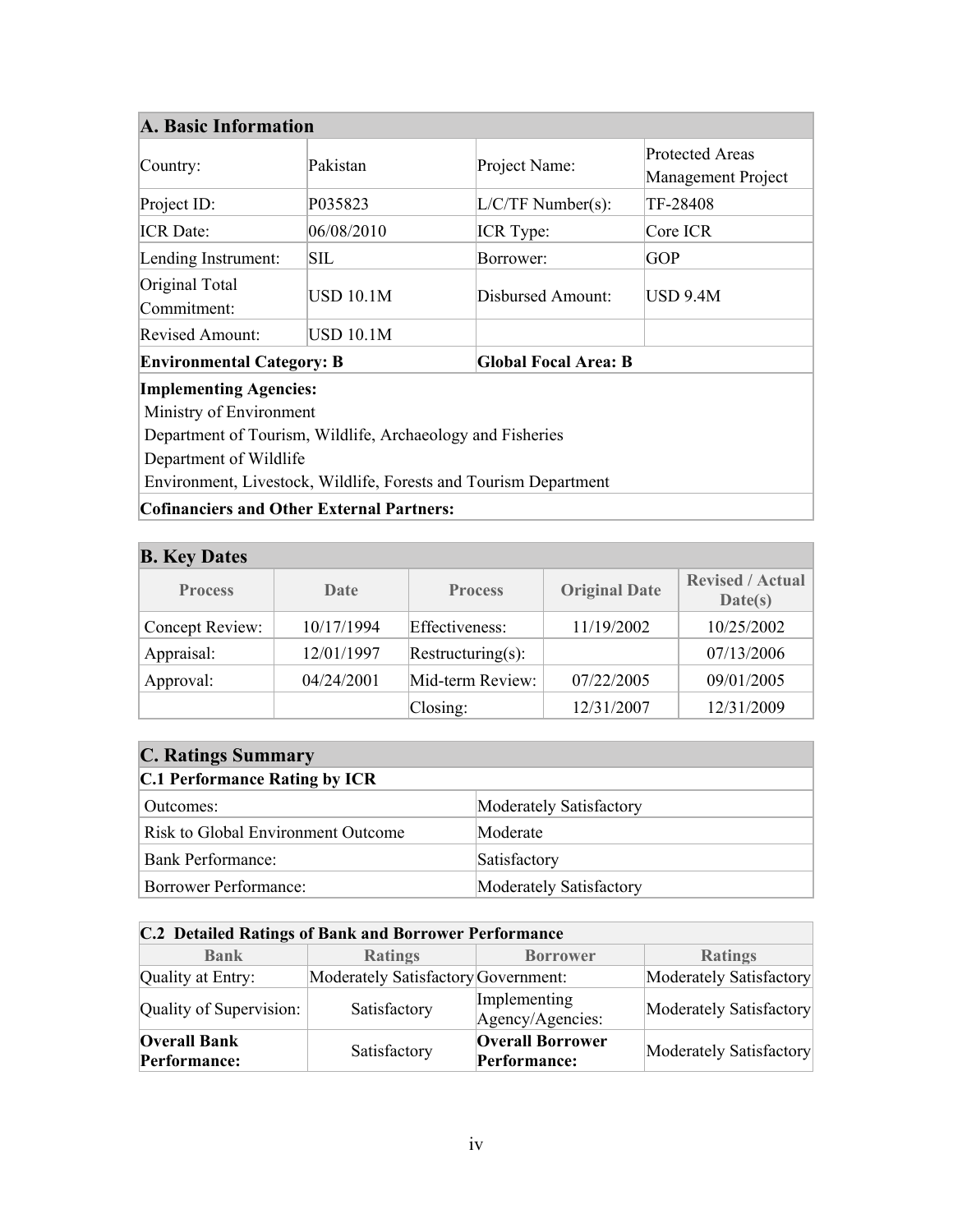| C.3 Quality at Entry and Implementation Performance Indicators         |                            |                                    |               |  |  |
|------------------------------------------------------------------------|----------------------------|------------------------------------|---------------|--|--|
| Implementation<br>Performance                                          | <b>Indicators</b>          | <b>QAG</b> Assessments<br>(if any) | <b>Rating</b> |  |  |
| Potential Problem Project $\vert_{\text{No}}$<br>at any time (Yes/No): |                            | Quality at Entry<br>$(QEA)$ :      | None          |  |  |
| Problem Project at any<br>time (Yes/No):                               | No                         | Quality of<br>Supervision (QSA):   | Satisfactory  |  |  |
| GEO rating before<br>Closing/Inactive status                           | Moderately<br>Satisfactory |                                    |               |  |  |

#### **C.3 Quality at Entry and Implementation Performance Indicators**

<span id="page-4-0"></span>

| <b>D. Sector and Theme Codes</b>                      |                |        |
|-------------------------------------------------------|----------------|--------|
|                                                       | Original       | Actual |
| Sector Code (as % of total Bank financing)            |                |        |
| General agriculture, fishing and forestry sector      | 56             | 60     |
| General public administration sector                  | 5              | 10     |
| General transportation sector                         | $\overline{7}$ |        |
| General water, sanitation and flood protection sector | 7              | 5      |
| Other social services                                 | 25             | 25     |
| Theme Code (as % of total Bank financing)             |                |        |
| Biodiversity                                          | 20             | 40     |
| Environmental policies and institutions               | 20             | 20     |
| Export development and competitiveness                | 20             |        |
| Participation and civic engagement                    | 20             | 20     |
| Rural policies and institutions                       | 20             | 20     |

<span id="page-4-1"></span>

| E. Bank Staff           |                       |                    |  |  |  |
|-------------------------|-----------------------|--------------------|--|--|--|
| <b>Positions</b>        | At ICR                | <b>At Approval</b> |  |  |  |
| Vice President:         | Isabel M. Guerrero    | Mieko Nishimizu    |  |  |  |
| Country Director:       | <b>Asif Faiz</b>      | John W. Wall       |  |  |  |
| Sector Manager:         | Gajanand Pathmanathan | Ridwan Ali         |  |  |  |
| Project Team Leader:    | Malcolm A. B. Jansen  | Najib Murtaza      |  |  |  |
| <b>ICR</b> Team Leader: | Valerie Hickey        |                    |  |  |  |
| ICR Primary Author:     | Valerie Hickey        |                    |  |  |  |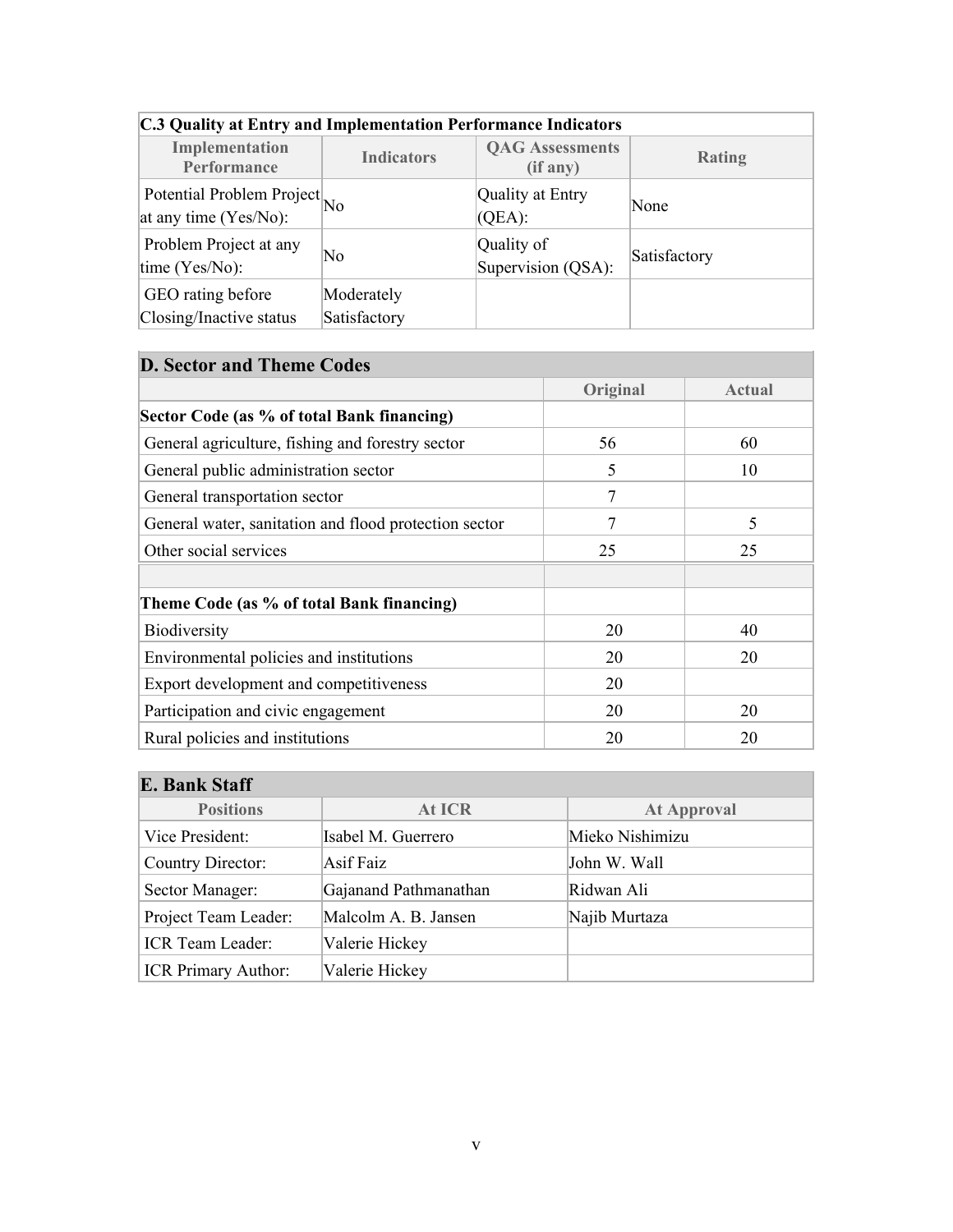#### <span id="page-5-0"></span>**F. Results Framework Analysis**

#### **Global Environment Objectives (GEO) and Key Indicators(as approved)**

The development objective of the project is to achieve the sustainable conservation of globally and nationally significant habitat and species within three protected areas (Chitral Gol National Park in NWFP, Hingol National Park in Balochistan and Machiara National Park in AJK) in Pakistan by the active involvement of local communities. This objective is to be specifically achieved through the following interventions: (i) Protected Area Biodiversity Conservation Management, which includes the following subcomponents: (a) integration of custodial committees in park management and conservation; (b) preparation and implementation of park management plans; (c) improvement of park infrastructure; (d) improvement of park operations; (e) baseline resource inventory, research, habitat improvement and wildlife enrichment; and (f) public awareness and outreach; (ii) Sustainability of park management; (iii) Human resource development; and (iv) Project coordination and monitoring.

#### **Revised Global Environment Objectives (as approved by original approving authority) and Key Indicators and reasons/justifications**

#### **(a) GEO Indicator(s)**

| <b>Indicator</b>                          | <b>Baseline Value</b>                                                                                                                                                                                                                               | <b>Original Target</b><br><b>Values</b> (from<br>approval documents)                                                                                                                                                                                                 | Formally<br><b>Revised</b><br>Target<br><b>Values</b> | <b>Actual Value</b><br><b>Achieved at</b><br><b>Completion or</b><br><b>Target Years</b>                                                                                                                                                                                                                                                |
|-------------------------------------------|-----------------------------------------------------------------------------------------------------------------------------------------------------------------------------------------------------------------------------------------------------|----------------------------------------------------------------------------------------------------------------------------------------------------------------------------------------------------------------------------------------------------------------------|-------------------------------------------------------|-----------------------------------------------------------------------------------------------------------------------------------------------------------------------------------------------------------------------------------------------------------------------------------------------------------------------------------------|
| <b>Indicator 1:</b>                       | numbers increased                                                                                                                                                                                                                                   | Reduction in loss of species and vegetation in the three protected areas by end of<br>project period (i) improvement in cover density (ii) selective single species                                                                                                  |                                                       |                                                                                                                                                                                                                                                                                                                                         |
| Value<br>(quantitative or<br>Qualitative) |                                                                                                                                                                                                                                                     | $(i)$ Increase in cover<br>density;(ii) markhor<br>population in Chitral;<br>musk deer, grey goral,<br>western tragopan and<br>monal pheasant<br>populations in<br>Machiara; and<br>Ibex, Urial and<br>Chinkara population in<br>Hingol stable at end of<br>project, |                                                       | (i) CHITRAL -<br>markhor population<br>from 370 to 800<br>(ii) MACHIARA -<br>musk deer (35 to<br>$(72)$ , Grey Goral $(100)$<br>to 384), Western<br>Tragopan $(75$ to $122)$<br>and monal pheasant<br>$(238)$ to<br>$(436);$ (iii) Hingol-<br>Ibex $(1400)$ to<br>2000), Urial (350 to<br>500) and Chinkara<br>$(150 \text{ to } 200).$ |
| Date achieved                             |                                                                                                                                                                                                                                                     | 11/01/2001                                                                                                                                                                                                                                                           |                                                       | 10/15/2009                                                                                                                                                                                                                                                                                                                              |
| Comments<br>(incl. %<br>achievement)      | Cover density was considered difficult to measure and attribute to a project of<br>relatively short duration. Changes in population numbers were measured as these<br>provided a more direct and useful means to measure the impact of the project. |                                                                                                                                                                                                                                                                      |                                                       |                                                                                                                                                                                                                                                                                                                                         |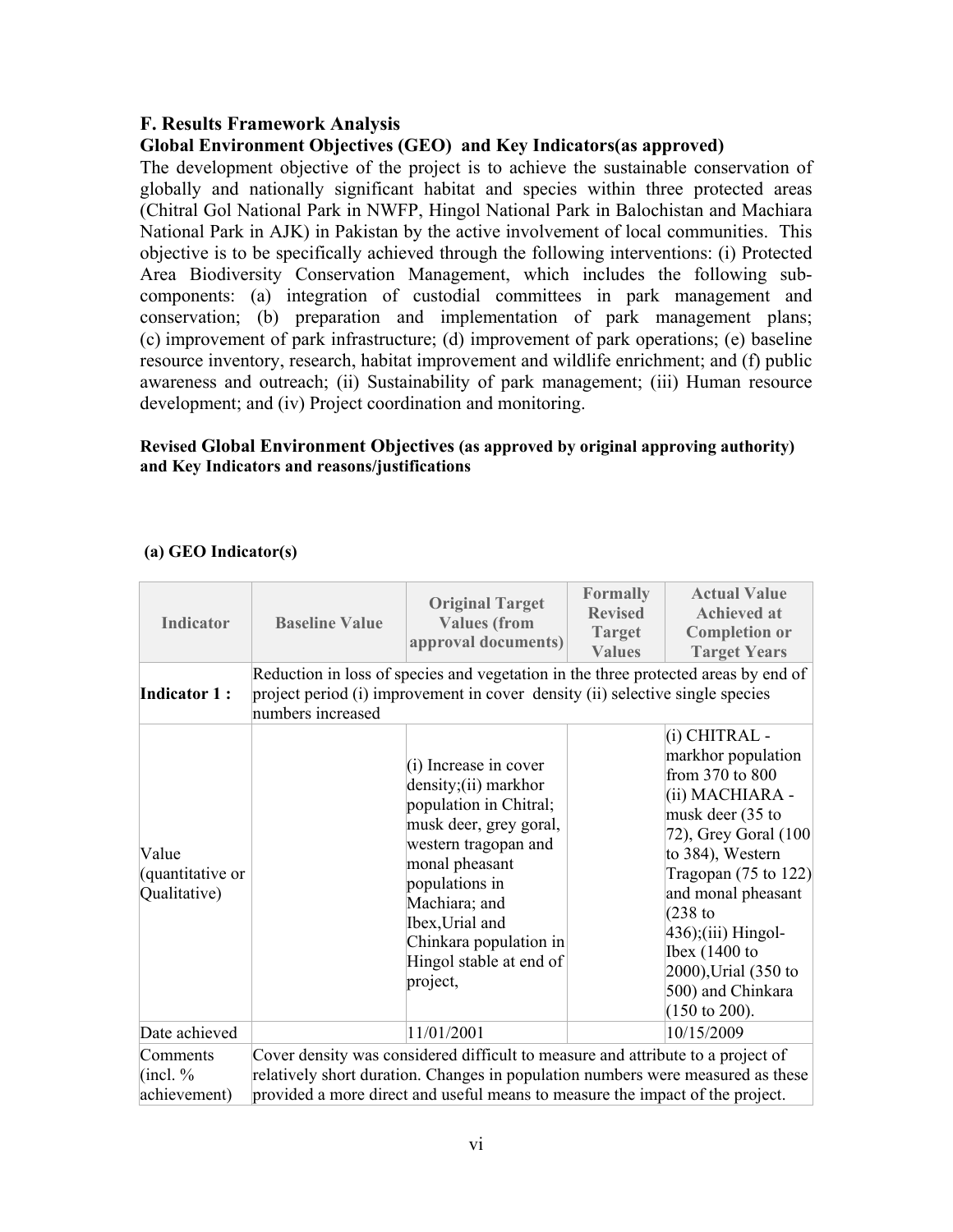### **(b) Intermediate Outcome Indicator(s)**

| <b>Indicator</b>                          | <b>Baseline Value</b>                                                                                                                                | <b>Original Target</b><br><b>Values (from</b><br>approval<br>documents)                                                                                                   | <b>Formally</b><br><b>Revised</b><br><b>Target Values</b> | <b>Actual Value</b><br><b>Achieved at</b><br><b>Completion or</b><br><b>Target Years</b>                                                                                                                                                                                                  |
|-------------------------------------------|------------------------------------------------------------------------------------------------------------------------------------------------------|---------------------------------------------------------------------------------------------------------------------------------------------------------------------------|-----------------------------------------------------------|-------------------------------------------------------------------------------------------------------------------------------------------------------------------------------------------------------------------------------------------------------------------------------------------|
| <b>Indicator 1:</b>                       | Reduction of unregulated grazing and timber/fuelwood collection within core<br>zones of protected areas by 20% by mid-term and 40% by end of project |                                                                                                                                                                           |                                                           |                                                                                                                                                                                                                                                                                           |
| Value<br>(quantitative or<br>Qualitative) |                                                                                                                                                      | Reduction of<br>unregulated grazing<br>and timber/fuelwood<br>collection within<br>core zones of<br>protected areas by<br>20% by mid-term<br>and 40% by end of<br>project |                                                           | CHITRAL: 90%<br>grazing<br>reduction ;90%<br>fuelwood reduction<br>and 100% reduction<br>in timber collection<br>HINGOL: 45%<br>livestock reduction<br>(26,000)<br>MACHIARA -<br>61 % of pasture<br>lands under<br>controlled grazing<br>regimes; and 40%<br>reduction in<br>fuelwood use |
| Date achieved                             |                                                                                                                                                      | 11/01/2001                                                                                                                                                                |                                                           | 10/15/2009                                                                                                                                                                                                                                                                                |
| Comments<br>(incl. %<br>achievement)      | All targets for threat reduction were exceeded during the life of the project.                                                                       |                                                                                                                                                                           |                                                           |                                                                                                                                                                                                                                                                                           |
| <b>Indicator 2:</b>                       | Reduction in poaching by 30% by mid-term and 60% by end of project                                                                                   |                                                                                                                                                                           |                                                           |                                                                                                                                                                                                                                                                                           |
| Value<br>(quantitative or<br>Qualitative) |                                                                                                                                                      | Reduction in<br>poaching by 30% by<br>mid-term and $60\%$<br>by end of project                                                                                            |                                                           | Based on sample<br>site assessment<br>poaching reduced<br>by 95% in Chitral;<br>100% reduction in<br>Machiara and 60%<br>reduction in Hingol                                                                                                                                              |
| Date achieved                             |                                                                                                                                                      | 11/01/2001                                                                                                                                                                |                                                           | 10/15/2009                                                                                                                                                                                                                                                                                |
| Comments<br>(incl. %<br>achievement)      | Reduction of poaching targets was exceeded.                                                                                                          |                                                                                                                                                                           |                                                           |                                                                                                                                                                                                                                                                                           |
| <b>Indicator 3:</b>                       | Number of village conservation committees effectively implementing<br>conservation related outcomes                                                  |                                                                                                                                                                           |                                                           |                                                                                                                                                                                                                                                                                           |
| Value<br>(quantitative or<br>Qualitative) |                                                                                                                                                      | 57 village<br>committees and<br>cluster community<br>organizations<br>functioning in all                                                                                  |                                                           | 51 village<br>conservation<br>committees<br>effectively<br>implementing                                                                                                                                                                                                                   |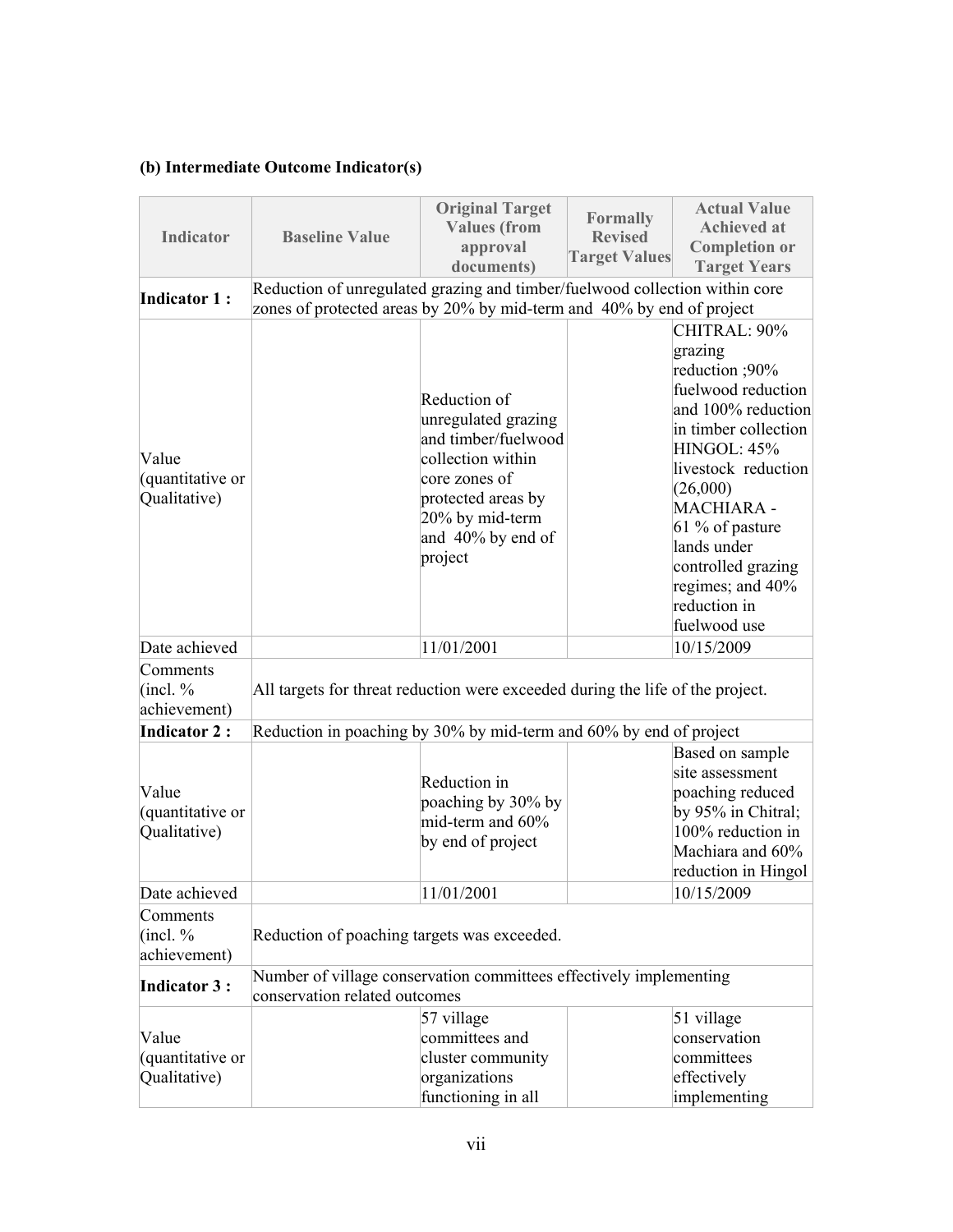|                                           |                                                                                                                        | three national parks                | conservation<br>activities and<br>cluster community<br>organizations<br>established in<br>Chitral, Machiara<br>and Hingol                                                                                                                                                                  |
|-------------------------------------------|------------------------------------------------------------------------------------------------------------------------|-------------------------------------|--------------------------------------------------------------------------------------------------------------------------------------------------------------------------------------------------------------------------------------------------------------------------------------------|
| Date achieved                             |                                                                                                                        | 11/01/2001                          | 10/15/2009                                                                                                                                                                                                                                                                                 |
| Comments<br>(incl. %<br>achievement)      | a few villages were clustered for implementation simplification but all<br>households were covered through the 51 VCCs |                                     |                                                                                                                                                                                                                                                                                            |
| <b>Indicator 4:</b>                       |                                                                                                                        |                                     | Changes in incomes of households affected by restrictions in resource use                                                                                                                                                                                                                  |
| Value<br>(quantitative or<br>Qualitative) |                                                                                                                        | 10% change in<br>households incomes | Based on sample<br>site assessment<br>incomes increased<br>between 0-20% of<br>sampled VCC<br>members                                                                                                                                                                                      |
| Date achieved                             |                                                                                                                        | 11/01/2001                          | 10/15/2009                                                                                                                                                                                                                                                                                 |
| Comments<br>(incl. %<br>achievement)      |                                                                                                                        |                                     |                                                                                                                                                                                                                                                                                            |
| Indicator 5:                              | area for conservation and development activities                                                                       |                                     | Additional non-project resources channeled to Village Committees in project                                                                                                                                                                                                                |
| Value<br>(quantitative or<br>Qualitative) |                                                                                                                        | none                                | i) MACHIARA -<br>PKRs. 525.09<br>million for<br>community<br>activities<br>(irrigation, health,<br>skills devt);<br>(ii) HINGOL -<br>PKRs 20 million<br>for community<br>activity; and<br>(iii) CHITRAL -<br>PKRs 4.3 million<br>for sewerage<br>systems, irrigation<br>channel rehab. etc |
| Date achieved                             |                                                                                                                        | 11/01/2001                          | 10/15/2009                                                                                                                                                                                                                                                                                 |
| Comments<br>(incl. %<br>achievement)      | usefulness of VCCs beyond the project.                                                                                 |                                     | This was an indicator added during the project to reflect the effectiveness and                                                                                                                                                                                                            |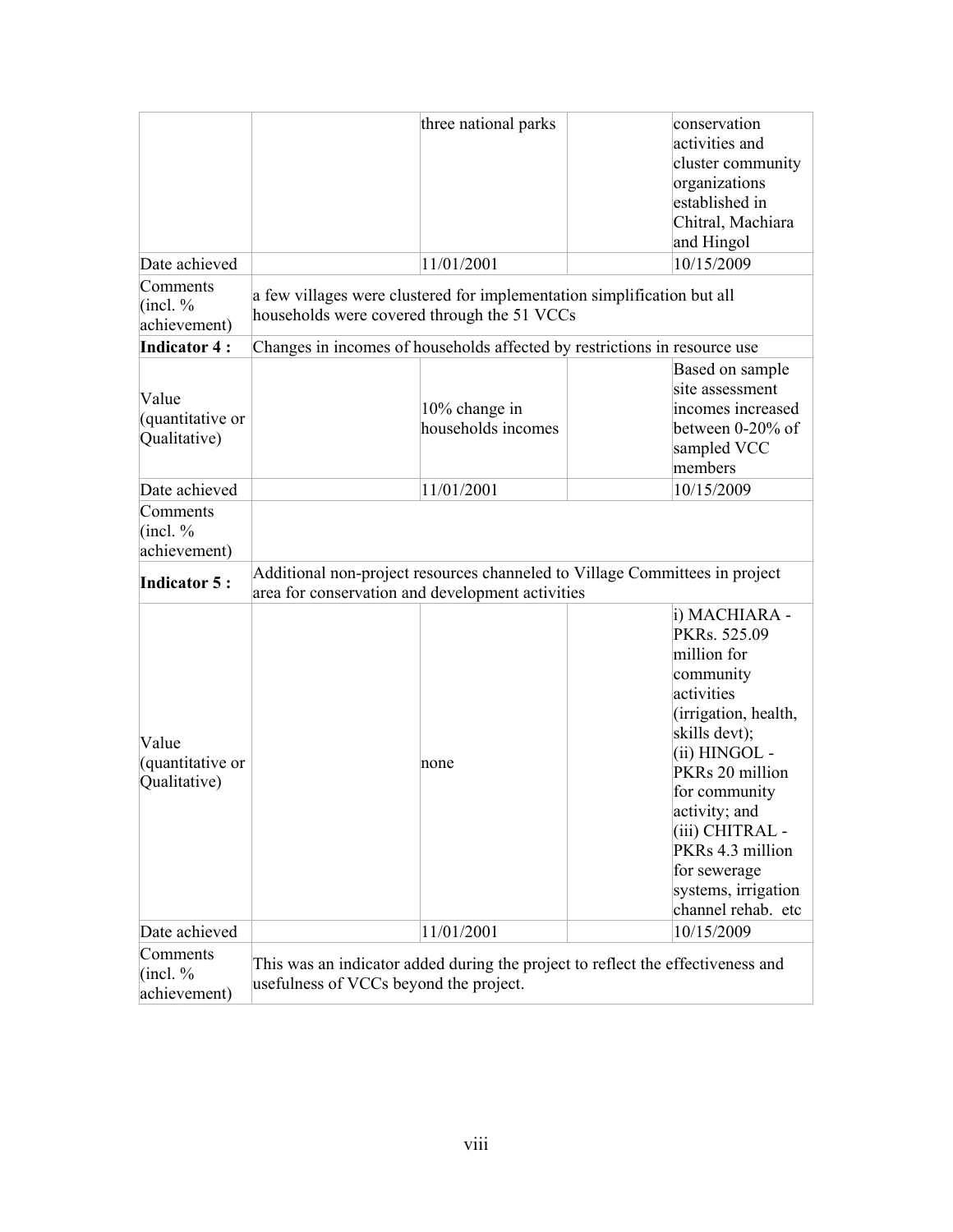| No.            | Date ISR<br><b>Archived</b> | <b>GEO</b>              | IP                      | <b>Actual</b><br><b>Disbursements</b><br>(USD millions) |
|----------------|-----------------------------|-------------------------|-------------------------|---------------------------------------------------------|
| 1              | 10/19/2001                  | Satisfactory            | Unsatisfactory          | 0.00                                                    |
| $\overline{2}$ | 05/10/2002                  | Satisfactory            | Unsatisfactory          | 0.00                                                    |
| 3              | 10/30/2002                  | Satisfactory            | Satisfactory            | 0.00                                                    |
| $\overline{4}$ | 01/21/2003                  | Satisfactory            | Satisfactory            | 0.10                                                    |
| 5              | 06/11/2003                  | Satisfactory            | Satisfactory            | 0.20                                                    |
| 6              | 12/22/2003                  | Satisfactory            | Satisfactory            | 0.46                                                    |
| 7              | 06/17/2004                  | Satisfactory            | Satisfactory            | 0.65                                                    |
| 8              | 12/06/2004                  | Satisfactory            | Satisfactory            | 0.81                                                    |
| 9              | 06/06/2005                  | Unsatisfactory          | Moderately Satisfactory | 1.22                                                    |
| 10             | 11/19/2005                  | Unsatisfactory          | Moderately Satisfactory | 1.88                                                    |
| 11             | 05/05/2006                  | Satisfactory            | Satisfactory            | 2.23                                                    |
| 12             | 08/01/2006                  | Satisfactory            | Satisfactory            | 2.86                                                    |
| 13             | 03/09/2007                  | Satisfactory            | Satisfactory            | 3.65                                                    |
| 14             | 08/14/2007                  | Satisfactory            | Satisfactory            | 4.27                                                    |
| 15             | 04/02/2008                  | Satisfactory            | Moderately Satisfactory | 4.90                                                    |
| 16             | 11/28/2008                  | Moderately Satisfactory | Moderately Satisfactory | 5.49                                                    |
| 17             | 03/19/2009                  | Moderately Satisfactory | Moderately Satisfactory | 7.72                                                    |
| 18             | 09/29/2009                  | Moderately Satisfactory | Moderately Satisfactory | 8.30                                                    |

# <span id="page-8-0"></span>**G. Ratings of Project Performance in ISRs**

# <span id="page-8-1"></span>**H. Restructuring (if any)**

| <b>Restructuring</b> | <b>Board</b><br><b>Approved</b><br><b>GEO Change</b> | <b>ISR Ratings at</b><br><b>Restructuring</b> |    | Amount<br>Disbursed at                     | <b>Reason for Restructuring &amp;</b>                                                                                                                                                                                           |
|----------------------|------------------------------------------------------|-----------------------------------------------|----|--------------------------------------------|---------------------------------------------------------------------------------------------------------------------------------------------------------------------------------------------------------------------------------|
| Date(s)              |                                                      | <b>GEO</b>                                    | IP | <b>Restructuring</b><br>in USD<br>millions | <b>Key Changes Made</b>                                                                                                                                                                                                         |
| 07/13/2006           |                                                      |                                               | S  | 2.73                                       | To reallocate funds from<br>existing unutilized funds<br>available in the Ministry of<br>Environment (MOE) and<br>Balochistan budget line items<br>to consolidate ongoing<br>activities and provide<br>additional funds to AJK. |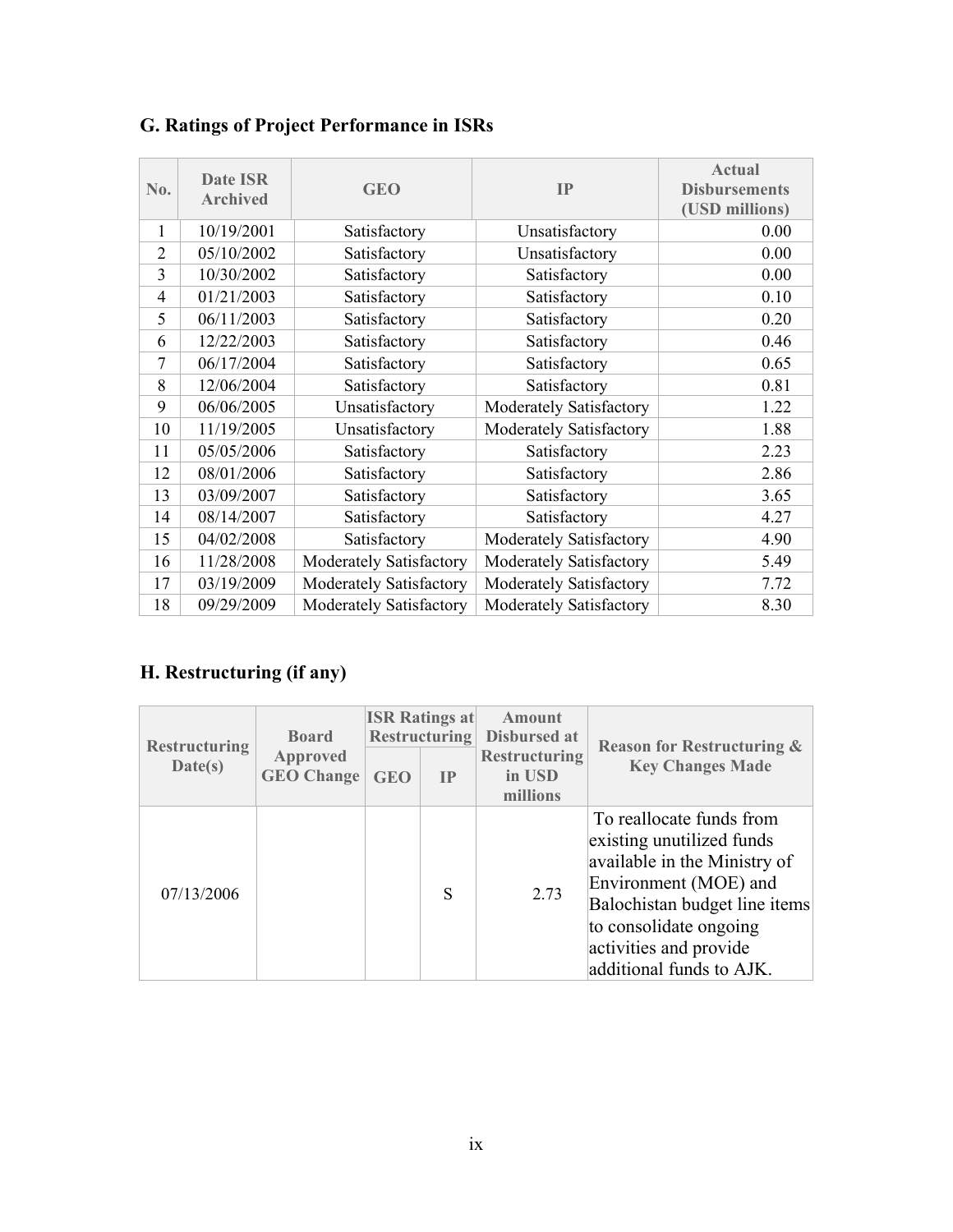# <span id="page-9-0"></span>**I. Disbursement Profile**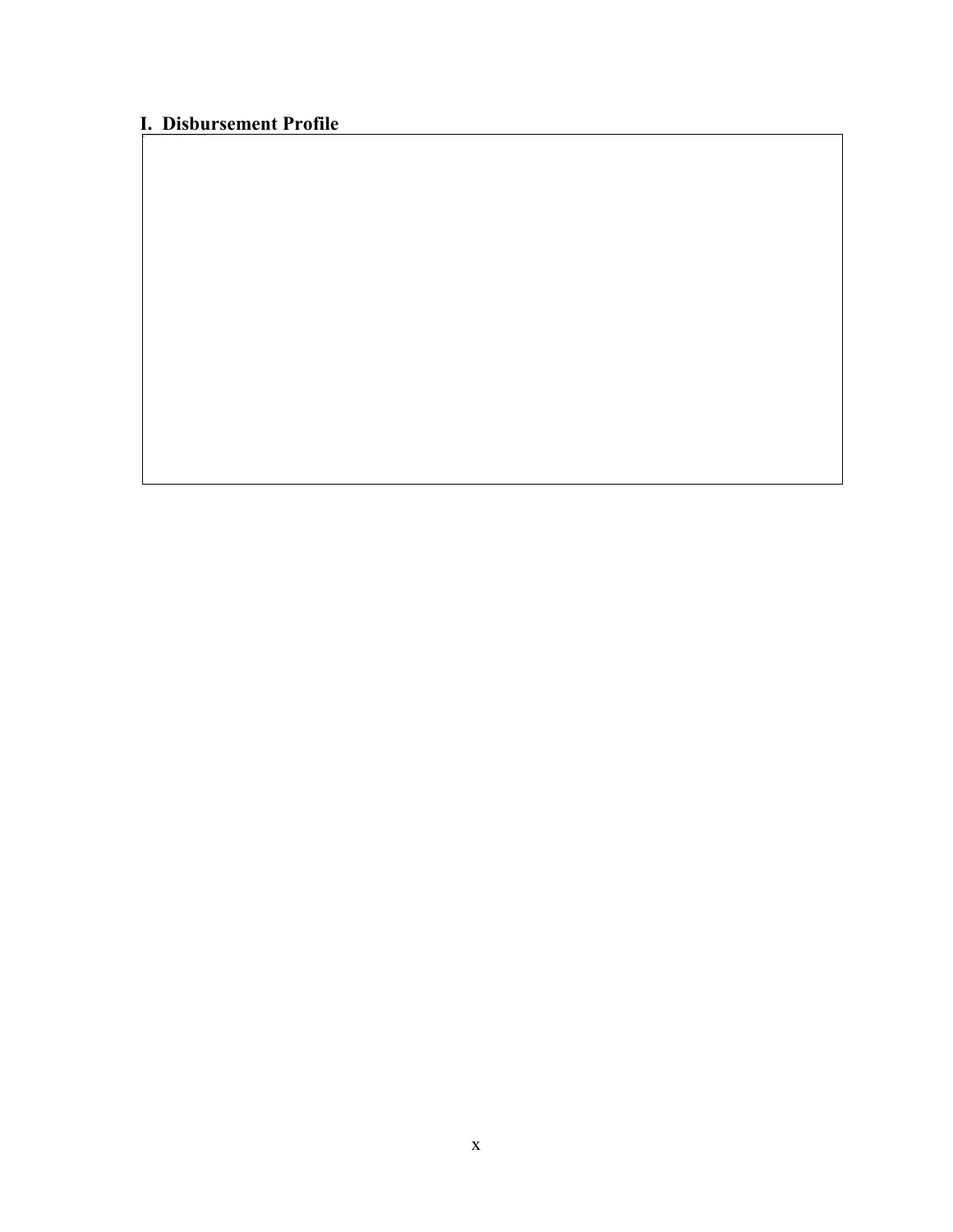#### <span id="page-10-0"></span>**1. Project Context, Global Environment Objectives and Design**

#### **1.1 Context at Appraisal**

*a. Country Background.* With its dramatic geological history, broad latitudinal spread and immense altitudinal range, Pakistan spans a remarkable number of the world's broad ecological regions. These range from the coastal mangrove forests of the Arabian Sea to the spectacular mountain tops where the western Himalayas, Hindu Kush and Karakoram ranges meet. This variety of habitats also supports a rich variety of different species which contributes to the overall biological diversity (biodiversity) of the country.

**The project context was determined by the principal role that natural resources play in driving Pakistan's rural economy and in providing livelihoods to a majority of its population.** The Government of Pakistan (GOP) was aware that the pursuit of rapid, decentralized economic growth, as was then happening, might occasion the loss of natural resources on which economic development ultimately depended. As such, they acknowledged the need to marry better resource stewardship to the execution of its development strategy. In the absence of environmental sustainability, economic policies would further widen inequalities and force rural people and others to exploit biodiversity at rates that would not be sustainable. As a result, processes such as deforestation, overgrazing, soil erosion, and salinity would escalate and have increasing and immediate implications for the nation's development in general and for the survival of rural communities in particular.

*b. Sector Background.* Natural resources – land, forests, fisheries, mineral wealth and tourism potential – featured prominently in Pakistan's development prospects. At the same time, government capacity to sustainably manage these resources was limited. Deforestation threatened the forests and was the primary environmental issue of the day. The resource conservation that did exist was chiefly donor-executed, uncoordinated, unaccountable to the Ministry of Environment, Local Government and Rural Development (MELGRD) and often implemented with the provincial governments playing only minor supporting roles. MELGRD was restructured during the project period to become the Ministry of Environment (MOE), but it retained oversight for the project throughout its lifespan.

**The primary issues in the sector involved the rapid loss of quantity and quality of natural habitat leading to the depletion of species, populations and genetic diversity.** Habitat loss, fragmentation and degradation – caused by deforestation for commercial and agricultural purposes, grazing of rapidly increasing livestock populations, fodder collection and soil erosion – resulted in a high rate of extinction. Deforestation had reduced natural forests (coniferous, riverine and mangrove) to just 4% of the land area, and remaining woody biomass was declining at a rate of 4-6% annually.

**Species were also adversely affected by poaching and other factors that reduce population viability.** Hunting, for which there continues to be a strong tradition in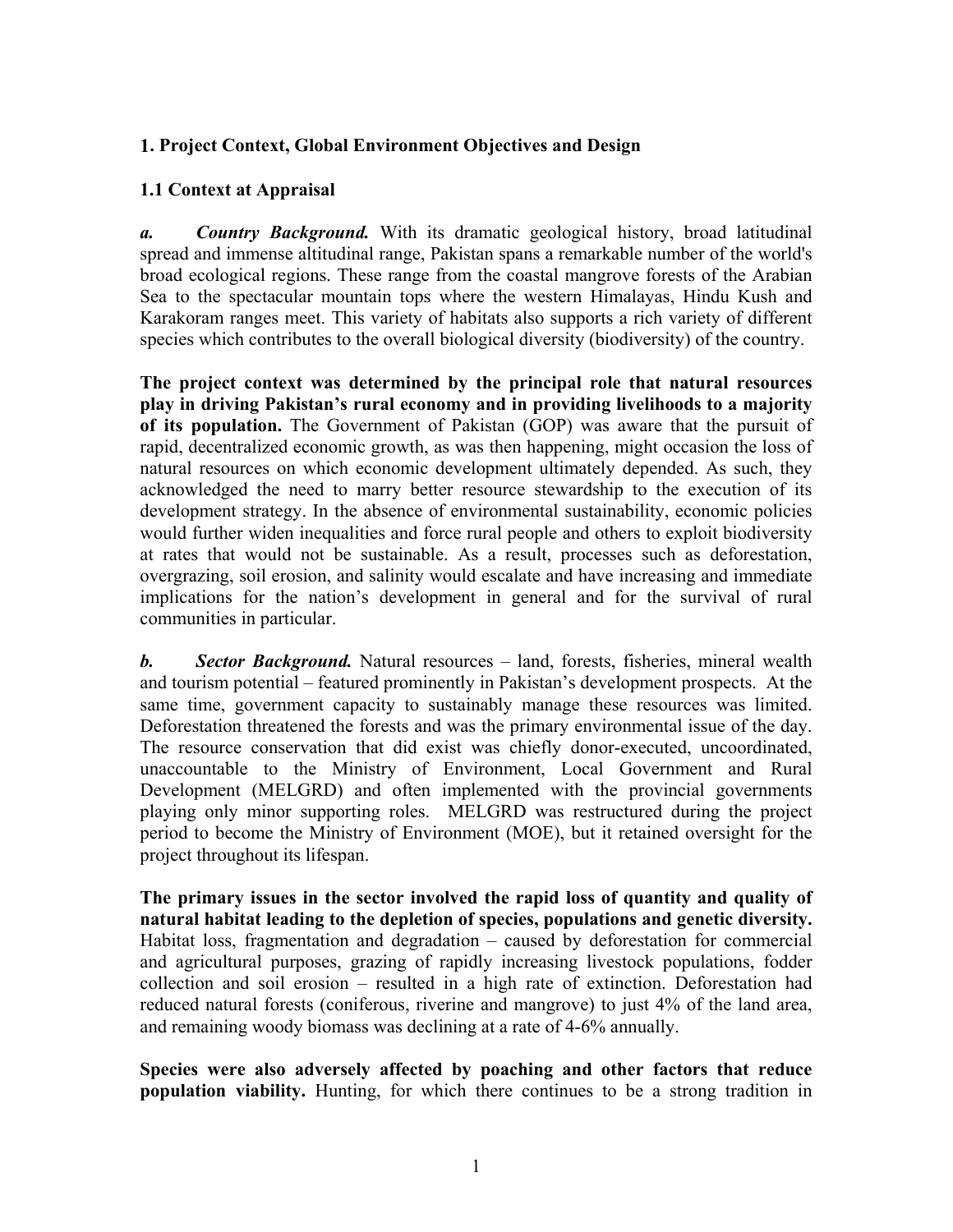Pakistan, had seriously affected several charismatic species, including threatened bird populations, such as the Houbara Bustard. Over-fishing and rampant and unregulated bycatch problems were underlying causes of species loss in the marine environment.

**Although the GOP had established environmental agencies at both national and provincial levels, these were relatively new, lacked clarity over implementation responsibilities, faced a severe shortage of properly trained personnel and had little enforcement capacity.** The protected area (PA) system, in particular, was an apt example of these weaknesses. Of the 189 PAs in Pakistan at that time, most existed only on paper. Management plans were few and far between, and where they did exist they were almost invariably technically deficient. Further, management of PAs was widely seen as a policing matter with little or no active participation of local communities. Physical demands on existing staff and equipment levels were also high – for example, the ratio of area conserved per staff member reached up to 7,537 ha per ranger in Balochistan.

**The lack of adequate baseline information on natural resources in PAs was another factor that hindered biodiversity conservation.** No inventories of plant and animal species had been undertaken. This restricted an accurate analysis of populations of key species, which meant that it was impossible to capture changes in their numbers over a period of time or to understand the effect of conservation initiatives. Awareness building mechanisms for increasing public support toward conservation issues were minor. They were mostly driven by non-government organizations (NGOs) who targeted narrow audiences in ad hoc manners.

*c. Existing Government Initiatives.* GOP's strategy on conservation of biodiversity had largely been defined by the establishment of an institutional framework, development of legal and policy infrastructure, and the establishment of a PA system.

The institutional framework was divided into two parts. **At the federal level, the Government, specifically the Ministry of Environment (MOE), was responsible for overall policy and planning, inter-provincial and territorial coordination and international liaison for environmental concerns.** Wildlife and Protected Areas issues are coordinated through its National Council for Conservation of Wildlife, established in 1974. Its office of the Inspector General of Forests conducts all policy, coordination and liaison matters related to forests, rangeland and wildlife management.

**Actual conservation and management of biodiversity remained the responsibility of the provincial administrations.** Institutions at this level varied in terms of structure, budgets and implementation capacity. In North-West Frontier Province (NWFP), Balochistan and Northern Areas, wildlife continues to be administered through the Forestry Department's Wildlife Division. In Azad Jammu and Kashmir (AJK), this responsibility falls to the Department of Tourism, Wildlife, Archaeology and Fisheries. In Sindh, the Wildlife Conservation Board oversaw all wildlife management and conservation issues. After Punjab, Sindh had the highest budget for wildlife management (Rs.29 million in FY 1998), followed by NWFP (Rs.21 million).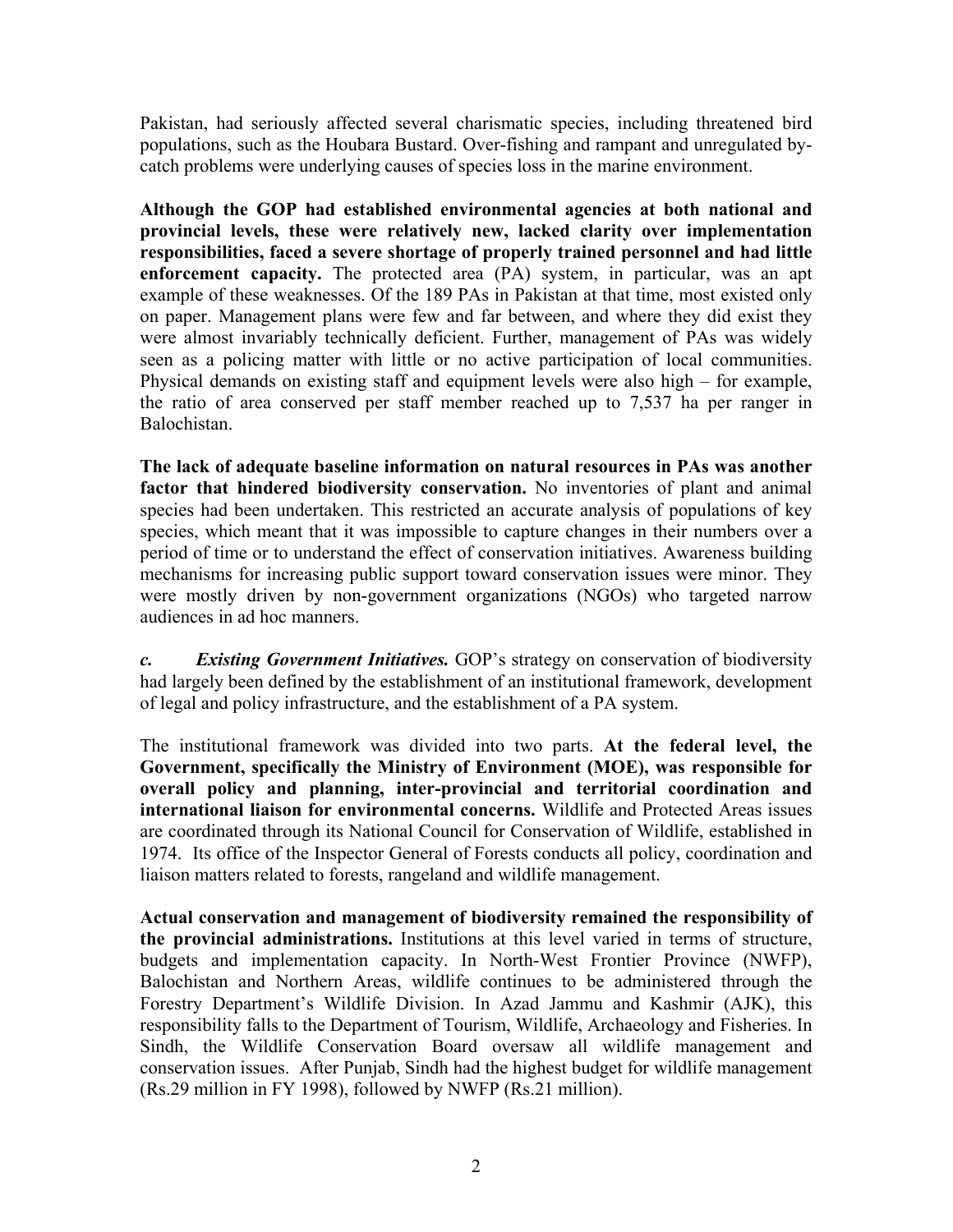**The federal government's principal policy instrument on biodiversity conservation is the National Conservation Strategy,** developed in 1992, which called for (i) developing a national policy on wildlife management; (ii) strengthening the protected area system; and (iii) improving the legal and policy architecture to promote conservation. This built on the updated Forestry and Wildlife Policy of 1991 that had emphasized the need to reduce deforestation, conserve forests and biological diversity, promote social forestry and contain environmental degradation in watersheds and catchment areas. In 1999, the Government completed its first Biodiversity Strategy and Action Plan that set out a strategy for action under thirteen main components which corresponded to the Articles of the CBD: planning and policies, legislation, identification and monitoring, *insitu* conservation, *ex-situ* conservation, sustainable use, incentive measures, research and training, public education and awareness, environmental impact assessment, access issues, exchange of information, and financial resources.

**This policy framework was operationalized in legislation enacted at the provincial level**, including through the Sindh Wildlife Protection Ordinance (1972), the Punjab Wildlife Act (1974), the Balochistan Wildlife Protection Act (1974), the NWFP Wildlife Act (1975), the Northern Areas Wildlife Protection Act (1975), the Azad Jammu and Kashmir Wildlife Preservation Act (1975), and the Islamabad Wildlife Ordinance (1979).

**Pakistan's protected area system consisted of ten national parks, 82 wildlife sanctuaries, 83 game reserves and 14 private unclassified reserves.** In FY1998, all provincial governments combined planned to spend Rs. 170 m managing their respective PAs. Often, these budgets were considered fungible and the first to be reduced in the face of economic stresses.

*d. Country Assistance Strategy.* The Country Assistance Strategy (CAS, 1999) identified the deterioration of Pakistan's natural resources as a key concern, and rough estimates attributed partial costs of environmental damage and pollution to the economy at about 3% of GDP per year. The conservation of Pakistan's natural resources, including biological diversity, was named an urgent priority. The Protected Areas Management Project (PAMP) was fully consistent with the CAS and indeed complemented it by filling an important niche in the existing program of activities, particularly in the natural resources sector.

*e. Rationale for Bank Assistance.* Endangered species and threatened critical habitats were most likely to continue to decline in the absence of the project. GOP lacked the resources to invest in biodiversity conservation despite its professed stake in conserving natural resources because of their key role in sustaining rural livelihoods and driving national economic opportunities. Staff skills would remain weak, and communities would remain excluded from decision making about the very natural habitats that formed the source of their livelihoods.

Moreover, **the World Bank had a long-standing and productive partnership with Pakistan since the early 1990s, mainly through supporting programs aimed at**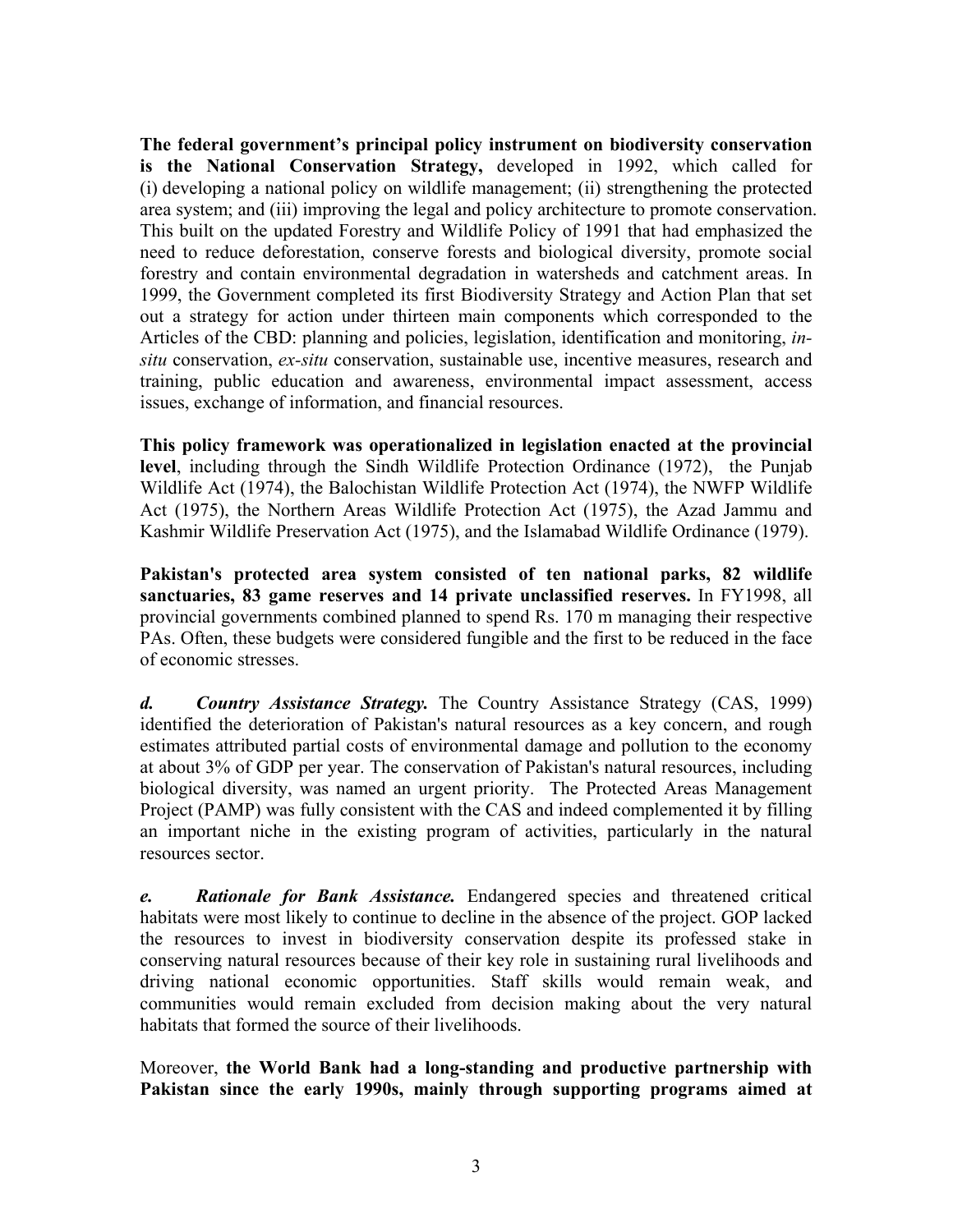**stewarding natural resources through improved land and water management.** Based on this, the Bank's involvement was a logical continuation of such partnership, and was instrumental to the decision to pilot this ambitious conservation project in three provinces to serve as a catalyst to mobilize and reorient the Government's conservation programs towards co-management with local communities who were most immediately at risk should these resources disappear.

#### **1.2 Original Global Environment Objectives (GEO) and Key Indicators** (*as approved*)

The project development objective (PDO) of the project was to achieve the sustainable conservation of globally and nationally significant habitat and species within three protected areas in Pakistan (Chitral GoI National Park in NWFP, Hingol National Park in Balochistan and Machiara National Park in AJK) through the active involvement of local communities.

This objective was to be specifically achieved through the following interventions: (a) integration of custodial committees in park management and conservation; (b) preparation and implementation of park management plans; (c) improvement of park infrastructure; (d) improvement of park operations; (e) baseline resource inventory, research, habitat improvement and wildlife enrichment; and (f) public awareness and outreach.

The Project Appraisal Document (PAD) included slightly inconsistent project performance indicators (one set in the main text and a less explicit one in the Project Design annex). This Implementation Completion and Results Report (ICR) uses the indicators as presented in the main text, since this version was agreed during negotiations and was subsequently used, with some modifications, for Implementation Status Reports (ISRs), a Global Environment Facility (GEF) evaluation and for overall assessment of the outcome of the project.

These key outcome indicators for measuring the achievement of the project development objective was presented as: Reduction in loss of species and vegetation in the three protected areas by the end of the project period, by showing (a) an improvement in cover density, and (b) an increase in numbers of an indicator species. Intermediate indicators included (i) Reduction of unregulated grazing and timber/fuelwood collection within core zones of protected areas by 20% by mid-term and 40% by end of project; (ii) Reduction in poaching by 30% by the project's mid-term and 60% by its end; (iii) Number of village conservation committees (VCCs) effectively implementing conservation related outcomes; (iv) Changes in incomes of households affected by restrictions in resource use; and (v) Additional non-project resources channeled to VCCs in the project area for conservation and development activities.

This final intermediate indicator was added, and subsequently monitored, only towards the end of the project period. In terms of the outcome indicator on improvement in cover density, this was subsequently considered to be too difficult to measure, and more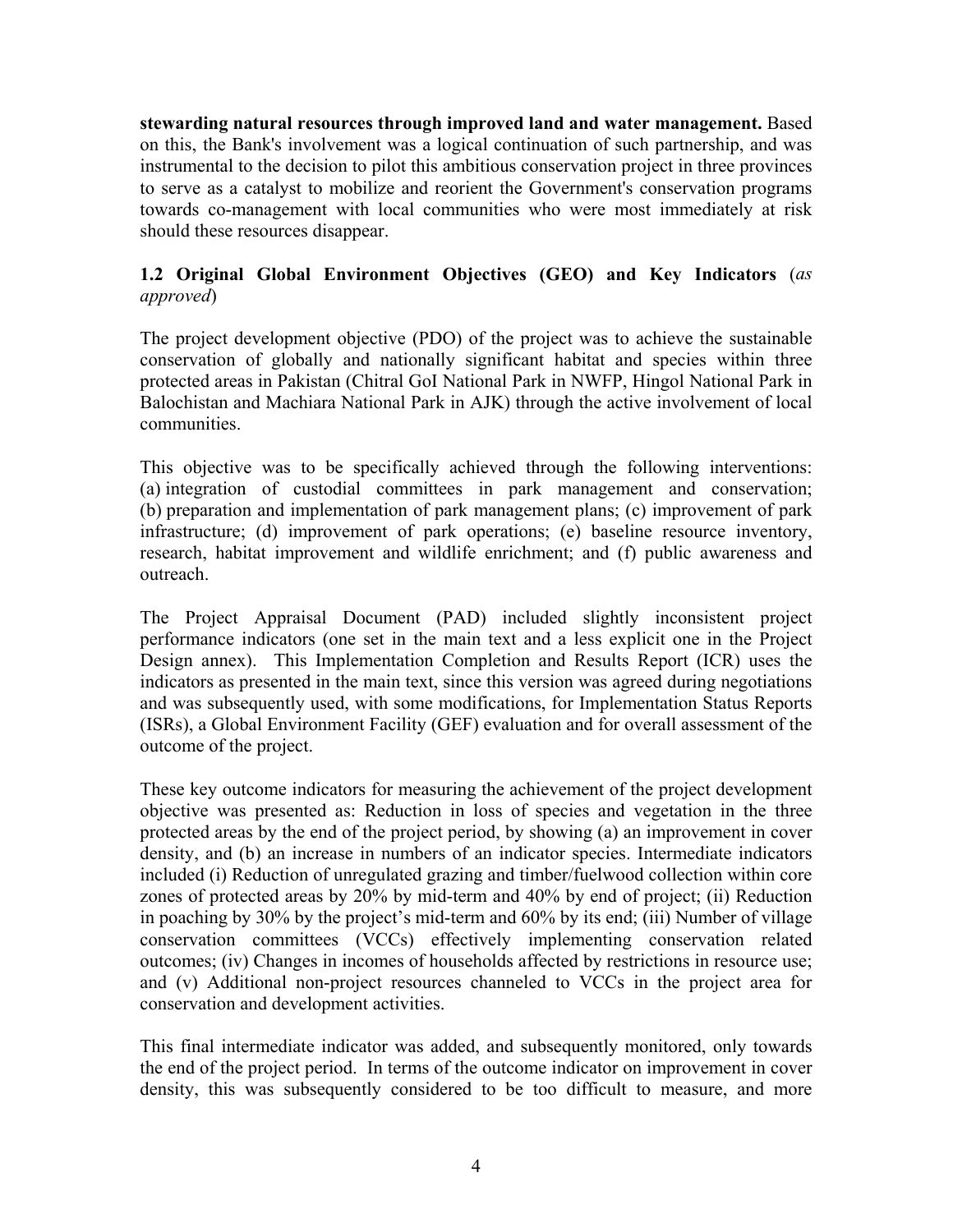importantly, impossible to attribute to the project within its life span. As such, it was considered that monitoring the changes in selected species was a more accurate measure of the health and conservation status of the individual protected areas. As a result, this indicator (along with the intermediate indicators that monitored any reduction in timber/firewood collection, grazing and/or poaching) was considered sufficient to measure progress towards achievement of the project development objective.

The two additional indicators that appeared in the Annex of the PAD, namely (i) active Village Conservation Committees achieving reductions in wildlife and management conflicts within PAs and buffer zones; and (ii) local awareness of linkages between PA management, biodiversity conservation and community/household welfare were tracked using existing intermediary indicators, namely reductions in unregulated grazing and timber/fuelwood collection and reductions in poaching. These twin indicators provided a measurable and verifiable means of assessing the effectiveness of VCCs in the management of conflicts within PAs, and their understanding and appreciation of the explicit linkages between biodiversity conservation and local welfare.

#### **1.3 Revised GEO (***as approved by original approving authority***) and Key Indicators, and reasons/justification**

The original objective was not modified and the associated outcome targets remained unchanged throughout the duration of the project. However, the Grant Agreement (GA) was amended following the Mid-term Review (MTR) to extend the closing date from December 31, 2007 to December 31, 2009. Additionally, on May 22, 2009, the GA was further amended in order to reallocate funds from existing unutilized funds available in the Ministry of Environment (MOE) and Balochistan budget line items to consolidate ongoing activities and provide additional funds to AJK. Additional details are provided in Section 2.2 (Implementation).

#### **1.4 Main Beneficiaries**

*a.* **Primary target group.** Primary stakeholders included affected communities that were resident in and around the PAs who made use of resources within core and buffer zones. In Machiara, these numbered around 2,800 households, in Chitral Gol about 1,900, and in Hingol around 750. Among this primary target group, women, poor households and indigenous people (e.g. the Kalash community in Rumboor valley, bordering Chitral Gol PA) were to be paid special attention to ensure that the project provided particular benefits to them due both to their dependence on resources in the parks and buffer zones, and their vulnerability.

*b.* **Other key stakeholders.** Other important stakeholder groups consisted of NGOs, community-based organizations (CBOs), governmental agencies, and the private sector. NGOs were an important stakeholder group, particularly in the Chitral Valley, because of their active involvement in biodiversity conservation and social mobilization. Other potential stakeholders included the private sector, particularly individuals and business concerns that had a direct or indirect interest in biodiversity conservation, nature tourism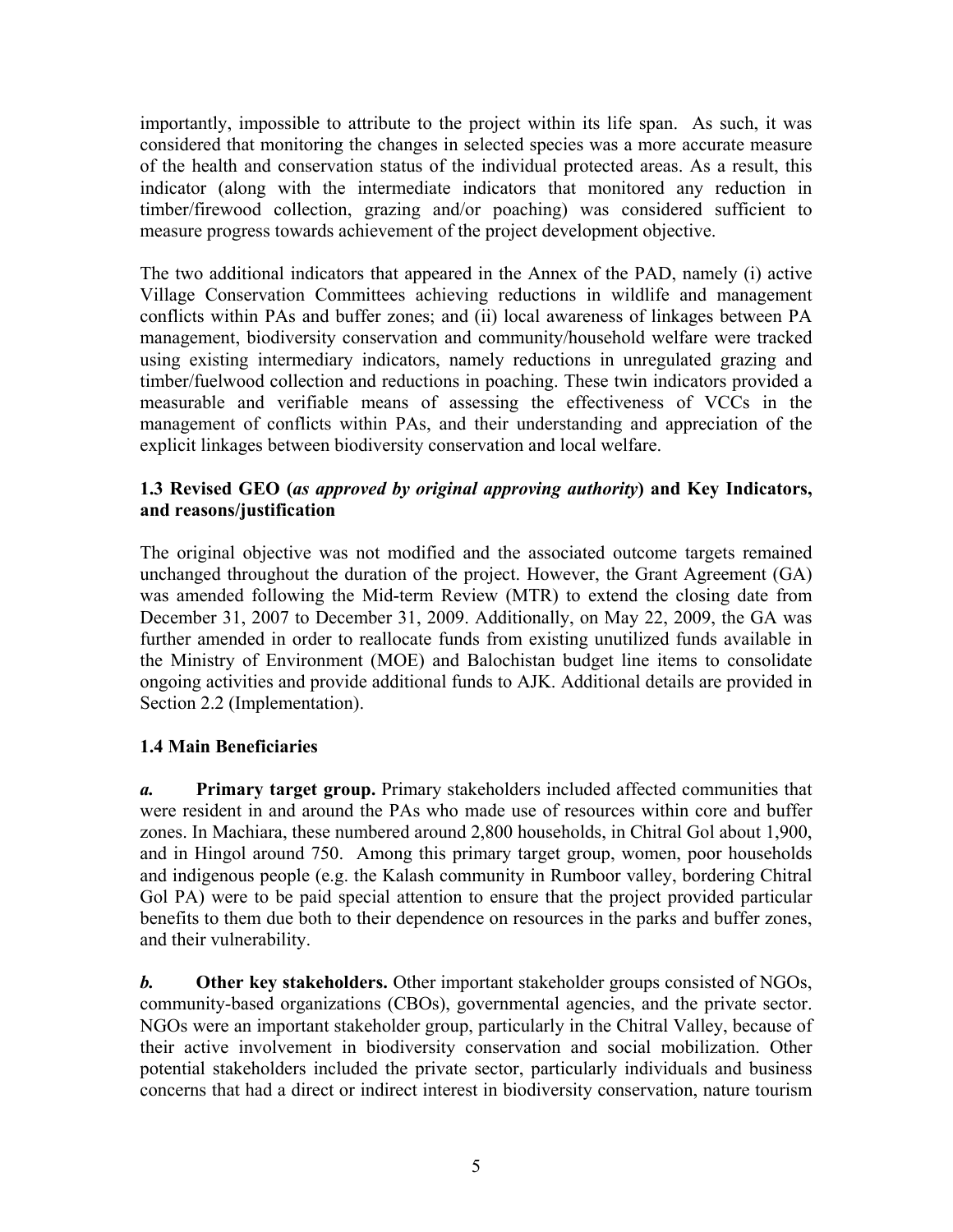and resource extraction. The benefit of involving private businesses and individuals, particularly with regard to ensuring sustainability, was a major reason for including them as important stakeholders. There were also foreign-funded development projects in the area, including the Chitral Area Development Program and the Environmental Rehabilitation Program, which were semi-governmental in nature, and with whose project implementation units PAMP engaged.

#### 1.5 Original Components (as approved)

**Component 1. Protected area biodiversity management.** This component consisted of six sub-components, as follows:

- *Process framework for participation of custodial communities in park management and conservation.* Since the exact social impacts of village level investments were only be identified during project implementation, the Process Framework was to ensure that mitigation of any negative impacts deriving from restrictions on access by local communities to resources in the PAs would be based on participatory resource mapping involving the affected stakeholders, and on their consent regarding the scale of the restrictions and the type of mitigation measures to compensate any loss of income. This was to comply with the Bank OD 4.30 on Involuntary Resettlement (OP 4.12 today) and OD 4.20 on Indigenous Peoples (OP 4.10 today).
- *Formulation of detailed park management plan and strategy.* The project planned to strengthen park management through integrated activities leading to the development and implementation of a five-year detailed Management Plan and Strategy for the three parks. Since a draft management plan existed for Machiara, the entry point for project-related management support was at the updating stage, but other management planning actions such as training in park planning and management, data gathering, field surveys, research studies and community-based socioeconomic assessments and base-map preparation were still relevant and supported under the project.
- *Improvement of park infrastructure.* In order to improve the management of the PAs, the project was to provide limited support for the improvement of park infrastructure, including trails, bridges, trekking huts, camp sites with outdoor toilets, cooking facilities, wildlife observation posts, small road maintenance works and repairs, water and waste disposal facilities, signage and patrol huts. The type of infrastructure works would vary from PA to PA and would not include all of the above facilities in each.
- *Improvement of park operations.* Depletion of species populations by hunting and poaching represented the primary threat to biodiversity in all PAs. Toward this end, the project planned to support the installation of surveillance measures, increase law enforcement, improve monitoring of species, habitat conditions and disturbances as well as enhance community appreciation of biodiversity and participation in conservation.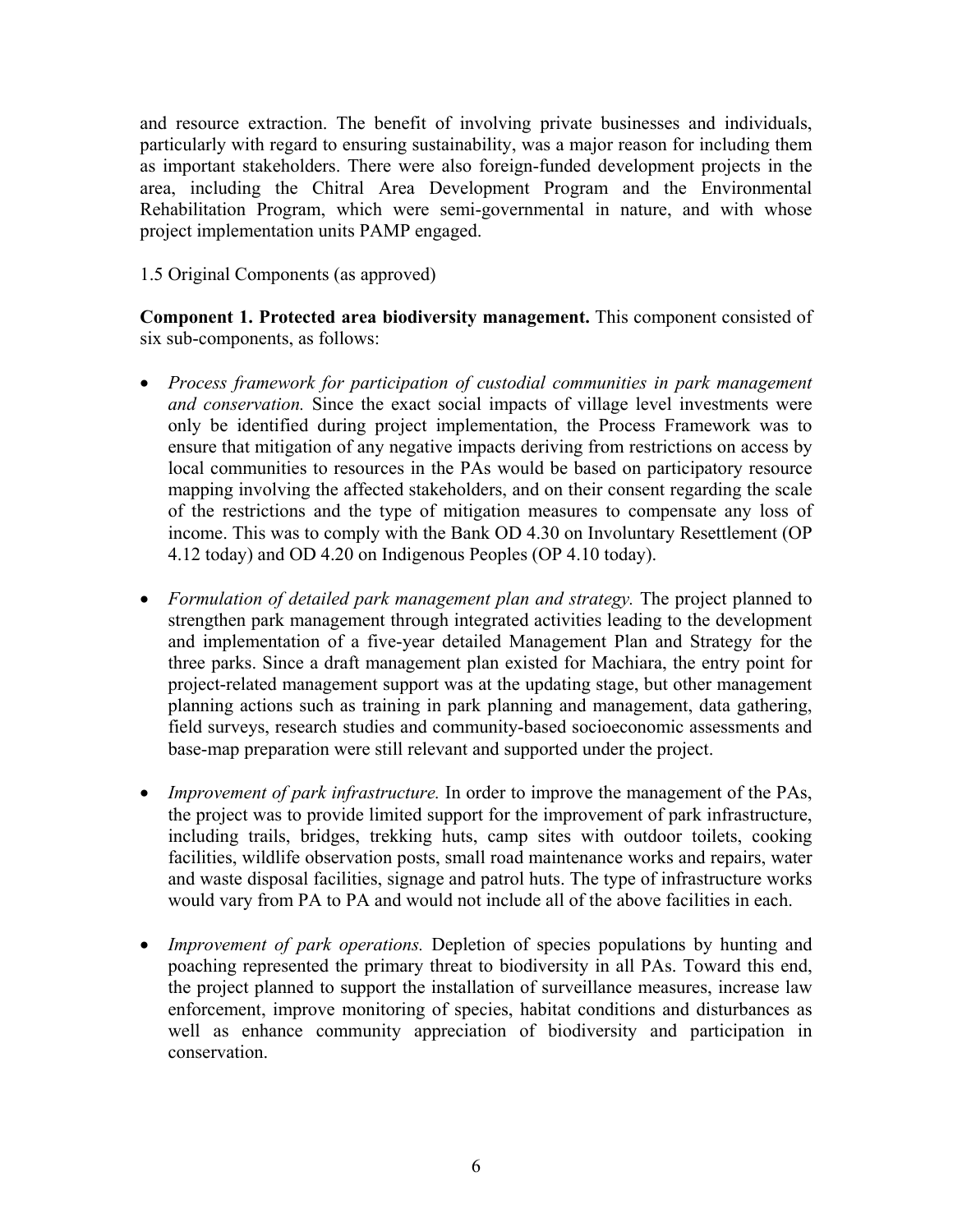- *Baseline resource inventory, research, habitat improvement and wildlife enrichment.* In order to achieve the project objectives, an understanding and appreciation of the underlying ecological and human systems and processes operating within and around each PA was required to carry out baseline resource inventory, research and other management activities. In all three project PAs, there was a paucity of information on the ecological and socioeconomic issues, making it necessary to mount a serious effort to generate critical baseline information required for PA management and results monitoring.
- *Public environmental awareness and outreach.* Biodiversity conservation can only be sustained if the will exists at all levels of society to act in a concerted and organized manner to ensure environmentally sensitive resource use and management. The project planned to implement an awareness campaign targeted at politicians, leaders of industry, foreign hunters, the military, the Pakistan Coast Guard, local schools and communities to build this will. Nearby urban centers also represented important elements in securing public support, as exemplified by the City of Karachi (the source of many hunters and fishermen who visited Hingol whether for legitimate or unlawful purposes). Environmental awareness and outreach programs needed to be very sitespecific, so that the activities developed highlighted the special significance of the particular PA, its role in conserving global biodiversity and the importance of community-based management and conservation in achieving both short-term and long-term objectives and goals.

**Component 2. Sustainability of park management.** In order to ensure long-term sustainability beyond the life of this GEF grant, the project promoted public/private cooperation in the achievement of long-term biodiversity conservation by assisting with technical assistance and limited cost-sharing arrangements, private sector activities, income-generation activities (e.g., improved agricultural output activities, ecotourism, and user entrance fees) and nonprofit fund-raising activities. Given the limited tourist visitation levels for the foreseeable future given the security situation, the project proposed the establishment of a non-profit entity, the Park Association, to capitalize and manage a trust fund to complement efforts to strengthen institutional capacity, community participation and enforcement, surveillance and park management in order to ensure sustainability.

**Component 3. Human resource development.** The project was to support a strong training program to build capacity within the requisite wildlife departments for improved park management. Elements of the training program ranged from "on-the-job" training by international specialists to workshops and study tours covering a range of topics from legal and policy reform to tourism management. The Smithsonian Institution was to be requested to conduct a special 5-7 week training course in Conservation Biology and Wildlife Management based on the many workshops it had held in the region. The project was also to support diploma and certificate courses as well as Master's degree courses in Pakistan (2 slots per PA) and overseas (one slot).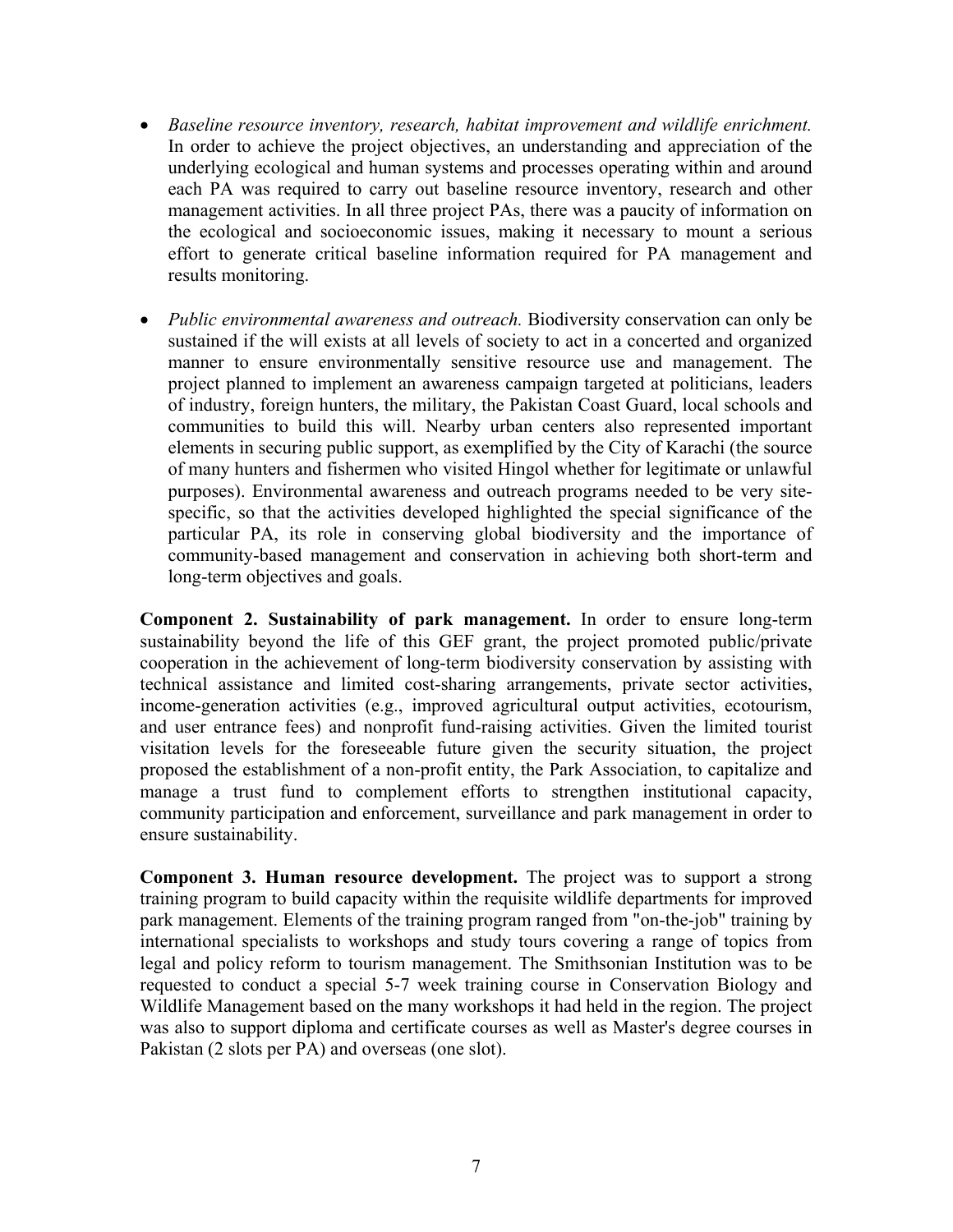**Component 4. Project coordination and monitoring.** Although the field-level execution of the project was to be the responsibility of the respective Provincial Governments through their wildlife or forestry departments, some level of coordination would be necessary at the federal level. The most important aspect of this coordination role was facilitating the development of policy and legislation relating to protected areas and ensuring that standardized systems were established at each level. The project was to provide support for a full-time Facilitator and short-term National Legal Specialist to provide guidance and advice on wildlife policy and legal reform. In addition, technical assistance services were to be available for the design of the Park Association and to conduct a Tourism Feasibility Study and Strategy for the three parks.

#### **1.6 Revised Components**

The components were not modified during implementation.

#### **1.7 Other significant changes**

Ongoing supervision missions, confirmed by the Mid-Term Review, revealed (a) a glut of savings in the Balochistan budget line item due to slow start up of activities that reduced spending on consultants, (b) the dearth of international consultants available to develop an ecotourism strategy at the federal level under the supervision of the MOE, and (c) the need to avoid community return to exploitation of PA natural resources in a postearthquake situation and to re-affirm their continued engagement in conservation. As a consequence the following changes were made: (i) an extension of the closing date until December 31, 2009; and (ii) a reallocation of funds from the MOE and Balochistan budget line items mainly to consolidate activities in AJK related to community revolving funds and rural micro-enterprises.

#### <span id="page-17-0"></span>**2. Key Factors Affecting Implementation and Outcomes**

#### **2.1 Project Preparation, Design and Quality at Entry**

Following the Millennium Summit of 2000 and the 2002 World Summit on Sustainable Development, poverty reduction had become the overriding focus that guided international assistance to conservation. Accordingly, international support for biodiversity conservation was increasingly driven by social and economic objectives, and especially by its touted ability to contribute to poverty reduction. This project was premised on this model and was well prepared in light of the available information, at that time, on maximizing development and conservation gains.

#### *a. Lessons learned and reflected in the project design***.**

*Establishing clear linkages between economic benefits and resource conservation*. The benefits of long-term sustained economic resource flows from conservation such as through tourism and employment in PA management were found to be essential to ensure sustainability in several conservation projects at the time, particularly in the India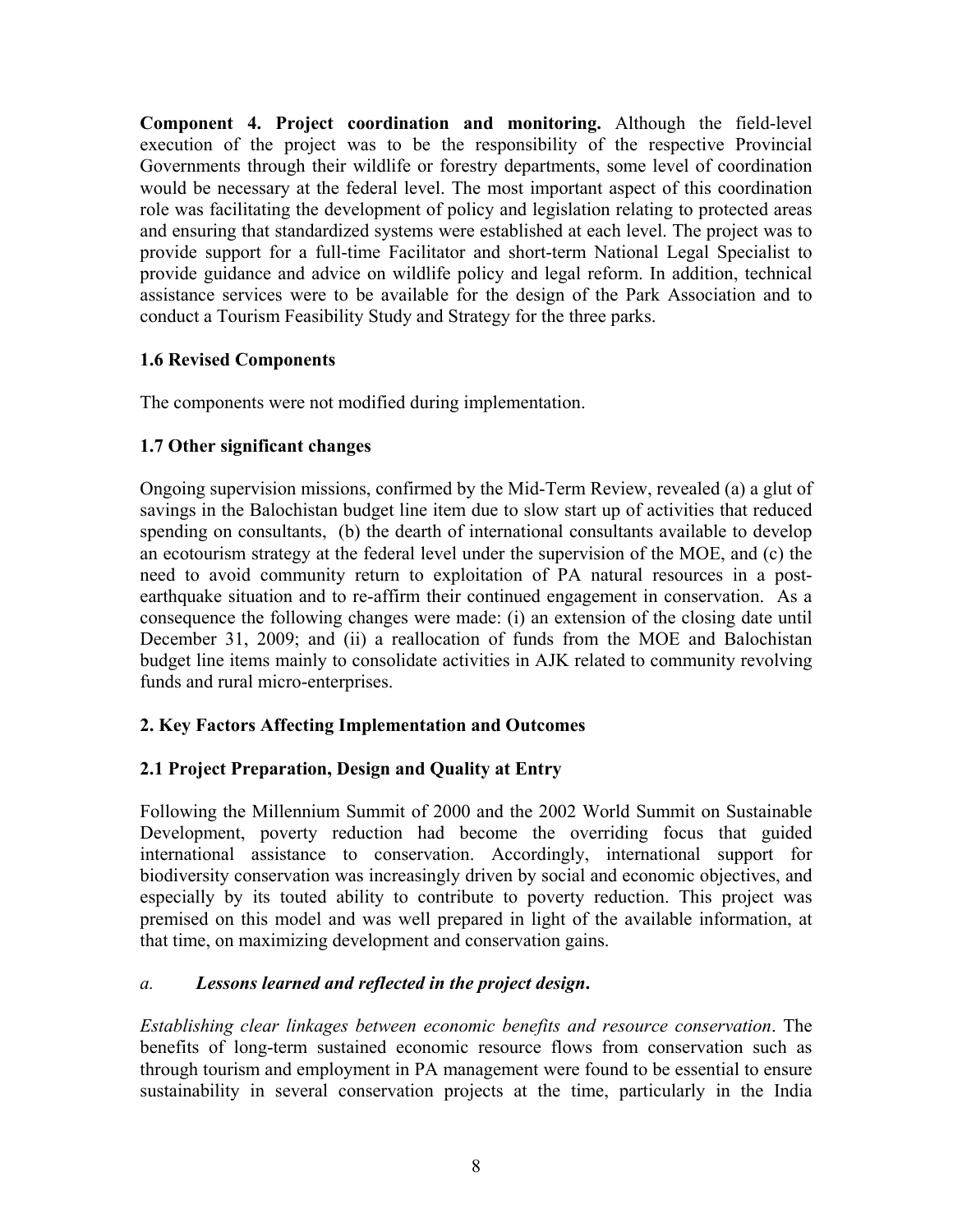Ecodevelopment Project. This project also highlighted that support for alternative livelihoods and provision of alternative means to meet benefits derived from PAs was contingent on cost sharing by local communities. This lesson was incorporated in the proposed project at the PDO level by focusing on community co-management and at the sub-component level by establishing reciprocal agreements with communities regarding continued limited resource use that provided them alternative financial flows to mitigate their loss of resource access in PAs.

*Building understanding and consensus among stakeholders*. A key lesson from other projects in the sector illustrated the need to build consensus among stakeholders on project objectives, activities and roles. In the proposed project, mechanisms for consensus building created at the preparation stage – such as the local advisory committees – were built upon and continued during the implementation phase.

*Planning for long term sustainability*. Providing start up funding, appropriate asset management arrangements and assessing the legal framework for the establishment of a trust fund were important lessons that had begun to appear in the sector. At the time of project preparation, conservation trust funds (such as the Bhutan Trust Fund for Environmental Conservation) were beginning to take shape internationally. Experience with these funds highlighted the value of having reliable funding available during the initial stages of a trust fund to begin investing in activities before investment income becomes available. PAMP planned its activities around the notion of establishing a Park Association early in the project that would be capitalized with \$2 m in seed funding. However, the Association was established late in the project and the opportunity to bridge its beginnings until it was flush with investment income was squandered.

*b. Design flaws.* Allocating equal budgets to each park – despite disparate political environments, level of apparent support and status and origin of threats to the resource base – did not provide the project with sufficient flexibility to meet the specific needs of each park. Similarly, the focus on establishing a trust fund as the key mechanism to ensure the financial sustainability of the community co-management architecture and the park infrastructure more broadly, coupled with the failure to operationalize this idea early in the project, burdened the project with a relatively unrealistic component from the very beginning. Moreover, the size of the trust fund, at US\$2 million, was a gross underestimation of what would be needed to earn the investment income that could realistically continue project activities in each park.

In addition, the monitoring framework developed at the appraisal stage of the project (Annex 1 of PAD) was vague and had to be modified during projects negotiations (revised monitoring framework in main text of PAD) and later in the project implementation to enable a more realistic assessment of implementation progress. The revised monitoring framework included a specific indicator "reduction in loss of selected threatened species in the three protected areas" that enabled a more realistic assessment of success of the project in the conservation of the globally important species (and indirectly their habitats) in the three protected areas. This replaced an earlier indicator on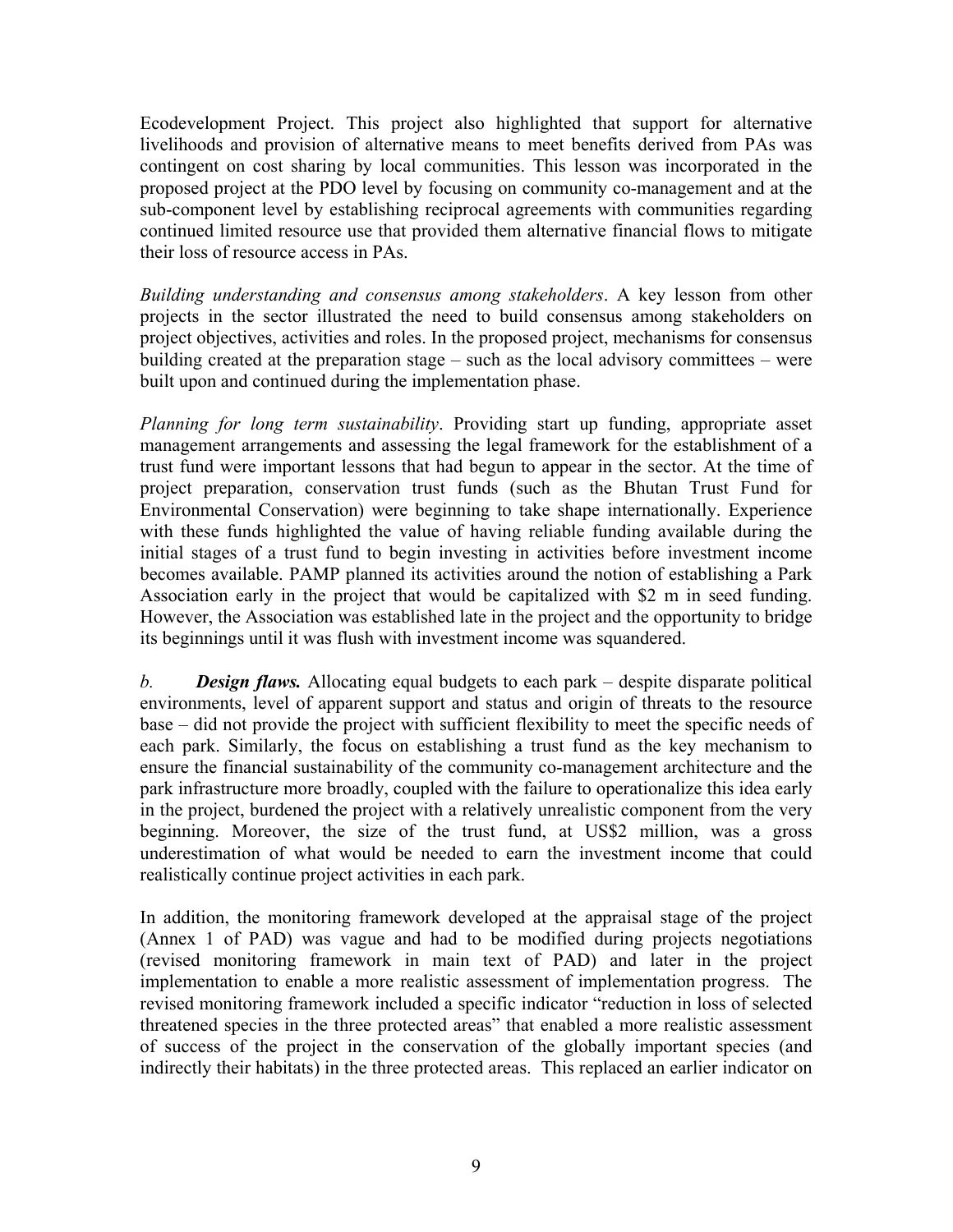forest cover. The monitoring of the revised indicators was regularly undertaken and reported.

*c. Risk assessment.* Risk identification was both comprehensive and objective, and resulted in an overall rating of Substantial. It covered generic risks from community participation and ownership to lack of financial resources in the long term, but also highlighted early on two risks that could have derailed the project. The project team worked with the responsible parties to affect policy change prior to the approval of the project to reduce the likelihood of these risks undermining the project, and continued to monitor the situation throughout the life of the project.

The first of these concerned a part of the Chitral Valley that was disputed by the ex-Mehtar (chief) of Chitral. To mitigate the risk, the project worked with the GOP to change the law gazetting Chitral National Park such that (i) private lands within the park boundaries remained under their current status, and (ii) without prejudice to the objective of biodiversity conservation, the rights of the owners of private lands within the Park would be fully respected under the laws of Pakistan. Until such time as these changes became law, this risk became a reality, slowed project activities and made community consensus all that much more difficult at the start-up of the project.

The second such risk concerned ongoing logging activities in Machiara National Park financed by an AJK parastatal – Azad Kashmir Logging and Sawmill Corporation. However, following a rapid review of the practice by the project team, the provincial government terminated all logging operations as of December 31, 1999, prior to the commencement of the project.

Notwithstanding the project's commendably frank assessment of risk, there was one glaring admission. While the Park Association trust fund was designed to mitigate the risk of a lack of available resources to sustain project outcomes and continue to engage local communities, it was poorly designed and the risk of it failing – given the potentially fragile political and financial environment in Pakistan and the lack of trust fund experience in similar environments – was never assessed.

#### **2.2 Implementation**

Key factors that affected implementation included:

**The project's new approach to PA management, based on increased community consultation and participation, increased ownership and capacity building, but slowed implementation** considerably as government staff took on new roles and engaged a larger number of stakeholders than they had traditionally.

**The implementation of a significant portion of the project through provincial governments fostered (even required) more rapid capacity development than donorexecuted conservation projects typically required in Pakistan**, but their limited conservation and project management experience remained a constraint to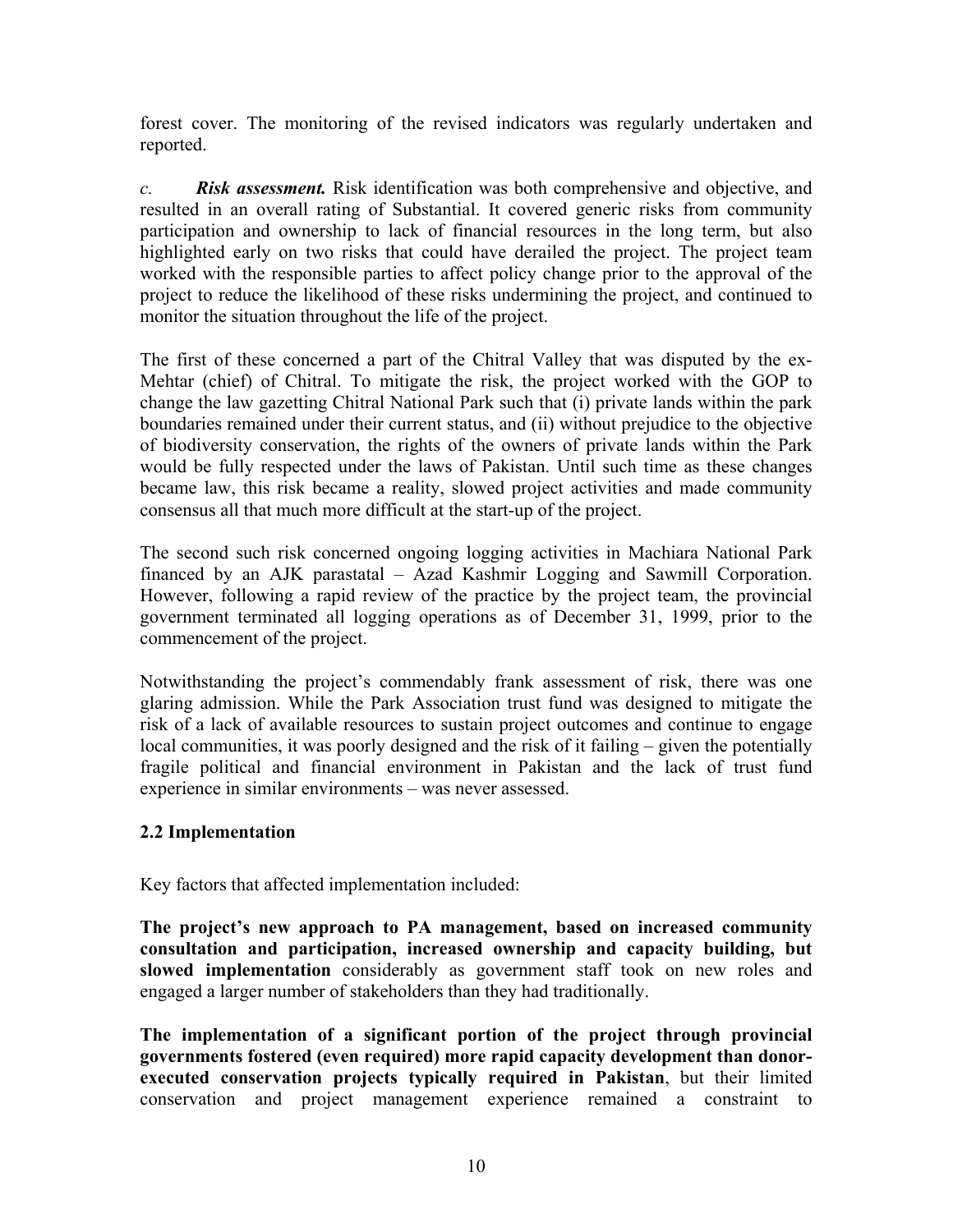implementation at the initial stages of the project. However, with improved capacity building and training, implementation progressed rapidly in the second half of the project.

**The implementation of a significant portion of the project through provincial governments vaccinated the federal authorities against learning lessons at the sitelevel** that could have been applied more broadly to community co-management projects throughout Pakistan.The decision to move significant aspects of project implementation to the provincial governments was deliberate on account of the very weak capacity at the federal level and the understanding that overall responsibility for management of wildlife and forests rested with the provincial governments.

**Provincial authorities in Balochistan were slow to buy into the objectives of the project**, leading to slow start up of activities, a lag in disbursement, and a delay in consolidating village institutions.

**The remote location and difficult field conditions, particularly related to security concerns, affected oversight and supervision**. This also resulted in limited communications between the three parks and between each park and the federal government. These conditions also severely limited World Bank supervision and the recruitment of adequate technical assistance to guide activities.

**The massive earthquake in AJK in 2005 resulted in a sudden shift in provincial and community priorities** away from long term resource stewardship and towards more immediate survival concerns. However, the strong community institutions created by the project in the earthquake-affected areas enabled the effective and timely mobilization of post earthquake assistance and support to the affected communities and ensured that long-term conservation goals were not compromised.

**The slow start to the project, partly based on issues arising from the proposed development of a hydropower facility in Hingol, affected staff morale and focused management attention on problems** in some areas rather than on outputs and outcomes in others, resulting in some activities being delayed.

#### **2.3 Monitoring and Evaluation (M&E) Design, Implementation and Utilization**

**The outcome indicators in the Appraisal PAD (Annex 1) were relevant but not precise, and changed over the life of the project.** The most precise indicators (in the main section of the PAD) were developed and agreed during project negotiations, and modified further during early project implementation to allow for more accurate tracking of effectiveness of conservation management, monitoring of village community institutions and improvements in household incomes. These indicators were then monitored regularly during the project period.

The most precise indicators relate to the reduction of external pressures and changes in population of selected species, based on a weak threat analysis and incomplete environmental baseline information. Other indicators particularly those relating to VCCs,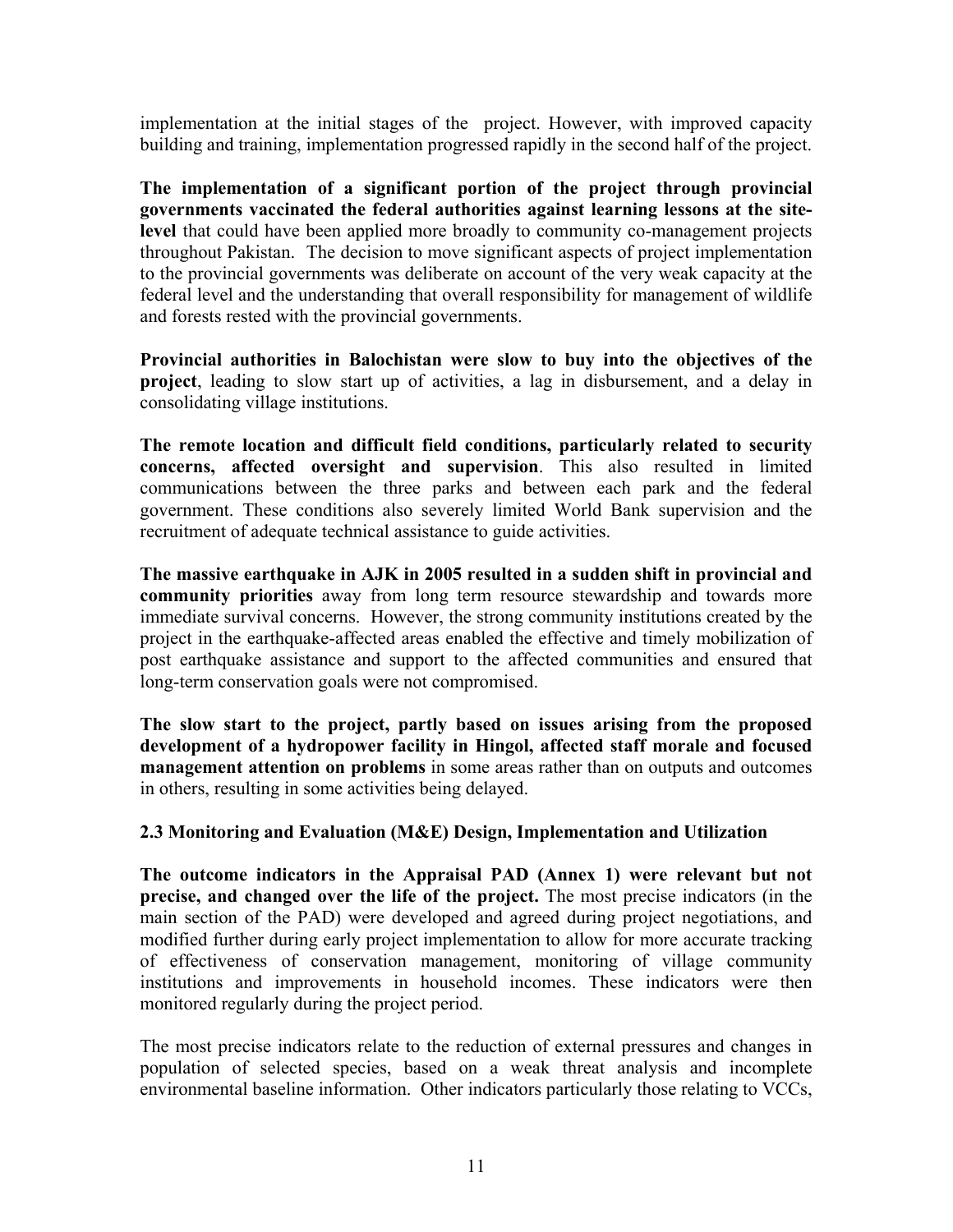referred to unspecified levels of improvement, though they were backed by strong data on livelihoods.

**M&E is rated as Moderately Satisfactory.** Internal and external monitoring and reviews largely took place as scheduled based on the revised monitoring framework and indicators refined and developed during early project implementation. The quality of biodiversity and socio-anthropological M&E was raised to international standards with the assistance of a number of expert NGOs (e.g. WWF, IUCN). However the absence of a complete biodiversity baseline at the start of the project meant that considerable effort was needed to establish and refine baseline indicators during the early period of the project. Moreover, in order to reduce dependence on external TA for scientifically sound M&E, PA patrol and monitoring staff required considerably more field training than given to ensure accurate detection, analysis and estimation of species abundance. Nonetheless, the team was able to assess implementation progress by systematically tracking current numbers as part of supervision and they reported regularly on them through the Implementation Status Reports.

#### **2.4 Safeguard and Fiduciary Compliance**

*a.* **Safeguards compliance**. The project complied with World Bank safeguard policies indicated in the PAD: (i) Environmental Assessment (OP 4.01); (ii) Involuntary Resettlement (OP 4.12); and (iii) Indigenous Peoples (OP 4.10). Although the Forestry (OP 4.36) and Natural Habitats (OP 4.04) policies were not triggered at the time of approval, the project applied the principles of both safeguards.

*Environmental Assessment*. Though the project recognized that some of the community investments and park infrastructure activities may have environmental impacts, these were considered to be clearly small in scale and narrow in scope. While, there was no overriding framework with an assigned budget for environmental impacts' mitigation and management, the participatory framework for custodial communities in park management and conservation that was designed and implemented in the three protected areas ensured that park investments adequately identified and addressed such impacts.

*Involuntary Resettlement*. A Process Framework to mitigate against restricted access to resources in the three PAs was made a sub-component under component 1. As such it had clear budgetary and institutional arrangements, and was successfully prepared and implemented in each of the three parks. It was also included in the project's legal covenants.

*Indigenous Peoples*. As spelled out under OD 4.20, a separate Social Assessment was not mandated. Nonetheless, the project carried out a stakeholder assessment during project preparation to identify and engage potentially project affected peoples in and around the parks. However, despite the presence of indigenous peoples (IPs) in the project areas, an Indigenous Peoples Development Plan (IPDP) to prescribe demographic, institutional and legal framework for including IPs in the project was not prepared. The IPDP was necessary to comply with the OD (and OP 4.10 that supplanted the OD in March 2005).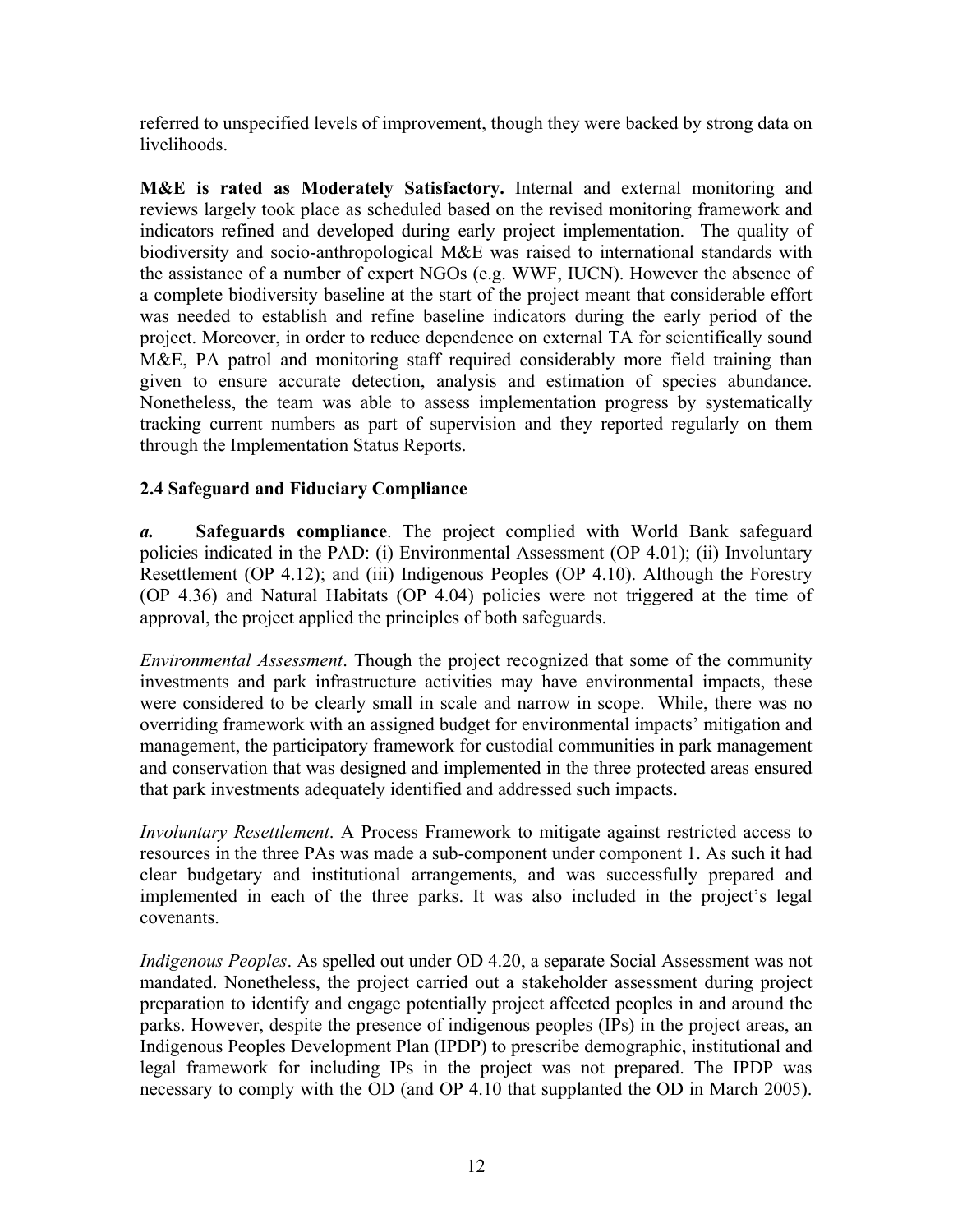Nonetheless, the project complied with the spirit of the policy, particularly by recognizing IP rights of access to parks and protected areas and their equitable participation in benefits from development of natural resources on lands owned, used or occupied by them. The project also worked to solicit broad community support for proposed activities and IP Village Conservation Committees (VCCs) had full access to, and decision-making power over, the natural resources they relied upon.

*Natural Habitats and Forestry*. Because the project affected – for the better – the management of natural habitats and natural forests (not commercial plantations), the spirit of these policies was applied in each of the three project sites. In addition, community investments were disqualified where they proposed conversion of critical natural habitat or commercial forestry.

*b.* **Fiduciary compliance**. The project mostly failed to comply with financial management requirements with the main weaknesses/noncompliance being in respect to (a) weak FM capacity with lack of/or quick turnaround of accounting staff; (b) poor maintenance of books of accounts/records, (c) delays in release of counterpart funds, and (d) failure to submit timely acceptable audited financial statements. The failure to submit audit reports in accordance with the required timeframes also resulted in temporary discontinuation of disbursements for Balochistan and AJK. Although it was initially designed that the project could potentially move to FMR (Financial Monitoring Reports) based disbursement after one year from inception of the project, this was not considered appropriate as most FMRs were still received late and contained deficiencies. These issues generally continued till the end of the project.

#### **2.5 Post-completion Operation/Next Phase**

Unfortunately, because the trust fund component of the project was not fully operational at the time of project closure, there remains a real urgency to identify additional cofinancing for the trust to make it viable in the long term. While VCCs were largely dependent on park budgets (in a quid pro quo fashion where they participate in park management and engage in sustainable use practices in return for park support to village infrastructure and other activities) during the project period to refrain from returning to unsustainable resource use, each of the three parks require follow-on support to consolidate the very real gains made during the implementation of this project.

Some follow-on support has already been secured from the provincial governments. For example, in both NWFP and AJK, project activities have been extended beyond the project closing date until June 30, 2010. In addition, the provinces have prepared PC1s (project proposals) and submitted them to the MOE to support a consolidated project proposal that would enhance federal funding to the three project PAs. MOE is in discussion with the Ministry of Planning about securing this funding. This funding would support the technical assistance necessary for continued engagement of park authorities with the VCCs, which is particularly important given that significant funds remaining in the revolving accounts of the VCCs that could provide a valuable resource to sustain community interest and participation in conservation into the future.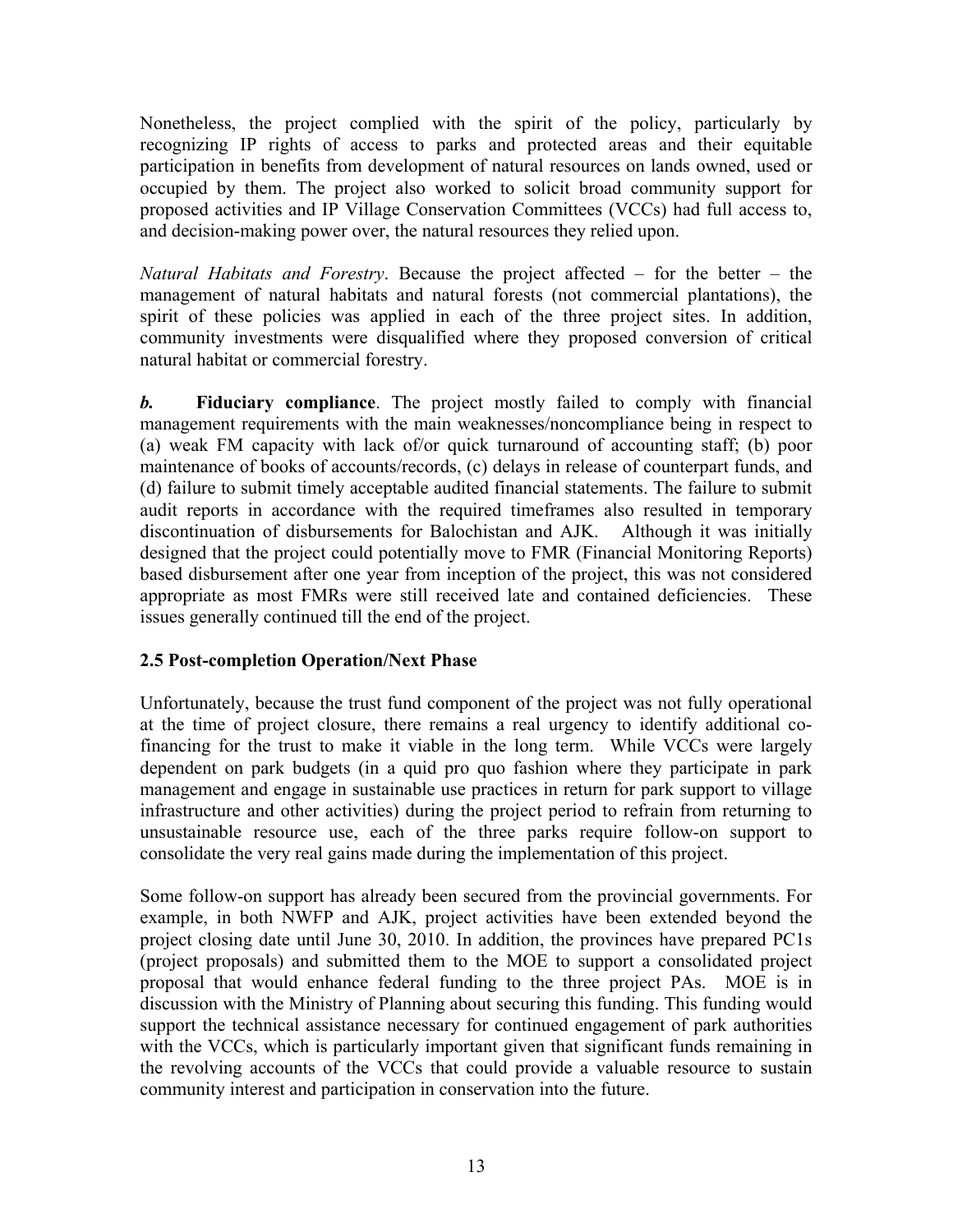#### <span id="page-23-0"></span>**3. Assessment of Outcomes**

#### **3.1 Relevance of Objectives, Design and Implementation**

**Project development and global objectives remain relevant in Pakistan, regionally and globally.** The threats to Pakistan's biodiversity remain high and natural resources continue to play an essential role in the country's growth-oriented economic strategy. The Bank's proposed CAS (2010-2013) focuses on, among other things, providing support that strengthens the environmental and social sustainability of development, particularly to support pro-poor growth. This builds on the approach taken by the project in protecting the resource base on which rural communities depended for their livelihoods and for opportunities to attract investment.

**The relevance of the project's objectives was high.** The objectives comply with the GEF Operational Strategy in the following respects: (i) priorities were country driven and the selection of sites followed a participatory evaluation process to determine biodiversity value of PAs according to biogeographic representation, socio-economic considerations, degree of threat and feasibility of intervention; (ii) the project aimed to leverage long term financing through the establishment of an endowment fund; and (iii) the project targeted nationally, regionally and globally important biodiversity contained with forest, semi-arid, mountain and marine ecosystems.

**The relevance of project design was high** with respect to: (a) protecting the three national parks; (b) strengthening voice and customary rights of neighboring communities; (c) strengthening provincial capacity to steward natural resources and manage conflict with local communities; and (d) transferring international conservation practices to Pakistan.

**The relevance of project implementation was high**, though it suffered from inflexible sequencing which meant that the short timeframe of the project, especially when taking account of the difficulties of social mobilization and institutionalization, meant that the VCCs were not fully mature enough in at least one of the parks to be self-sustaining at the end of the project, particularly since the suite of microfinance activities intended to nurture the VCCs were not introduced until late in the project.

#### **3.2 Achievement of Global Environmental Objectives**

**Project objectives were achieved to a large extent.** Being of a clear innovative nature, outcomes of the project provided useful lessons, particularly in the area of local institutional development and community co-management. The handling of unexpected situations, particularly the failure of Balochistan to engage with the project, the earthquake in AJK and the larger security situation, were managed in a positive way that ensured that the project's GEO was met.

More specifically, the project made significant contributions towards achievement of the project objectives in the following areas: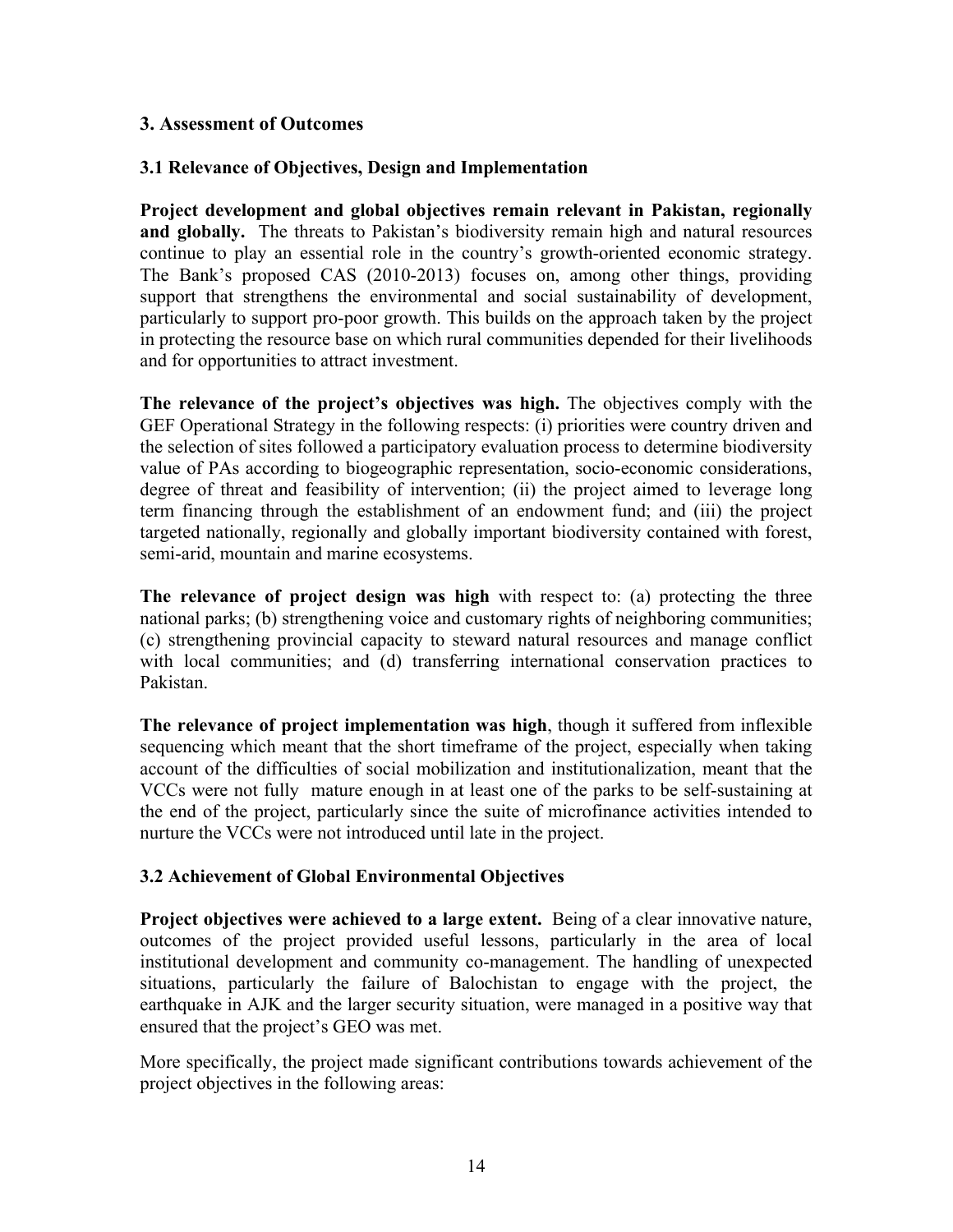- Protection of key forest areas in the three parks. For example, in (i) Chitral Gol, there was a 90% reduction in grazing and fuelwood reduction and a 100% reduction in timber collection; (ii) in Hingol, there was a 45% reduction in livestock grazing in the park; and (iii) in Machiara, 61 % of pasture lands were successfully put under controlled grazing regimes and there was a 40% reduction in fuelwood use.
- A significant increase in selected threatened species. For example, in (i) Chitral Gol the markhor (Capra falconeri) population increased from 370 individuals at the start of the project to more than 800 individuals, a significant increase in an endangered species; (ii) Machiara – the number of Musk deer (Moschus chrysogaster), grey goral (Naemorhedus goral bedfordi), western tragopan (Tragopan melanocephalus) and monal pheasant (Lophophorus impeyanus) individuals increased from 35 to 72, 100 to 384, 75 to 122 and 238 to 436 individuals respectively, well above the baseline; and, (iii) Hingol – the Ibex (Capra sibirica hemalayanus) population increased from 1400 to 2000 individuals, the Urial (Ovis orientalis vignei) from 350 to 500, and the Chinkara (Gazella bennettii) from 150 to 200. This was helped by a significant improvement of the existing biodiversity monitoring systems with participation of the local communities. It was also complemented by a reduction in poaching by 95% in Chitral Gol, 100% in Machiara and 60% in Hingol.
- Increased support for protected areas in the project area, especially among local communities who hitherto only consumed resources from the park. At the end of the project, 51 village conservation committees were effectively implementing conservation activities in Chitral Gol, Machiara and Hingol. Their support was based in part on the increased emphasis on environmental education and capacity building of local communities regarding biodiversity conservation and sustainable use of natural resources, and in part on the up to 20% improvement in village incomes based on park support. The VCC institutional structures have been effective and useful beyond park management activities, as has been demonstrated by their ability to secure significant additional resources (equivalent of US\$7.3 million) from other donors and NGOs for community development. It also resulted from the successful implementation of an integrated approach to management, biodiversity conservation and sustainable use of protected areas that includes collaboration and complementary work between conservation and consumption agendas, in close interaction with local communities and stakeholders;
- Successful implementation of research and management projects, coupled with demonstration plots, aimed at key management needs. Each park has developed community-based monitoring guidelines that could enable the continued and regular monitoring of selected species populations, reductions in pressures on PA resources, as well as other proxies for community participation. In addition, the project has resulted in the development of performance indicators for the management of PAs in Pakistan, indicators that can be used more extensively in the country.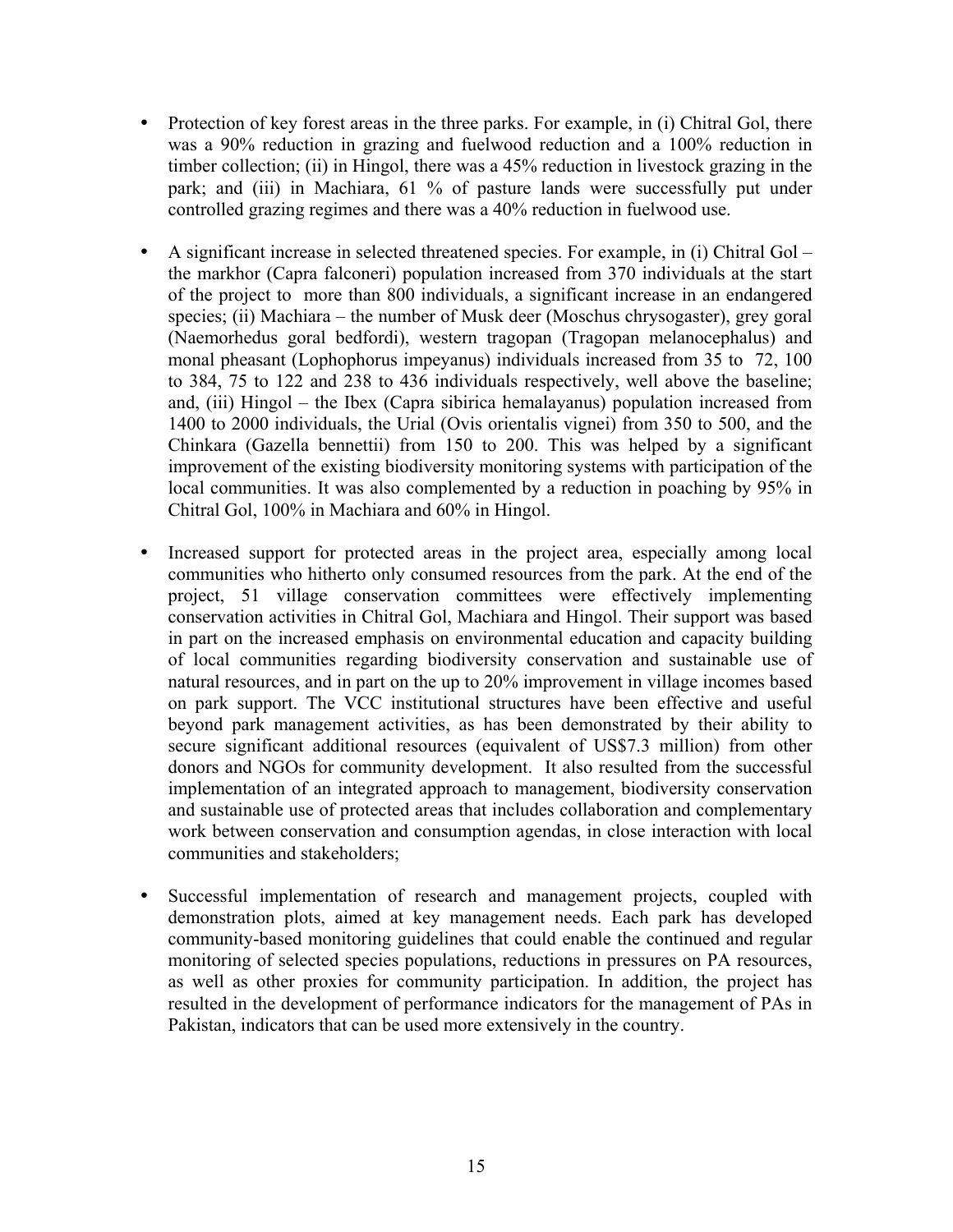#### **3.3 Efficiency**

As required for a full-sized GEF project, an incremental cost analysis was done during the project preparation. **No formal economic analysis was completed for project implementation.** However, the cost-effectiveness of park management under the project was comparable with that elsewhere in the region. (See Annex 3 for details.)

#### **3.4 Justification of Overall Outcome Rating**

#### **Rating: Moderately Satisfactory**

**The overall PDO/GEO outcomes are rated moderately satisfactory.** The PDO/GEO remains highly relevant. Most planned outputs and additional relevant outputs added during implementation were delivered efficiently and cost effectively, at least in two of the three provinces. Government counterparts (initially in AJK and NWFP, and later in Balochistan) have demonstrated and maintained commitment supported by continuity in project management staff. The consultation process supporting community ownership has been effective, indicated by the strong and functional community structures that have been established in the three parks. Institutional capacity development and staffing has been positive, with a renewed commitment by two of the three provincial governments to maintain park staff numbers beyond the life of the project. Awareness creation has been exemplary with policy makers, clergy, media, school children, and local communities having a good understanding of the linkages between conservation and the sustainable maintenance of local agriculture and ecological systems. The management of the three parks have been substantially improved, which is manifested by the substantial (in most cases over two fold) increases in populations of key and threatened species in these areas. Over 750,000 hectares of biodiversity rich habitat is being effectively managed in the three parks, with enhanced management interventions, surveillance and community participation. The shortcomings rest in the mixed success achieved at the federal level with engaging MOE, and in the delay of the project to activate the proposed mechanism to ensure long term financial sustainability of the protected areas.

#### **3.5 Overarching Themes, Other Outcomes and Impacts**

#### **(a) Poverty Impacts, Gender Aspects, and Social Development**

The project specifically targeted women in each park, and provided support for the establishment of Women Village Conservation Councils (WVCCs) to meet cultural needs and promote women's empowerment.

#### **(b) Institutional Change/Strengthening**

Government agencies engaged with the local community at all levels. The project established local infrastructure to give local communities and non-government actors a voice in decision-making over natural resources in and around each park. This institutional interface is invaluable for continued conservation. Moreover, the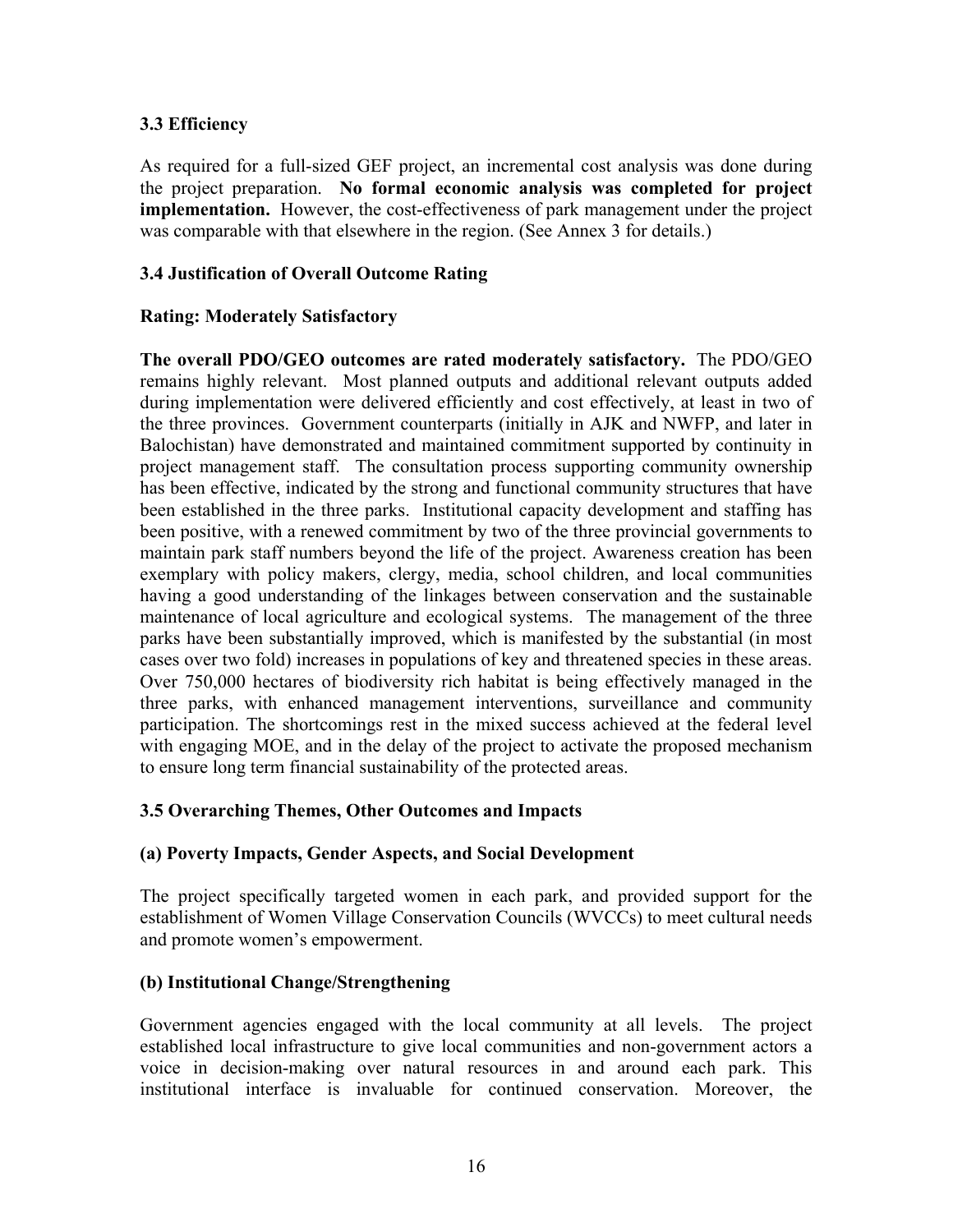infrastructure has reduced park-people conflict as a result of the move towards participatory management of park resources.

#### **(c) Other Unintended Outcomes and Impacts**

There were no other significant outcomes or impacts.

#### **3.6 Summary of Findings of Beneficiary Survey and/or Stakeholder Workshops**

There was no formal beneficiary survey or stakeholder workshop held.

#### <span id="page-26-0"></span>**4. Assessment of Risk to Development Outcome**

#### **Rating: Moderate**

**The risk that the PDO and GEO outcomes will not be sustained is assessed as moderate**. Few PAs in the world are self-financing, and park funding generally relies on a mix of sources. Government budgetary support to PA management in general and to the three parks in particular was insufficient in the past and recent improvements in their management has relied heavily on resources provided through the project. Since continued international support to the parks is threatened by the recent destabilization in security in these provinces, mechanisms for sustaining the PDO and GEO have to be supported within the existing institutional and financial constraints that operate in these provinces. To this end, the provinces have made specific efforts to ensure that project gains are sustained. Two of the provinces have extended the project period by six months with their own financial resources and committed efforts are underway to obtain federal funding to continue to provide oversight and technical support to the parks to build on, and consolidate achievements made under the project.

Specific risks to development outcomes are linked to the following factors:

**The sustainability of this project rests on the trade-off between local income enhancement opportunities and the costs and effort incurred in restricting their own use of natural resources in the PAs.** Communities admit that this trade-off is fragile, and its sustainability is predicated on some level of continued investments flowing to communities to compensate them for restricted access. While the proposed mechanism – the Park Association trust fund – to sustain project interventions is not operational as of present, the community assets created under the project and the substantial financial resources available in the VCC revolving accounts, can continue to provide supplemental incomes to local communities and ensure their active participation in conservation of the park environment into the future.

**Although limited, some attention was paid to the legal and policy base of participatory and co-management processes of PA decision-making**. Though legislation was recently passed in AJK which allows for sustainable use of resources within PAs by custodian communities, and legislation now recognizes the participation of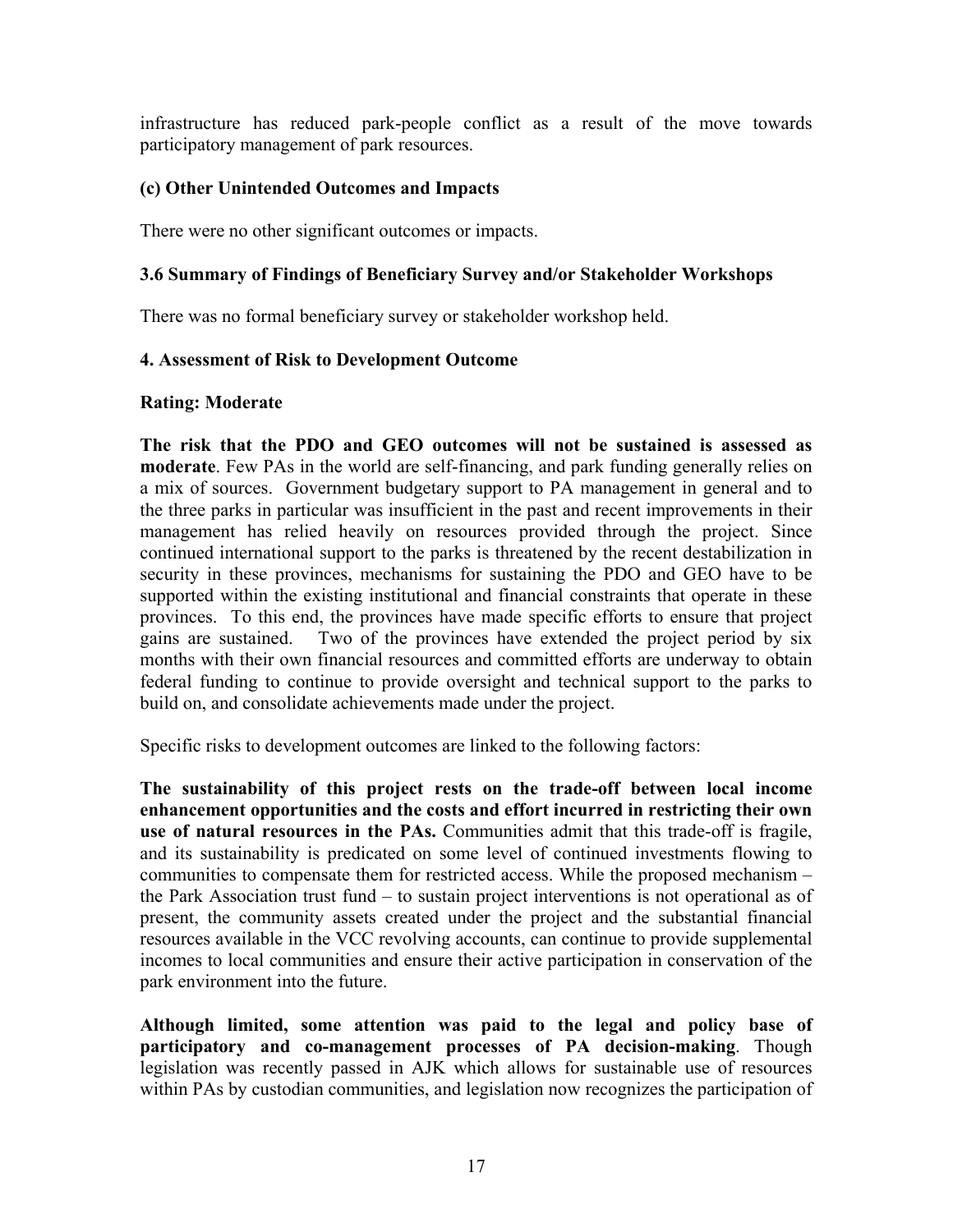communities in Chitral Gol and Hingol national parks, their empowerment and continued involvement cannot be taken for granted. Nonetheless, all three Project Directors are very confident that conservation activities in their respective parks will continue despite the closure of the project because of the strong and functioning community structures that are in place and the strong commitment within the respective wildlife departments to continue to engage communities in conservation of the park resources into the future. Moreover, the VCC infrastructure has been found useful beyond park management activities (e.g. in the case of the aftermath of the 2005 earthquake) in being able to manage and oversee significant additional financial resources from other donors. As a result, the VCCs will likely remain in existence in the medium to long term.

**Staff positions have been regularized in two of the three parks**, providing some level of comfort that capacity of provincial authorities to manage the parks will not disintegrate after project closure. In NWFP, about 80% of the project staff positions have been approved by the Government and discussions are ongoing in AJK to do the same. In the third park, Hingol, all thirty nine project contracted staff positions have been approved by Government and are in position. An additional 20 new staff positions in the field are anticipated to be approved in the next fiscal year. The presence of sufficient staff in the parks is a critical factor in ensuring that the GEO and PDO are sustained.

**Nevertheless, the real biodiversity outcomes achieved provide more stable populations within each park that will help absorb some of the expected increase in resource use without endangering the GEO.** The significant build up of populations of key animal species within the three parks, the solid co-management architecture that is in place, the substantial funds available in VCC revolving accounts in support of their continued engagement in conservation, and strengthened institutional management capacity of project staff is likely to be adequate to sustain the GEO and PDO over the medium to long term.

#### <span id="page-27-0"></span>**5. Assessment of Bank and Borrower Performance**

#### **5.1 Bank**

#### **(a) Bank Performance in Ensuring Quality at Entry**

#### **Rating: Moderately Satisfactory**

The project was designed according to best practice at the time, but the Bank effort to ensure quality at entry was mixed and had significant shortcomings. Strengths included facilitating the selection of highly relevant objectives, encouraging a leading role for local communities and resource users and supporting active provincial government involvement. The revolutionary nature of the project may also have led to inadequate attention being paid to sustainability at the time of project preparation. Significant shortcomings in assessing sustainability continued to hamper implementation during the life of the project. The quality of monitoring framework at project approval and lack of a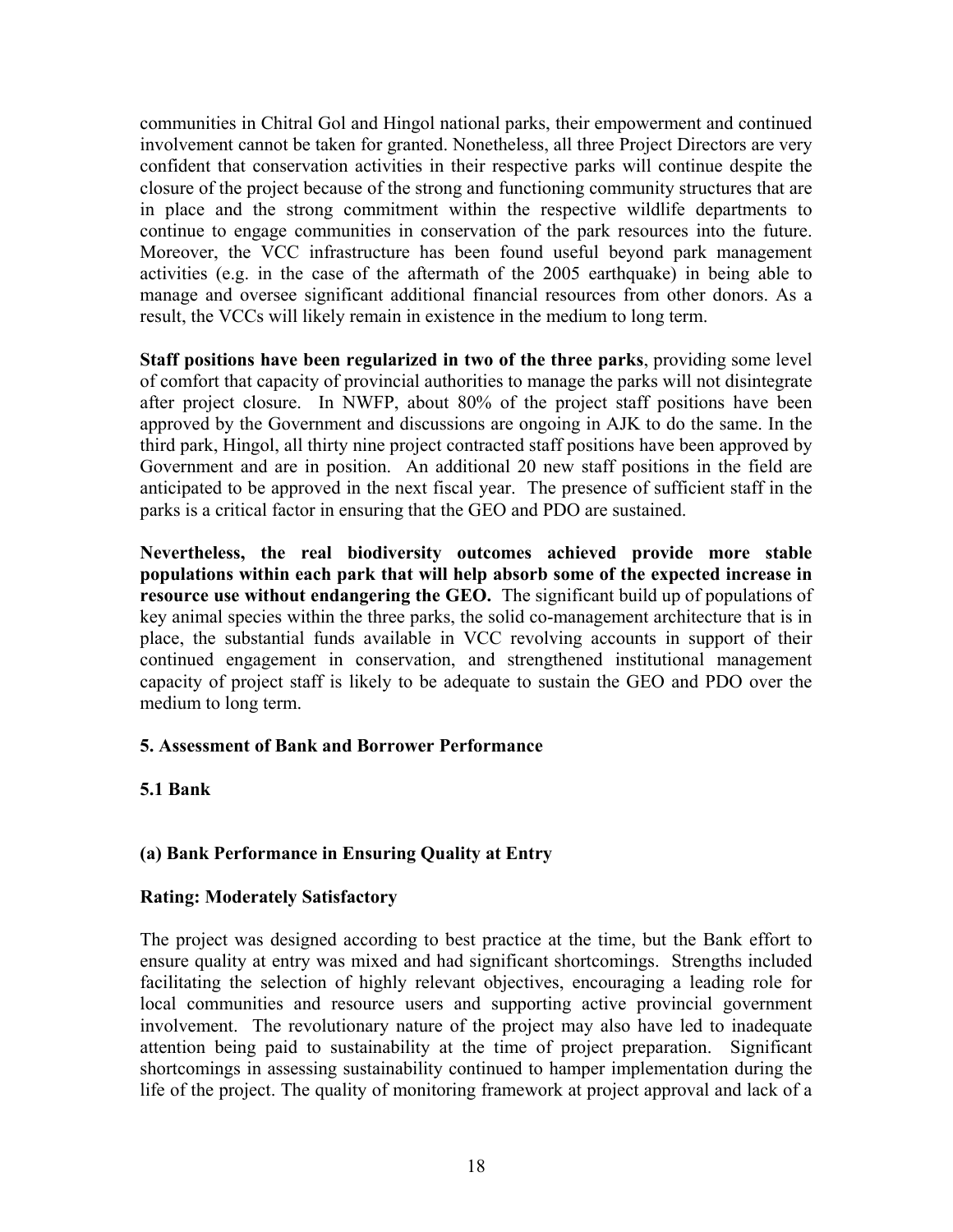comprehensive baseline prevented a full assessment of the impact of the project. Shortcomings in realistically assessing project readiness for implementation, leading to flawed site-selection, was a very real shortcoming, especially in Balochistan province where no buy-in to the project existed, but there were ongoing land tenure conflicts. The team's failure to adequately deal with problems identified prior to effectiveness, in particular land rights in Chitral Gol – meant that implementation got off to a rocky start and these problems reoccurred during the early life of the project.

#### **(b) Quality of Supervision**

#### **Rating: Satisfactory**

Actions taken by the Bank during supervision were mostly appropriate, timely and adequate, with some areas of notable achievement. Critical risks – such as with the lack of progress in Balochistan or the earthquake in AJK or threats to the integrity of the park in Balochistan – were appropriately flagged and addressed in a timely manner through relevant channels, even if resolution was not always immediately forthcoming. The task team made routine visits (when security permitted) to Chitral Gol, Machiara and Hingol and to the Ministry of the Environment offices and successfully followed each visit with detailed aide-memoires that flagged actions for follow-up. The team was also ready to engage the relevant expertise (e.g. legal) when problems arose that required such expertise. The team effectively raised issues affecting the project to management's attention and management responded actively and speedily to issues raised. These interventions had succeeded in effectively addressing problems that arose.

The team's ratings of GEO and IP were based on realistic assessment of the ground situation. The team was very proactive in resolving implementation lapses in the project, as was the case in helping move the project from "unsatisfactory" to "satisfactory" status in 2005/2006, through a very structured action plan to deal with the serious shortcomings of the Balochistan component, and then actively following up to ensure that these were resolved in a timely and comprehensive manner. The downgrading of the GEO to "marginally satisfactory" status in 2008 was based on a realistic assessment of the potential for the Fund for Protected Areas (FPA) becoming an effective and timely instrument for financing of the three protected areas at the closure of the project, on account of the delay of GOP to mobilize adequate co-financing for the FPA.

The team adopted the monitoring indicators to allow for more accurate tracking of impacts on species and reduction of threats on the three protected areas to compensate for the weak monitoring framework at design. The mid-term review (MTR) was well-timed and addressed key issues with quality inputs, particularly in its frank assessment of the failure of activities in Balochistan. In addition, the country team was involved in the project despite its relative small size in the overall country portfolio. Nonetheless, the task team did continue to rely on the poorly designed idea of the trust fund to ensure financial sustainability and continued community engagement.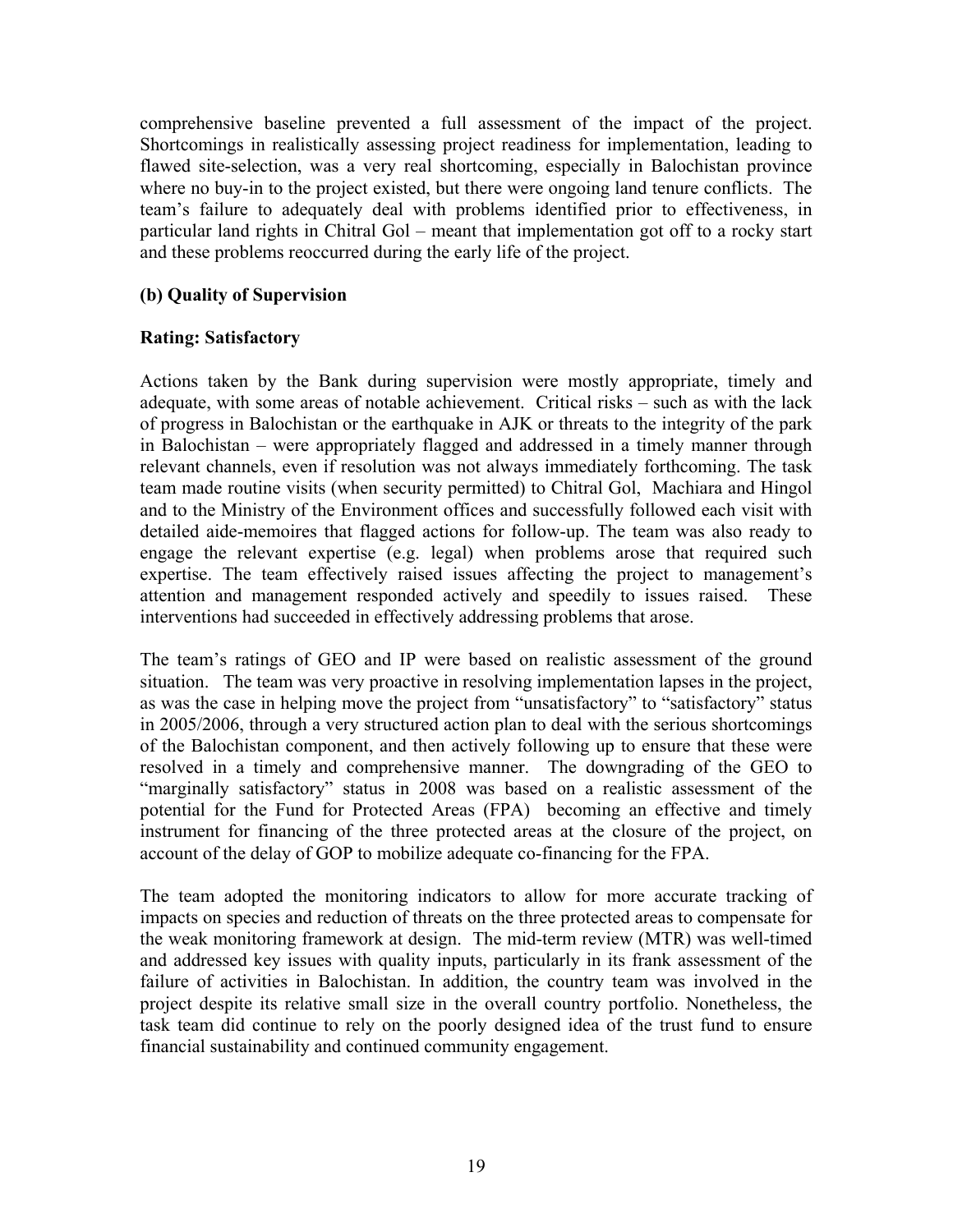#### **(c) Justification of Rating for Overall Bank Performance**

#### **Rating: Satisfactory**

Except for project activities in Balochistan and the failure of the project's proposed mechanism to ensure long term financial sustainability through the Park Association, the Bank made considerable implementation progress in a very difficult environment, where security concerns, remoteness of locations and difficult terrain were impediments to providing effective supervision and oversight. This was particularly true at the park level, though less so at the central level where project activities were given less weight than the park activities.

#### **5.2 Borrower**

#### **(a) Government Performance**

#### **Rating: Moderately Satisfactory**

At the beginning, federal level coordination through MOE was very weak. In the first few years of the project, high staff turnover led to loss of institutional memory, ineffective management and inconsistent commitment to the project. Upon transfer of responsibilities to the Inspector General of Forests, this coordination role improved significantly, though too late to fully implement some of the activities that were housed at this level (e.g. the ecotourism study and the Park Association trust fund). However, the government was slow to absorb lessons from the pilot sites and apply them to the protected area system more broadly.

Moreover, weak financial management continued throughout the project, despite using the Government's own financial and accounting systems, and despite moving to an FMRbased disbursement system after 2007. FMRs were still received late and contained deficiencies.

#### **(b) Implementing Agency or Agencies Performance**

#### **Rating: Moderately Satisfactory**

MOE, originally tasked with implementing the other three components, showed a reluctance to implement project activities in a timely fashion. As a result, and given MOE's continued intransigence, the attention paid to the activities under Component 1 in the three provinces began to predominate.

Borrower commitment to field activities varied sharply between the various provincial institutions involved in implementing Component 1. In two Provinces – AJK and NWFP – the authorities displayed strong commitment from the beginning. Activities occurred early and by the end of the project, park infrastructure and co-management architecture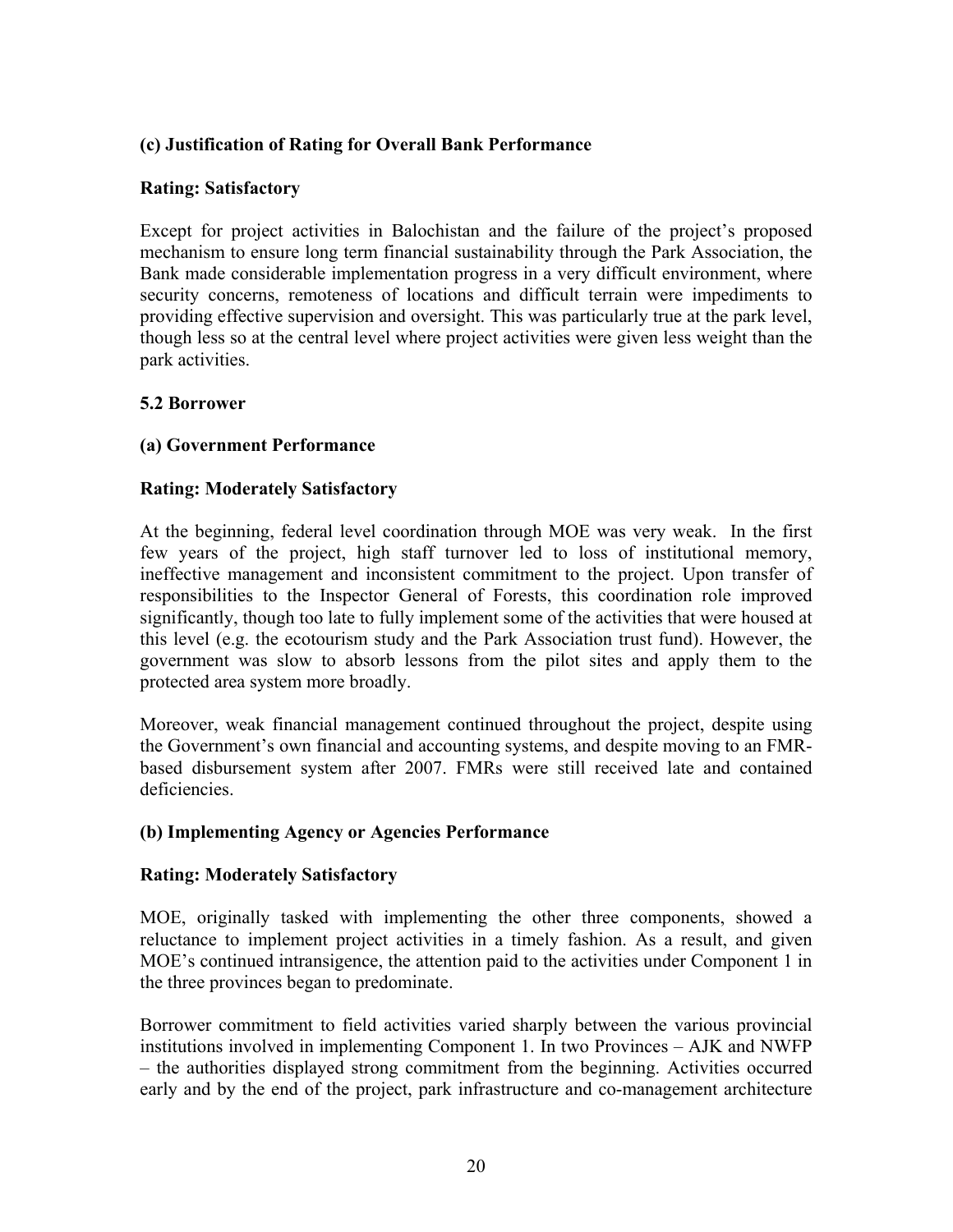was very solid. However, in the third, Balochistan, key stakeholders lacked commitment and successive supervision missions had to exert substantial pressure for change to even kick-start project activities. Nonetheless, by project end, co-management models were up and running in Hingol though the park hugely underspent its original budget, some of which was transferred to other budget line items.

#### **(c) Justification of Rating for Overall Borrower Performance**

#### **Rating: Moderately Satisfactory.**

Given the failure of the government in Balochistan to engage in a timely manner with park activities coupled with the reluctance of MOE to coordinate the project in a consistent manner or implement their own-managed activities in the early stages of project implementation, the borrower performance rating is only saved by the excellent commitment and actions of the NWFP and AJK governments. In addition, when the federal government responsibilities were transferred from MOE to the Inspector General of Forests, these activities finally began to take shape and improve towards the end of the project.

#### <span id="page-30-0"></span>**6. Lessons Learned**

**An effort should be made to ensure that key stakeholders share the vision of park management and protection before project effectiveness and throughout project implementation**. Decisions about PA management often elicit strong opinions from a range of stakeholders. To build and maintain a common understanding across national, provincial and local levels, PA managers must engage stakeholders in discussions of key goals and strategies before project effectiveness. Otherwise stakeholder support is often just congealing at the end of the project when investments and resources dry up too soon to cement the new support. In AJK the park's commitment to building local awareness of project activities, the importance of biodiversity to local and national economies, and the role of communities in co-management established the groundwork for a very successful project (this was not guaranteed; during the Bank's first supervision mission, local communities in AJK prevented the mission from visiting the park) and for the government to extend project activities beyond the Bank's involvement.

**Projects which aim to move away from a conflictual model of PA management** to a co-management model must take action from an early stage to ensure the realistic design and early activation of mechanisms to secure financial sustainability of the improved environmental management model to maintain faith with community co-managers who are not in a position to give up resource use without compensation in some form (e.g. through the VCC investments).

**Co-management models must be housed within larger entities that can provide technical assistance and support**. The VCCs were confederated at each park and linked to local government, NGOs and related rural support agencies through Local Advisory Committees (LACs) that provided village members with comfort that their actions were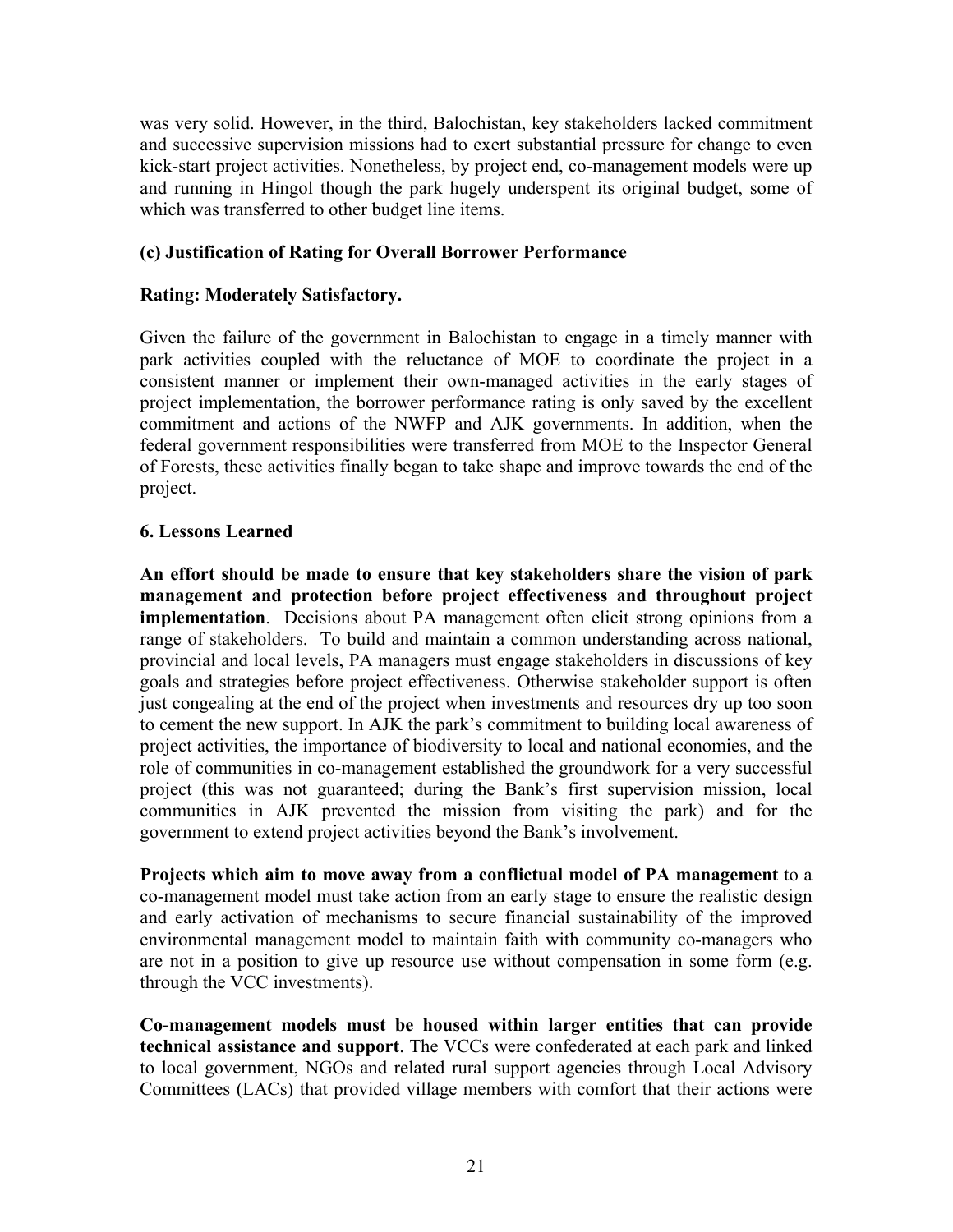consistent with agreed principals, and ensured a more holistic co-management approach rather than a village-based piecemeal approach.

More attention must be paid to M&E**. Adequate attention to M&E design, implementation and utilization is important for every operation, but is essential for a project that proposes to test a new modality for park management that would serve as the model for other parks.** Capturing baselines against which to measure progress and test effectiveness are a critical part of project preparation, and should not be left until later in the project, when this could delay measuring success and cause the project to capture an inflated baseline rather than the without-project scenario.

**Safeguard policies should be applied proactively**. Applicable safeguard policies must be triggered and applied in all projects, including those whose explicit objectives aim to protect people and the environment.

**A five-year project lifespan is not appropriate**. PA projects in remote areas with weak institutions, inconsistent community support, a fragile financial base, poor communities who depend on PA resources for their livelihoods and uncertain political support need to be recognized as long-term engagements.

**Flexibility is important in a dynamic context**. One of the important challenges in Pakistan during the life of the project was the rapidly changing political and security environment. Flexibility in project design can make implementation more robust by allowing projects to take advantage of opportunities as they arise and to modify the structure and nature of project elements if needed. Moreover, task teams need to be prepared and empowered to take actions necessary to address inadequate project design.

#### <span id="page-31-0"></span>**7. Comments on Issues Raised by Borrower/Implementing Agencies/Partners (a) Borrower/implementing agencies**

#### **(b) Cofinanciers** There were no cofinanciers for this project **(c) Other partners and stakeholders** *(e.g. NGOs/private sector/civil society)* No comments received from civil society partners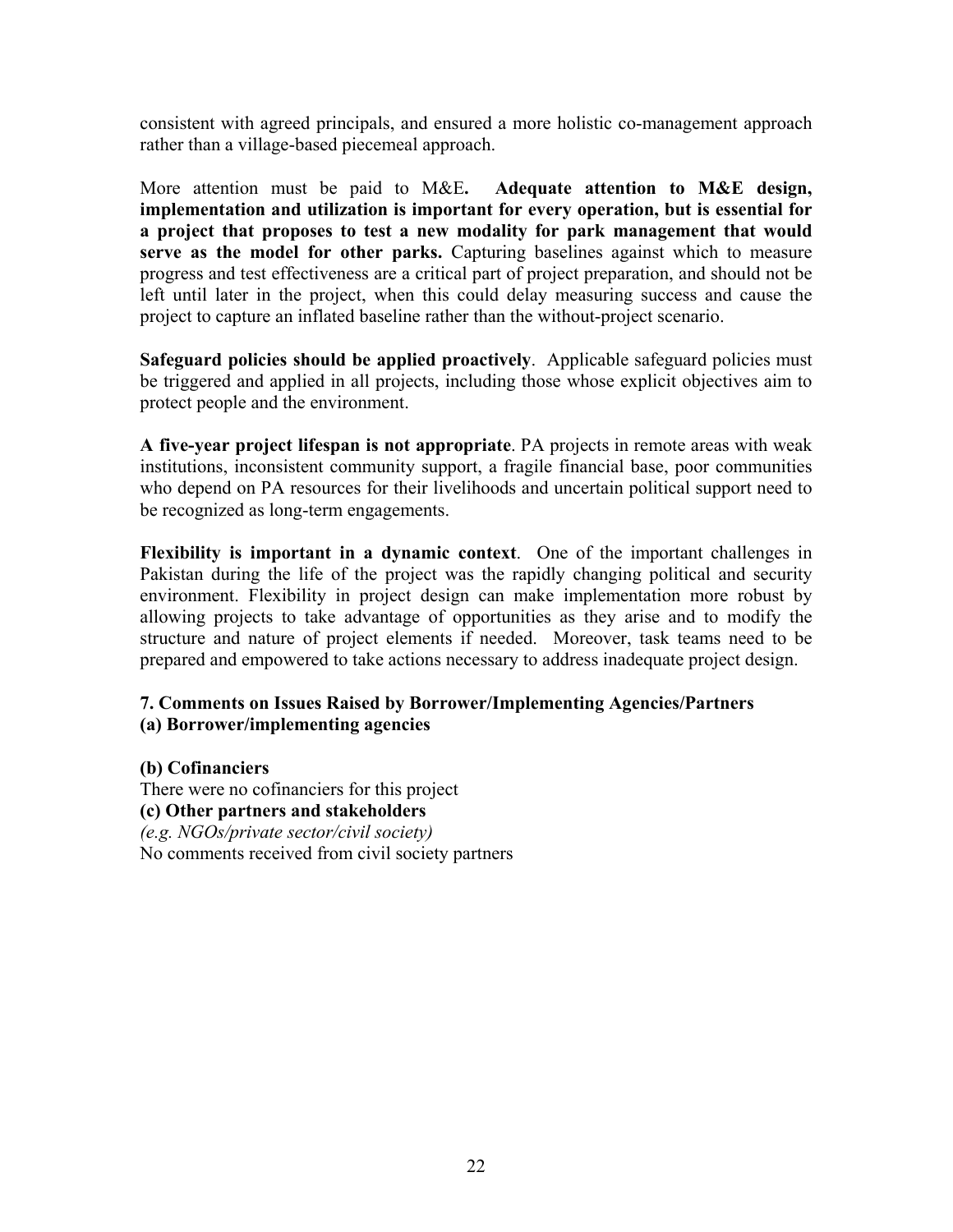# <span id="page-32-0"></span>**Annex 1. Project Costs and Financing**

# **(a) Project Cost by Component (in US\$ Million equivalent)**

| <b>Components</b>                                          | <b>Appraisal</b><br><b>Estimate</b><br>(US\$ millions) | <b>Actual/Latest</b><br><b>Estimate</b><br>(US\$ millions) | <b>Percentage of</b><br><b>Appraisal</b> |
|------------------------------------------------------------|--------------------------------------------------------|------------------------------------------------------------|------------------------------------------|
| PROTECTED AREA<br><b>BIODIVERSITY</b><br><b>MANAGEMENT</b> | 7.05                                                   | 6.93                                                       | 98%                                      |
| <b>SUSTAINABILITY OF</b><br>PARK MANAGEMENT                | 2.13                                                   | 2.01                                                       | 94%                                      |
| <b>HUMAN RESOURCE</b><br><b>DEVELOPMENT</b>                | 0.36                                                   | 0.26                                                       | 73%                                      |
| PROJECT COORDINATION<br><b>AND MONITORING</b>              | 0.46                                                   | 1.01                                                       | 219%                                     |
| <b>Total Baseline Cost</b>                                 | 10.00                                                  | 10.21                                                      | 102%                                     |
| Physical Contingencies                                     | 0.27                                                   |                                                            |                                          |
| Price Contingencies                                        | 0.48                                                   |                                                            |                                          |
| <b>Total Project Costs</b>                                 | 10.75                                                  |                                                            |                                          |
| <b>Project Preparation Facility</b><br>(PPF)               | 0.00                                                   |                                                            |                                          |
| Front-end fee IBRD                                         | 0.00                                                   |                                                            |                                          |
| <b>Total Financing Required</b>                            | 10.75                                                  |                                                            |                                          |
|                                                            |                                                        |                                                            |                                          |

# **(b) Financing**

| <b>Source of Funds</b>               | <b>Type of</b> | S.    | Appraisal Actual/Late<br>Estimate   st Estimate   Percentage<br>Cofinancing (US\$ million US\$ million of Appraisal<br>S |      |
|--------------------------------------|----------------|-------|--------------------------------------------------------------------------------------------------------------------------|------|
| Borrower                             |                | 0.67  | 1.08                                                                                                                     | 161% |
| Global Environment Facility<br>(GEF) |                | 10.08 | 9.13                                                                                                                     | 91%  |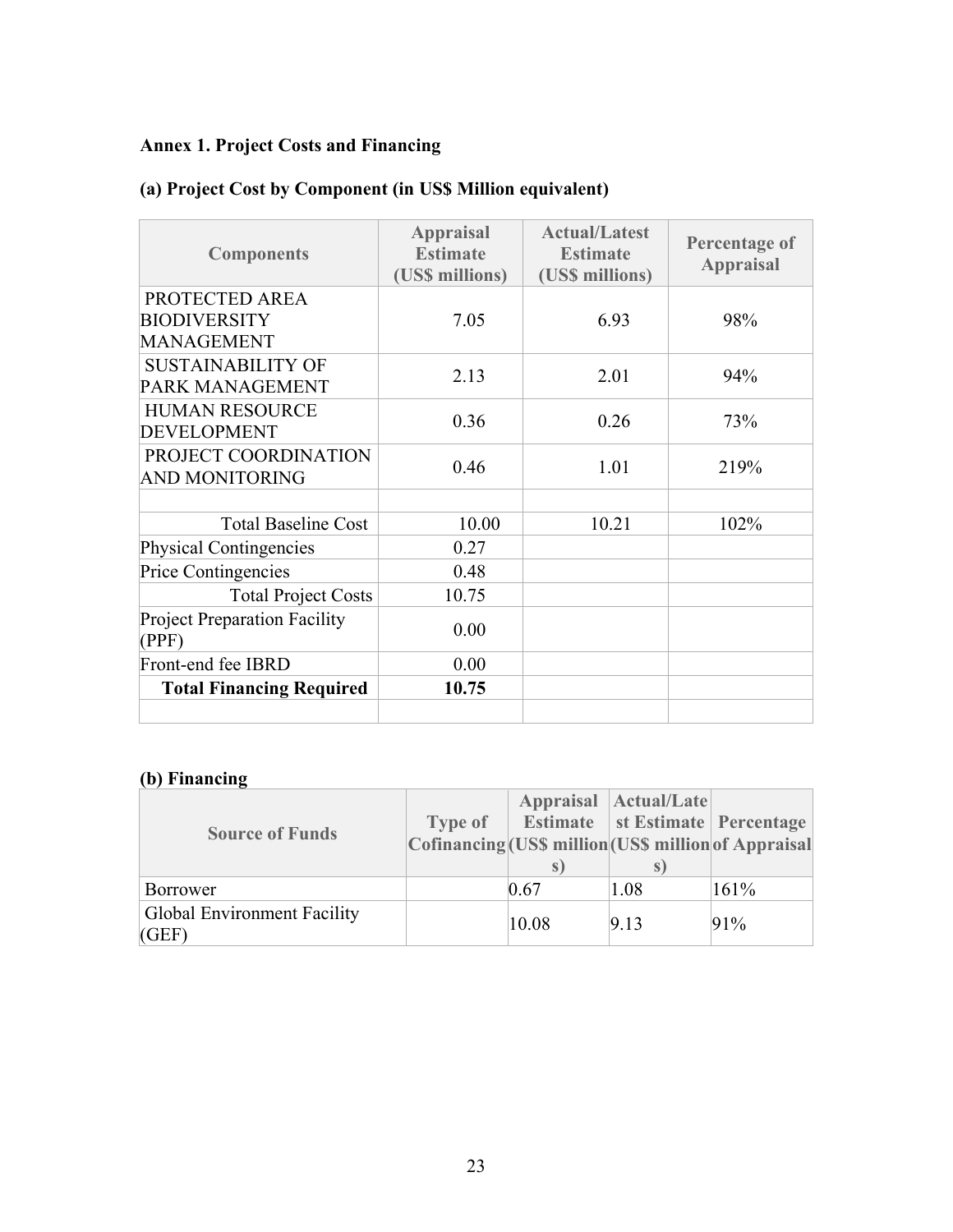#### <span id="page-33-0"></span>**Annex 2. Outputs by Component**

The following components were envisaged at appraisal: (A) Protected Area Biodiversity Management; (B) Sustainability of Park Management; (C) Human Resource Development and (D) Project Coordination and Monitoring. The outputs by each of the above components are discussed in detail below:

#### **Component A. Protected Area Biodiversity Management**

*Process framework for participation of custodial communities in park management and conservation:* The main achievement in this component has been the establishment of a robust consultative framework to involve local communities in decision making on protected area management and community investments in the three protected areas. Over 5,000 families living in, and around the three protected areas have participated in the consultative process and project related activities. The consultation process supporting community ownership was effective as indicated in the strong community structures that seem to be functioning well at the three parks. Specific guidelines and rules were developed and used for community mobilization, mapping of community resource utilization, formation of VCCs, development of PA resource management strategies and mitigation, and participatory monitoring. The individual provinces intend to use these tested guidelines for enhancing community participation in other PAs within their respective areas.

*Formulation of detailed park management plan and strategy:* PA Management planning has undergone a fundamental shift during the project with participatory processes now mainstreamed in the management strategy. All three parks have new or updated management plans that have been developed with the engagement of the wider community and focuses not only on enforcement, but also management interventions that engage and benefit local communities. There is enhanced capacity in the three PAs to prepare and update their management plans. In each park, revised legislation now recognizes the participation of communities in park management and sustainable use of resources within the parks.

*Improvement of park infrastructure:* Park infrastructure has improved noticeably through the project. New and strategically useful infrastructure such as park staff housing, administrative buildings, trail networks, water supply schemes and patrol tents have been established under the project, and have helped improve park management and surveillance. The project created park administration facilities in Machiara and Chitral, and staff quarters in Hingol will enable the continued provision of management and administrative oversight for activities in the respective parks. In addition, a number of trail networks were created or improved in Machiara and Chitral and irrigation and water supply schemes developed in these two PAs. At the community level, the VCCs at all three PAs have been able to solicit new and improved community infrastructure in the form of water supply and irrigation systems, solar lighting, fuelwood distribution and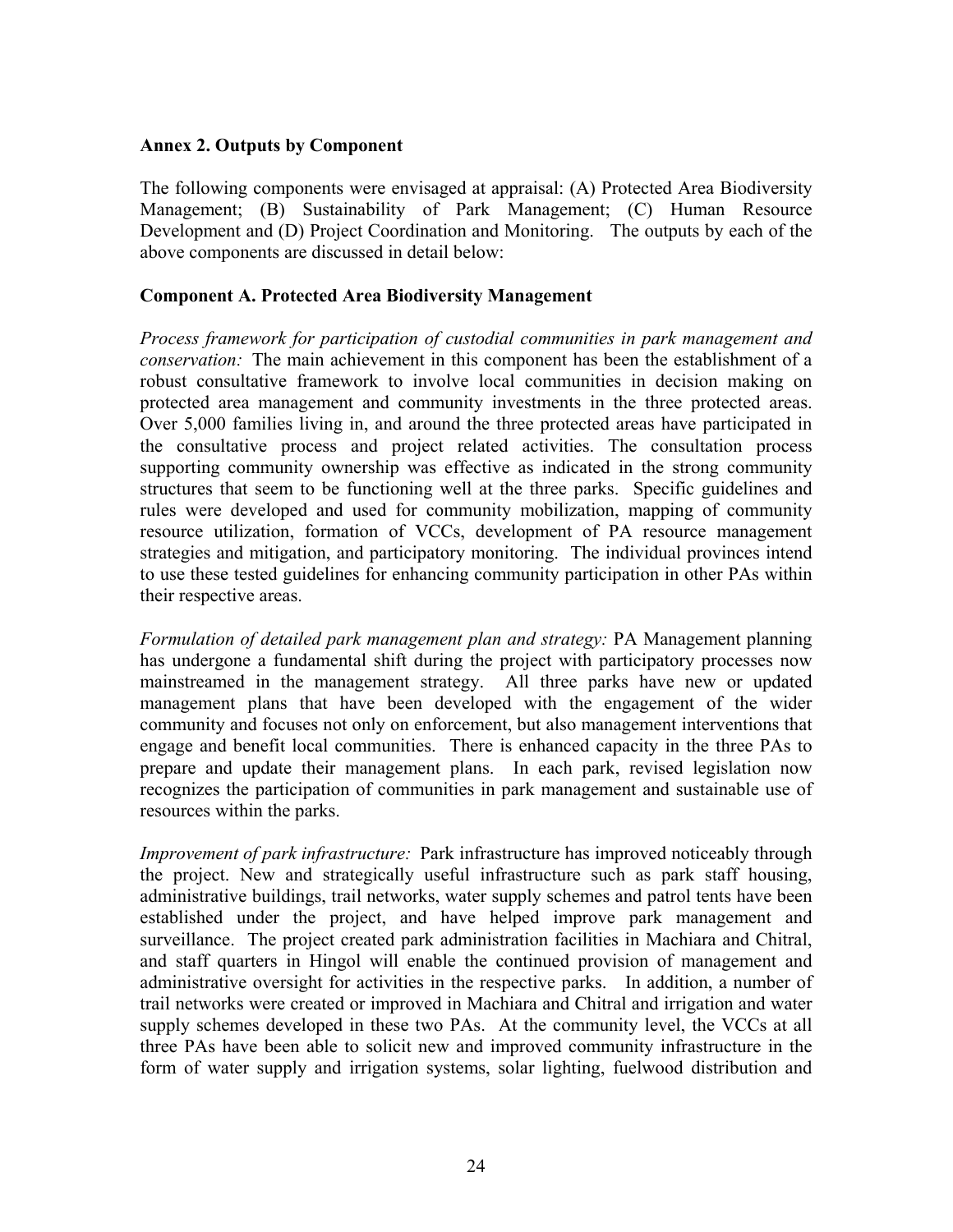liquid propane gas outlets, local health dispensaries and health staff, housing improvements and trail upgrading from non-project funding sources.

*Improvement of park operations:* The purchase of equipment such as binoculars, communication and other field equipment has enhanced surveillance and enforcement at each park. Additionally, surveillance and enforcement capacity has also been enhanced with community participation. Communities have recognized the economic value of protecting their resources from exploitation from outsiders and developed and improved surveillance and management structures to manage them. Staff and community capacity to reduce illegal activities has greatly improved. Almost 700,000 hectares of biodiversity rich habitat is now more effectively managed in the three parks, with improved management intervention, surveillance and community participation.

*Baseline resource inventory, research, habitat improvement and wildlife enrichment:*  Development of geographic information systems based topographic and ecological databases for all three parks that provided a valuable tool for protected area management planning. These databases provide information on distribution and habitat types within the parks and are helpful in monitoring wildlife changes through time. Baseline research on vegetation, ornithology, rangelands, socio-economic conditions and wildlife are helping park staff define interventions for improving management of park resources. Periodic monitoring of key wildlife species and their distribution has provided valuable information on the status of species and the health of the ecosystem. Each park has developed community based monitoring guidelines that will enable a continued and regular monitoring of the status of key species populations, PA management effectiveness, community participation and other related aspects.

*Public environmental awareness and outreach:* The project has made a remarkable contribution to public awareness by targeting communities, politicians and, importantly religious leaders. VCCs members have emphasized that they have learnt about the importance of conservation through the project. They seem to now have a strong sense of ownership and pride in the uniqueness of their natural resources. Signboards are widespread around the surroundings of the parks, newsletters in local language and leaflets are available, information about study and exposure visit and training workshops for staff and communities are widely circulated and a number of nature clubs for children are functioning.

#### **Component B. Sustainability of Park Management**

The sustainability of project interventions as outlined in the Appraisal PAD was to be achieved through: (i) a Fund for Protected Areas (Park Association, or FPA); (ii) establishment of VCCs, which would empower local communities to conserve biodiversity within PAs; (iii) improved capacity within provincial wildlife departments for effective management of PAs; and (iv) creating awareness of the importance of conservation. The FPA has been established with legal status, governed by a board of directors, with defined rules and regulations and financial procedures, and management and fund raising expertise. However, the FPA is not fully operational. To be fully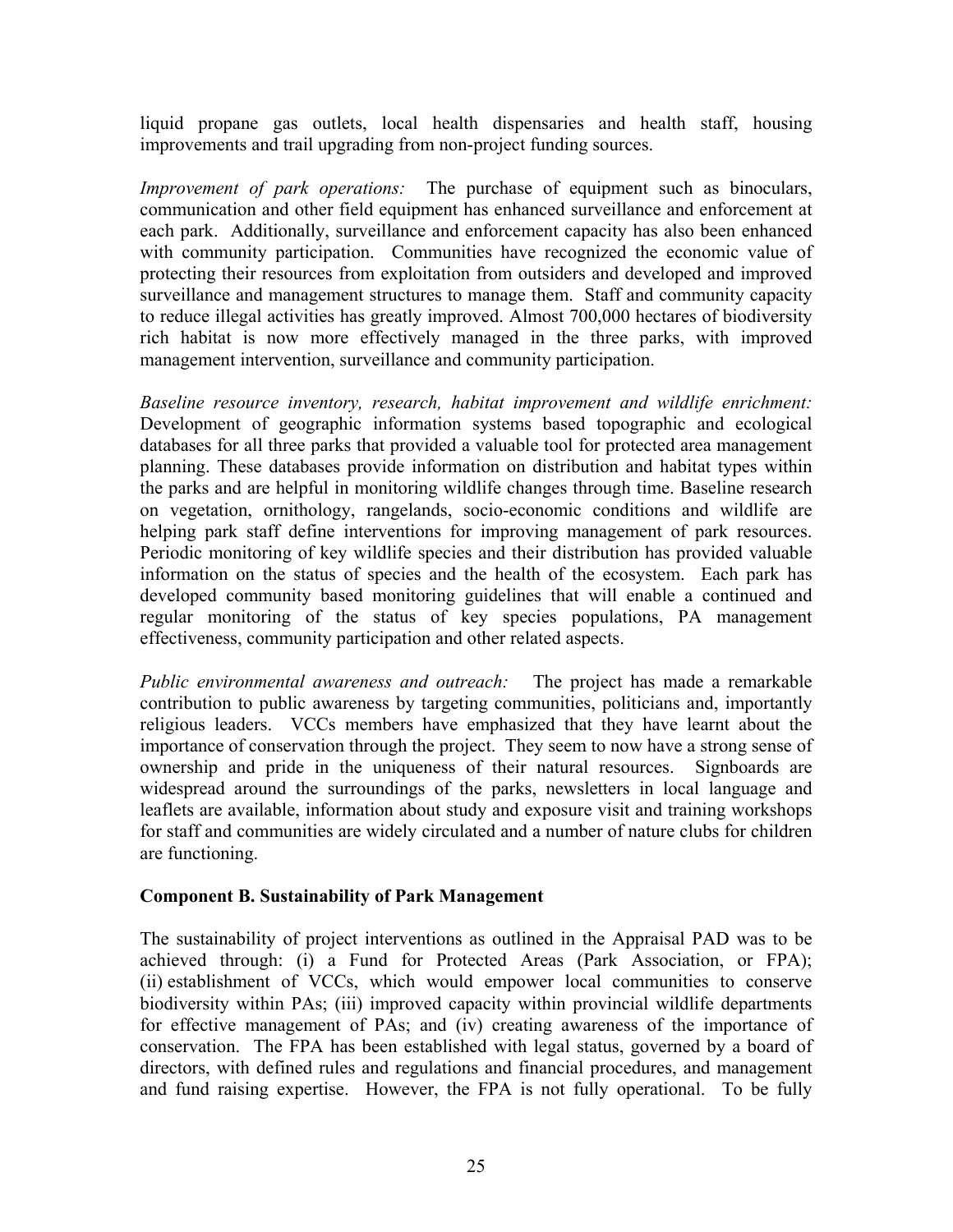operational, it is expected to generate matching funds from in-country sources. MOE is in discussion with the government to solicit public funds to enable the FPA to become fully functional. In the meantime, a PC1 (project proposal) has been developed to seek federal government resources to continue some level of support (namely technical assistance and training) to the three PAs until such time as the FPA is functional and generates sufficient resources to support the PAs.

VCCs have been empowered and co-federated at the PA level into larger district or subdistrict entities to give the VCCs a greater voice and status. The implementation of the VCC revolving funds and microfinance initiatives give reason to believe that some, if not all conservation activities will continue on the medium and longer term. Project staff positions have been regularized in two of the three PAs (and discussions are ongoing to do the same in the third park) that will provide the institutional capacity to continue to manage the PAs and engage the local communities. Awareness raising has had a very positive outcome and will no doubt contribute significantly to future conservation efforts.

#### **Component C. Human Resource Development**

The capacity of the staff in the three PAs has been substantially enhanced technically and physically and has helped facilitate and guide park management. Collaboration with TA teams and participation in courses at local and foreign universities has built technical capacity, and physical capacity has improved by purchase of equipment, vehicles and construction of park headquarters to help coordinate their activities. The increase in populations of selected key species and reduction in the number of illegal and unsustainable activities is indicative of the enhanced capacity of the staff to manage the parks as well as carry out monitoring and community development activities. The approval of 80% of project staff at Chitral and all of the project staff at Hingol will significantly help them to continue and sustain conservation activities. The Wildlife Departments of AJK and NWFP have shown interest in replicating the project participatory model in other protected areas in their respective provinces, and the enhanced capacity and experience developed through the project would be beneficial in this respect.

#### **Component D. Project Coordination and Monitoring**

Although the field level execution of the project was the responsibility of the respective provincial governments through their respective wildlife and forestry departments, some limited level of coordination was envisaged at the federal level. While, not fully successful, the MOE helped facilitate the development of legislation relating to PAs and management plans at the provincial level and ensuring that there was some standardization across each level. The MOE also helped organize regular technical meeting and site visits to enable the PA staff to share experiences and learning. Building on experiences in the three PAs, the MOE facilitated the development of performance indicators for PAs in Pakistan that can be used more widely throughout the country. MOE also facilitated an independent review and impact assessment of the project that assessed whether planned project outcomes and objectives have been met. However,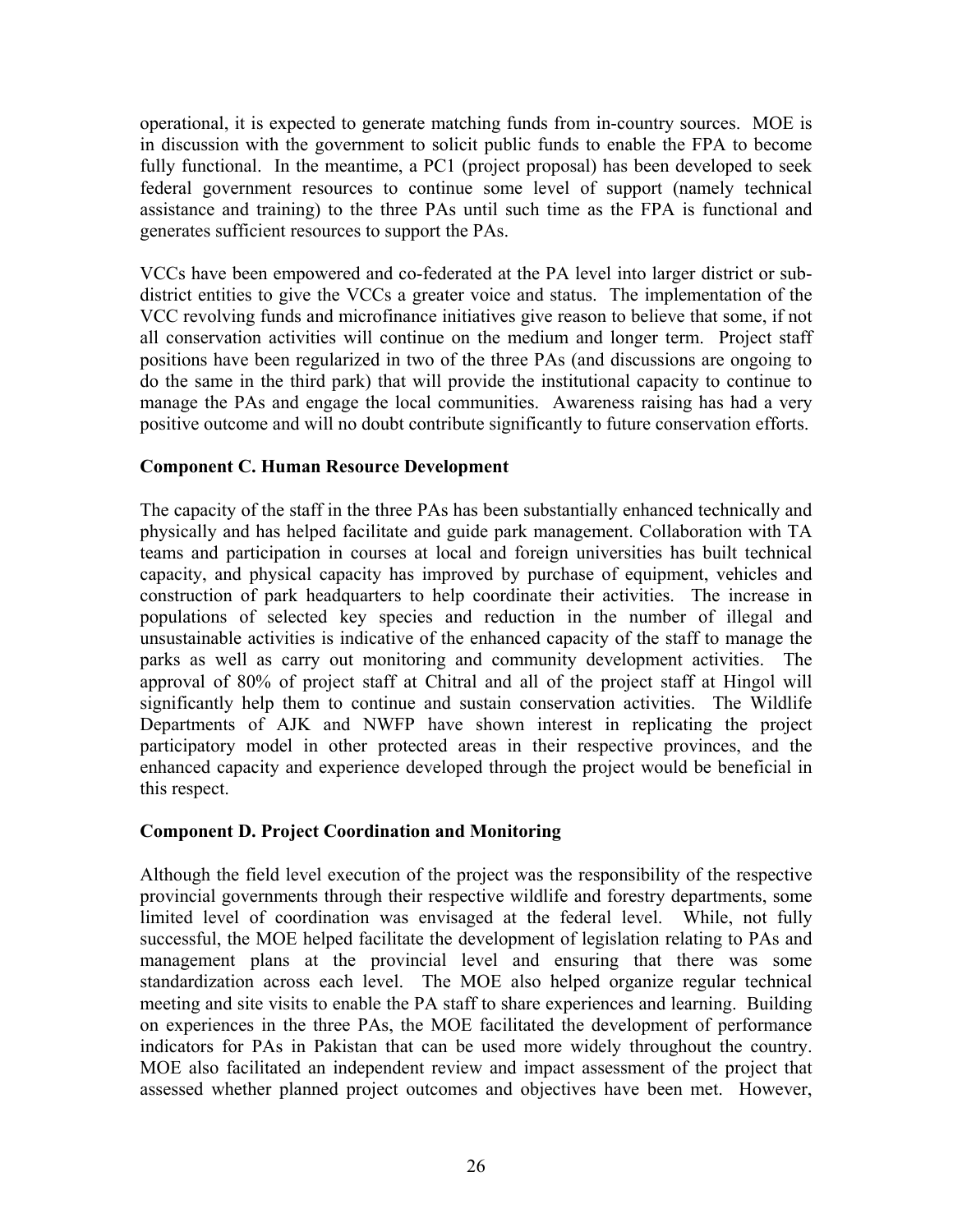some studies such as the ecotourism study was not commissioned due to the nonavailability of suitable local expertise. Further, the initial lethargy (subsequently rectified by the transfer of the project to the Inspector General of Forests) delayed the design and operationalization of the Park Association.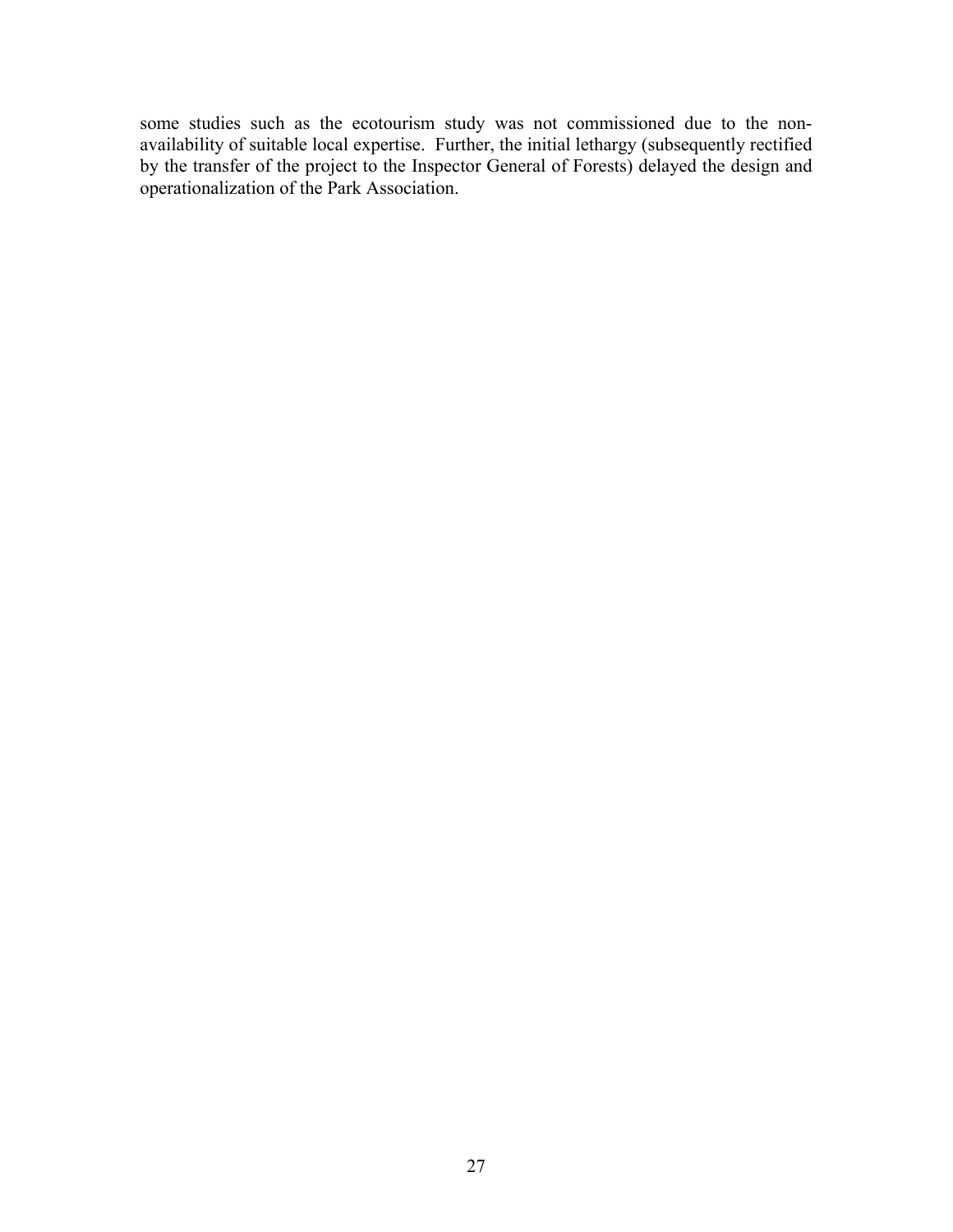#### <span id="page-37-0"></span>**Annex 3. Economic and Financial Analysis**

The project did not undertake an economic analysis. Instead, as required for a full-sized GEF project, an incremental cost analysis was prepared during project preparation, assessing the total cost of GEF alternative at US\$10.8 million. This was also the actual cost of the project. A rough assessment of cost-effectiveness is possible on the basis of comparing PA management cost per unit area with other countries. Considering the total project cost of US\$10.8 million and the total hectares managed under the project (619,043 ha in Hingol; 7,750 ha in Chitral Gol; and 37,147 in Machiara), the project provided a degree of park protection and management for eight years of its duration, which translates to about US\$2/ha/year (or US\$185 per km<sup>2</sup> per year). Correcting for the cost of the three components not focused solely on management activities, the annual cost of PA management was about \$1.5/ha/year.

This was broadly consistent with a mean budget of PA budgets from developing countries during 1990s, which was US\$1.57/ha/yr (James et al, 1999).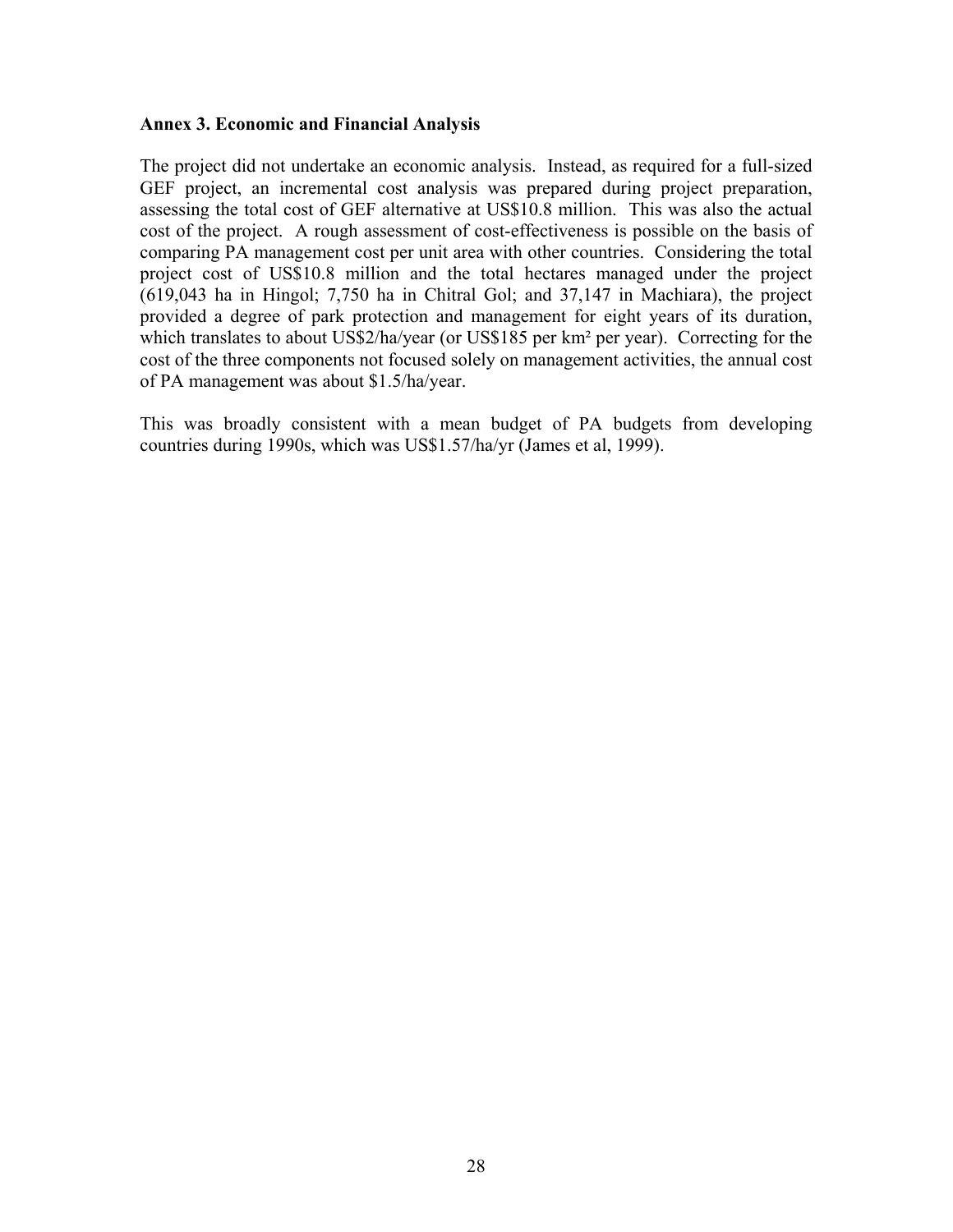# <span id="page-38-0"></span>**Annex 4. Bank Lending and Implementation Support/Supervision Processes**

| <b>Names</b>                | <b>Title</b>                                          | Unit         | <b>Responsibility/</b><br><b>Specialty</b>    |
|-----------------------------|-------------------------------------------------------|--------------|-----------------------------------------------|
| <b>Malcolm Jansen</b>       | <b>Senior Environment Specialist</b>                  | <b>SASDI</b> | <b>TTL</b>                                    |
| <b>Ethel Sennhauser</b>     | <b>Sector Manager Agriculture</b>                     | <b>LCSAR</b> | <b>Past TTL</b>                               |
| Najib Murtaza               | <b>Senior Natural Resource</b><br><b>Specialist</b>   |              | <b>Past TTL</b>                               |
| <b>Nadim Khouri</b>         | <b>Senior Agriculturist</b>                           |              | <b>Past TTL</b>                               |
| <b>Zia Al Jalaly</b>        | <b>Senior Social Development</b><br><b>Specialist</b> | <b>SASDS</b> | <b>Social and</b><br>participatory<br>aspects |
| <b>Anwar Ali Bhatti</b>     | <b>Financial Analyst</b>                              | <b>SACPK</b> | <b>Disbursement</b>                           |
| <b>Kevin John Crockford</b> | <b>Senior Rural Development</b><br><b>Specialist</b>  | <b>SASDA</b> |                                               |
| <b>Hasan Saqib</b>          | <b>Sr. Financial Management</b><br><b>Specialist</b>  | <b>SARFM</b> | <b>Financial</b><br><b>Management</b>         |
| <b>Asif Ali</b>             | <b>Sr. Procurement Specialist</b>                     | <b>SARPS</b> | Procurement                                   |
| <b>Valerie Hickey</b>       | <b>Environment Specialist</b>                         | <b>LCSDE</b> |                                               |
| <b>Riaz Mahmood</b>         | <b>Financial Management Analyst SARFM</b>             |              | <b>Disbursement</b>                           |
| <b>Tekola Dejene</b>        | <b>Consultant</b>                                     | <b>AFTAR</b> |                                               |
| <b>Hasan Masood Mirza</b>   | <b>Consultant</b>                                     | <b>SARPS</b> | Procurement                                   |
| <b>Naveed Saeed</b>         | <b>Consultant</b>                                     | <b>SARFM</b> | <b>Financial</b><br><b>Management</b>         |
| <b>Shabir Ahmed</b>         | <b>Program Assistant</b>                              | <b>SASDO</b> |                                               |
| <b>Ghulam Ali</b>           | <b>Program Assistant</b>                              | <b>SASDO</b> |                                               |
| <b>Shahnaz Meraj</b>        | <b>Team Assistant</b>                                 | <b>SASDO</b> |                                               |
| <b>Cecilia Belita</b>       | <b>Sr. Program Assistant</b>                          | <b>SASSD</b> |                                               |

# **(a) Task Team members**

# **(b) Staff Time and Cost**

|                               | <b>Staff Time and Cost (Bank Budget Only)</b> |                                                                    |  |  |
|-------------------------------|-----------------------------------------------|--------------------------------------------------------------------|--|--|
| <b>Stage of Project Cycle</b> | <b>No. of staff weeks</b>                     | <b>USS Thousands</b><br>(including travel and<br>consultant costs) |  |  |
| Lending                       |                                               |                                                                    |  |  |
| <b>FY94</b>                   | n.a.                                          | 27.62                                                              |  |  |
| <b>FY95</b>                   | n.a.                                          | 27.33                                                              |  |  |
| <b>FY96</b>                   | n.a.                                          | 29.57                                                              |  |  |
| <b>FY97</b>                   | n.a.                                          | 106.47                                                             |  |  |
| <b>FY98</b>                   | n.a.                                          | 133.34                                                             |  |  |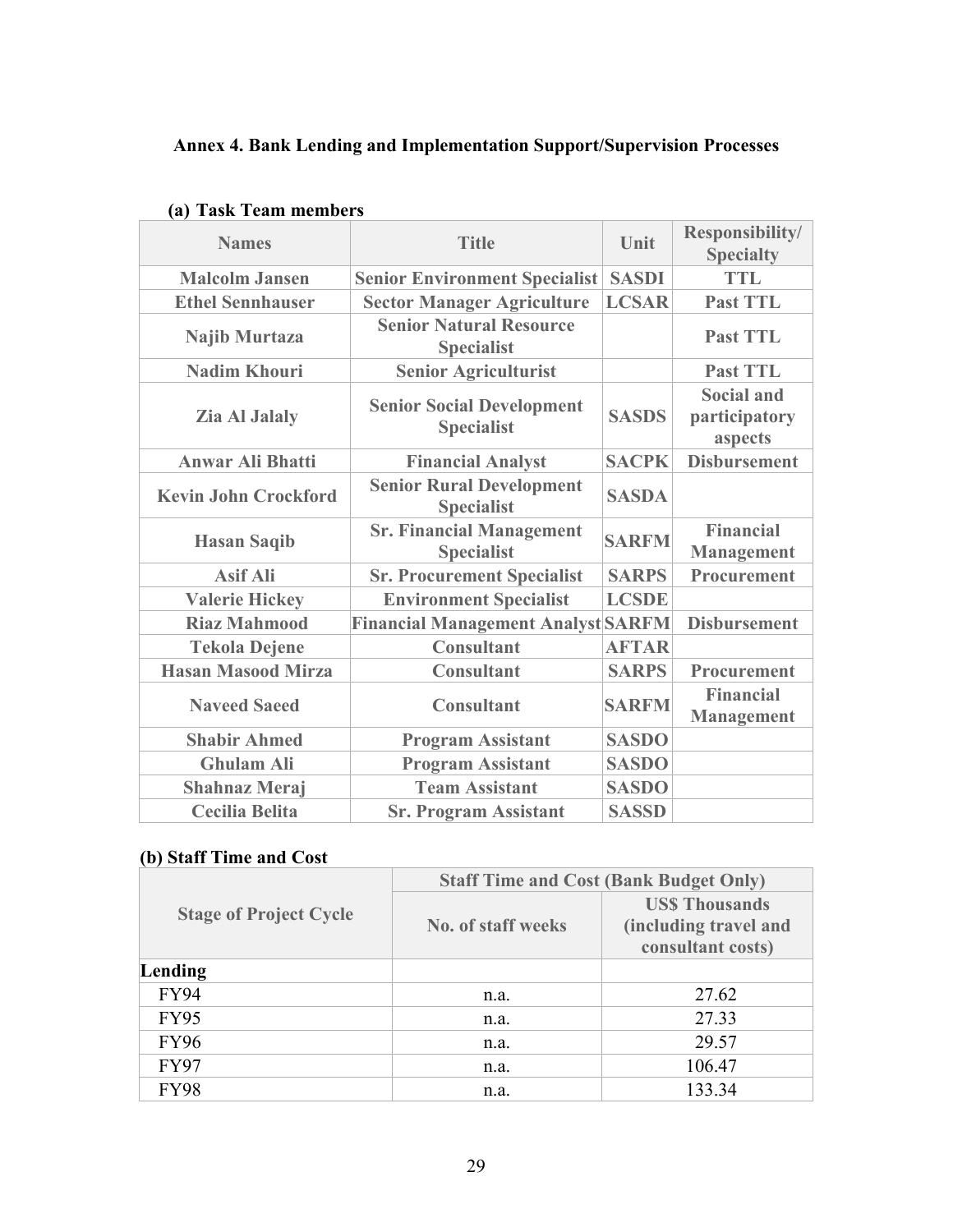|                               | <b>Staff Time and Cost (Bank Budget Only)</b> |                       |  |
|-------------------------------|-----------------------------------------------|-----------------------|--|
| <b>Stage of Project Cycle</b> | <b>No. of staff weeks</b>                     | <b>USS Thousands</b>  |  |
|                               |                                               | (including travel and |  |
|                               |                                               | consultant costs)     |  |
| <b>FY99</b>                   | n.a.                                          | 76.15                 |  |
| FY00                          | 17.22                                         | 43.91                 |  |
| <b>FY01</b>                   | 39.82                                         | 71.00                 |  |
| <b>FY02</b>                   | .47                                           | 2.44                  |  |
| <b>Total:</b>                 |                                               | 509.77                |  |
| Supervision/ICR               |                                               |                       |  |
| <b>FY02</b>                   | 32.17                                         | 31.65                 |  |
| <b>FY03</b>                   | 23.44                                         | 75.93                 |  |
| <b>FY04</b>                   | 15.07                                         | 51.78                 |  |
| <b>FY05</b>                   | 9.37                                          | 22.63                 |  |
| <b>FY06</b>                   | 16.69                                         | 68.95                 |  |
| <b>FY07</b>                   | 8.51                                          | 31.56                 |  |
| <b>FY08</b>                   | 10.14                                         | 40.88                 |  |
| <b>FY09</b>                   | 5.15                                          | 22.39                 |  |
| <b>FY10</b>                   | 7.76                                          | 40.25                 |  |
| <b>Total:</b>                 | 128.30                                        | 386.02                |  |

\*n.a. – not available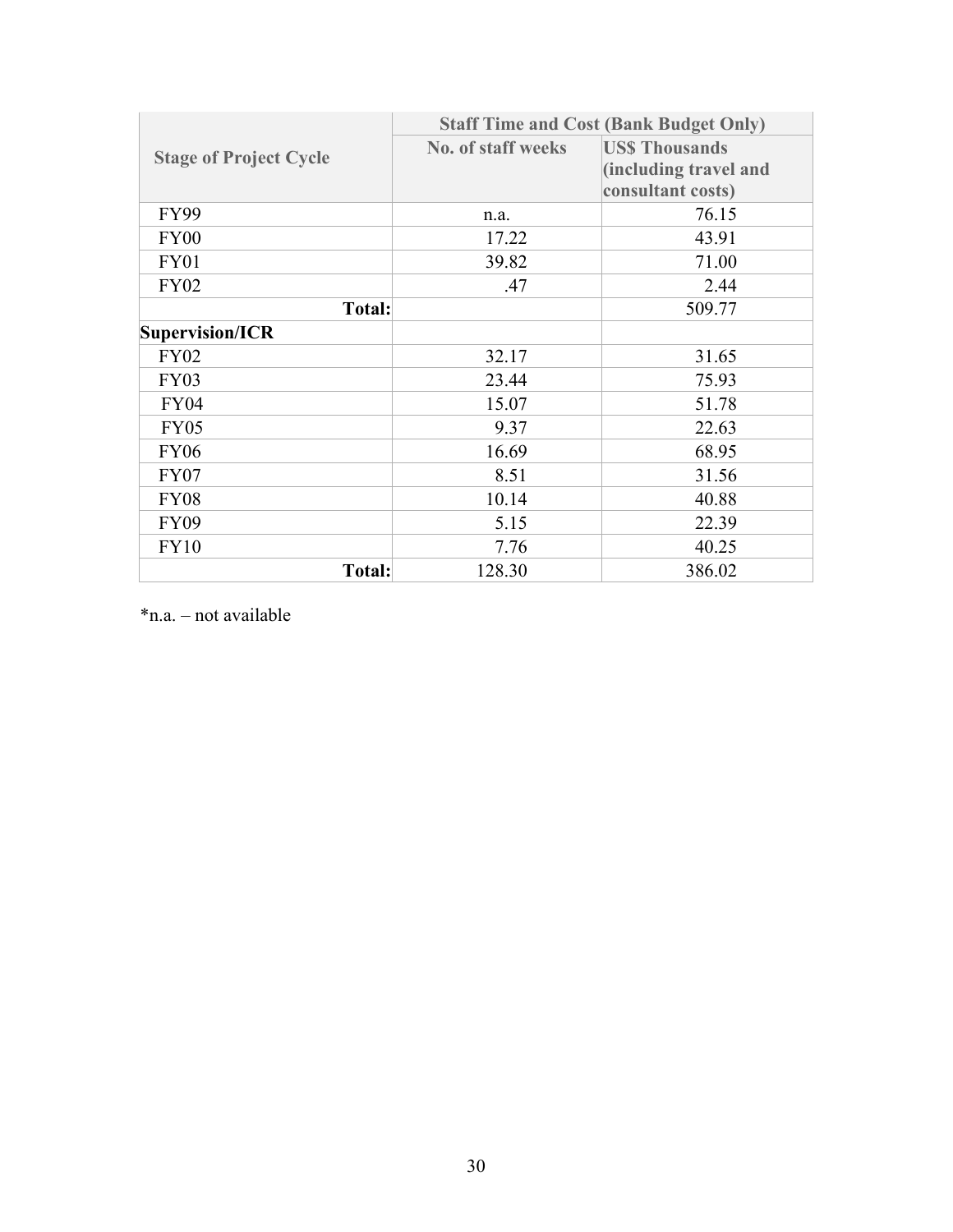#### <span id="page-40-0"></span>**Annex 5. Beneficiary Survey Results**

Neither the project nor the ICR exercise carried out a formal beneficiary survey at the end of the project. However, an independent evaluation did interview individuals and families involved in two of the three PAs. The main feedback was that Village Conservation Committees (VCCs) were well received and their institutional development considered a real benefit of the project. However, Women's Village Conservation Committees (WVCCs) did not necessarily thrive and many women involved felt that they were still marginalized in decision-making, largely by the other VCCs. In addition, the VCCs related to the parks on a strict quid pro quo basis, supporting conservation outcomes when they were provided direct benefits in the form of micro-credit or alternative incomes.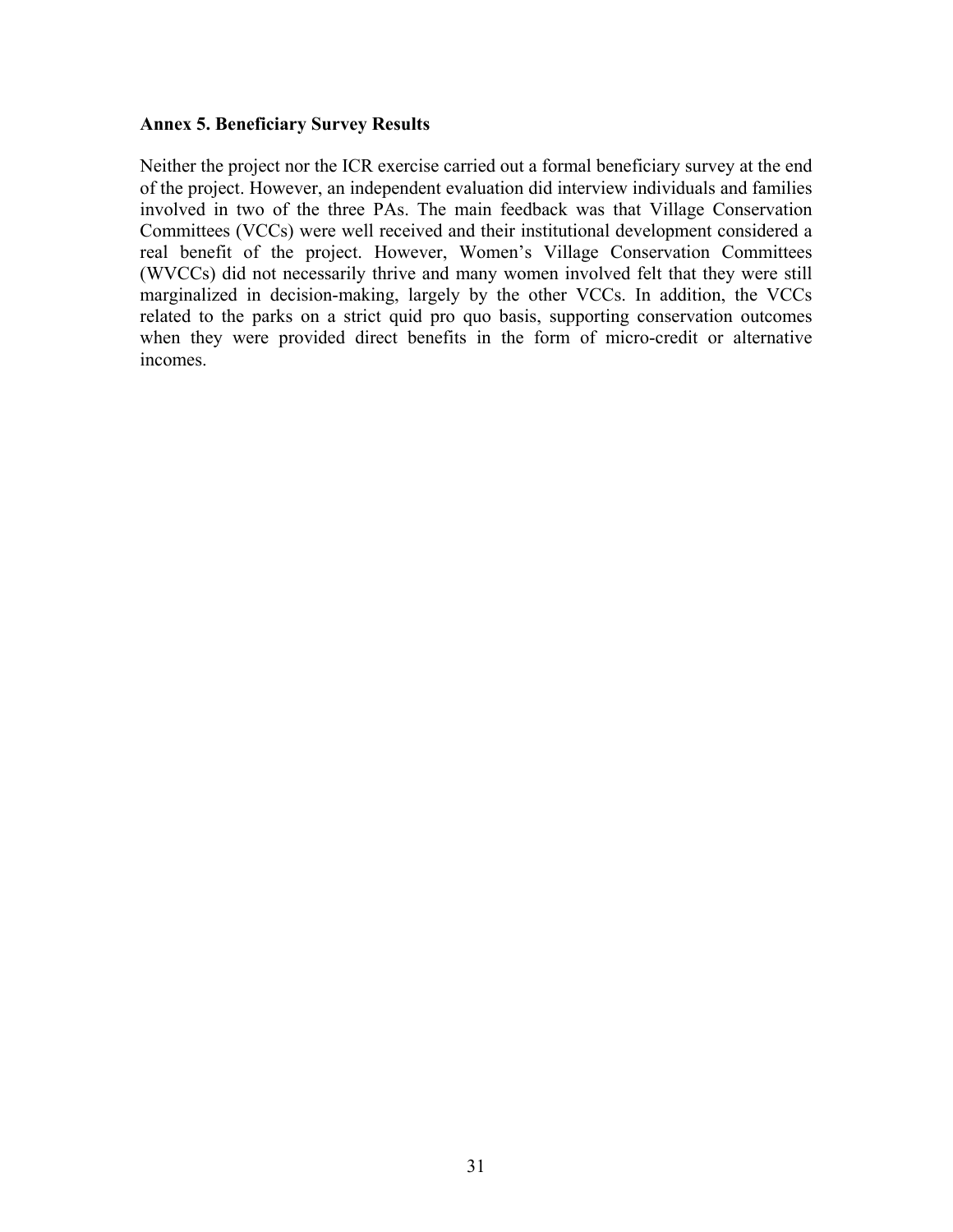# <span id="page-41-0"></span>**Annex 6. Stakeholder Workshop Report and Results**

A formal stakeholder workshop was not organized.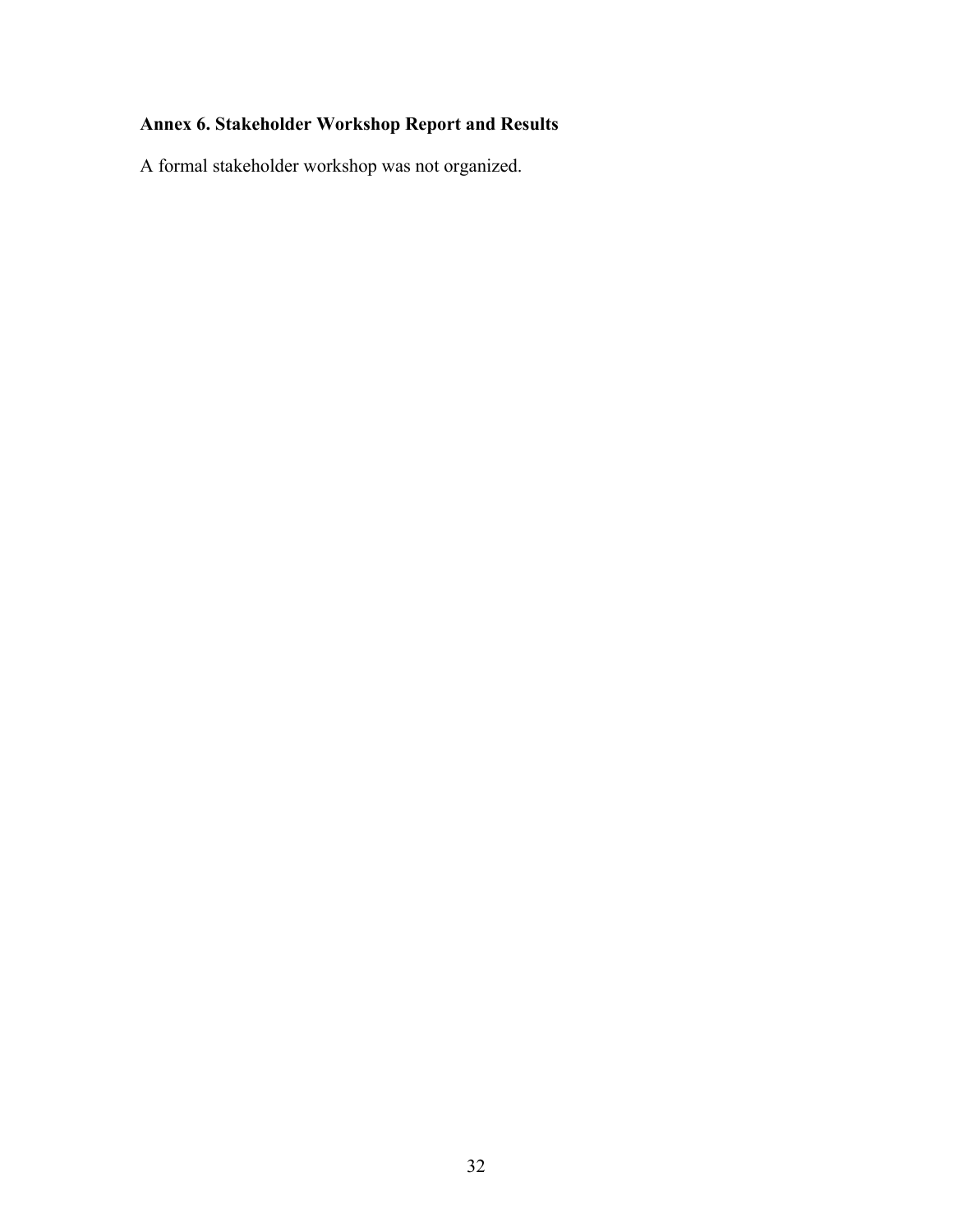#### <span id="page-42-0"></span>**Annex 7. Summary of Borrower's ICR and/or Comments on Draft ICR**

#### **Background**

Protected Areas Management Project (PAMP) was implemented in Pakistan between January 1, 2003 and December 31, 2009. The project was funded by Global Environment Facility (GEF) under a Trust Fund Grant Agreement (TFGA) through the World Bank (WB) with a cost of US\$10.750 million including a contribution of US\$0.670 million by a Government of Pakistan. It addressed conservation of globally important habitats and species of three Protected Areas (PAs) of the country including Hingol National Park (HNP) in Baluchistan Province, Chitral Gol National Park (CGNP) in the North West Frontier Province (NWFP) and Machiara National Park (MNP) in Azad Jammu & Kashmir (AJK). These Protected Areas represent marine, estuarine, arid range land, mountain and forest ecosystems and contain species of national, regional and global significance.

The Project was implemented by the Ministry of Environment, GoP (Grant Recipient), GoB, GoNWFP and GoAJK. The Project had 4 major components including Protected Area Biodiversity Management, Sustainability of park management, human resource development and project coordination and monitoring. Major interventions of the project included integration of custodian communities in the Park management and conservation; preparation of Park Management Plans for three Protected Areas; Development of Park infrastructure; improvement of Park operations; carrying out baseline inventories, research, habitat improvement and wildlife enrichment; Public environment awareness and Human resource development.

#### **Overall assessment of Project Outcomes**

PAMP implementation has rendered numerous useful outcomes. Integration of custodian communities in the Park management has resulted in emergence of community institutions at the grass root level. The process of community organization culminated in formation of Village Conservation Committees, Cluster Organizations, Local Support Organizations and District Conservation Committees. Park Management Teams came into being and Village Conservation & Development Plans were prepared through a participatory process. Village Conservation Funds were established for implementation of these plans. The capacity of community institutions and the staff of Park Administration was developed. Management Plans were prepared for Hingol, Chitral Gol and Machiara National Parks with the participation of custodian communities, the PMTs and other stakeholders. These plans are now available to the Park Managers to pursue the prescribed Park Management. The Management Plans not only provide management strategies but also form basis for future projects and readily provide data on Park resources. The improvement of Park infrastructure has resulted in a network of trails, mountain huts, Rangers stations, roads, bridges, office & residential buildings etc. This has ensured the presence of Park staff within the Park premises and has enhanced their mobility in the Protected Areas thus improving their surveillance against poaching and illegal exploitation Park resources. Improvement of Park infrastructure has also benefited the communities and has enhanced visitor's moment in the P.As thus promoting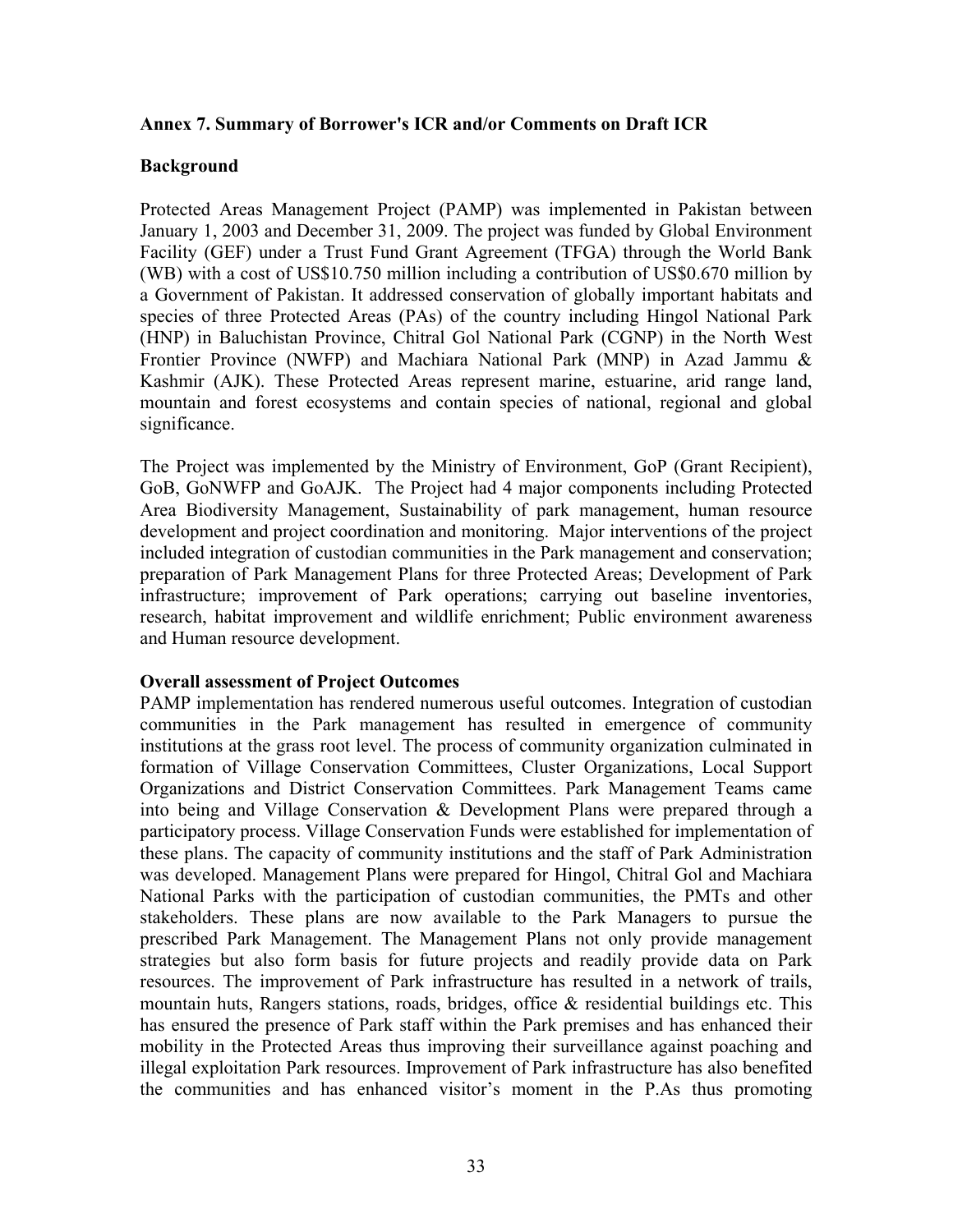ecotourism. Improvement of Park operations has benefited Park surveillance through improved communication between the field staff and Park headquarters. Establishment of Ranger Stations and field hut has facilitated staff accommodation in the far flung areas of the Park as a measure against poaching. Appointment of Community Wildlife Watchers has provided jobs to community members at the local level and has acted as an incentive for their participation in conservation. The reports and studies physical and biological resources of the Pars are now available for management planning, education and monitoring of trends. The programme of conservation education and awareness raising is in progress and the professional capacity of Park staff and communities has been enhanced. The institutions for P.A management are now in place with scientifically prepared management plans, supportive communities. Trained and well equipped staff with good park infrastructure and operational capacity.

#### **Project Performance**

The Project has been completed successfully. The overall performance of the project was satisfactory. The targets set for each of the three Protected Areas have been achieved. The objectives of community organization and integration of custodian communities into Park management was successfully achieved. The Park infrastructure in the project area was effectively improved and capacity of the Park staff was successfully improved for effectiveness of Park operations. Management Plans were prepared for Hingol, Chitral Gol and Machiara National Park and baseline inventories of the Park resources were conducted. The habitat improvement works, research studies and wildlife enrichment program was also carried out on schedule. The comprehensive program of Public environment awareness was addressed and mechanism for sustainability of Park Management was outlined. Human resource development was also carried out for building capacity of the Park staff and communities. All the project interventions were carried out despite belated start of the project, delayed release of funds due to procedural constraints, disastrous earthquake in Machiara National Park, heavy floods in Hingol National Park and lake of trained staff for project implementation. All the implementing agencies worked in complete harmony for a successful completion of PAMP.

#### **Statement of expenditure**

**Implementing Agency GEF – TFG Allocation ( Million Rupees) Local Component (Million Rupees) Allocation Expenditure Difference Allocation Expenditure Difference MoE** 22.494 24.281 +1.787 3.900 1.374 -2.526 **Hingol National Park** 220.918 180.170 40.748 25.730 30.438 +4.708 **Chitral Gol National Park**  193.805 208.950 +15.145 19.406 19.622 +0.216 **Machiara National Park** 207.434 257.931 +50.479 15.900 19.400 +0.500

Expenditure incurred by Project implementing agencies on implementation of PAMP is shown in table below.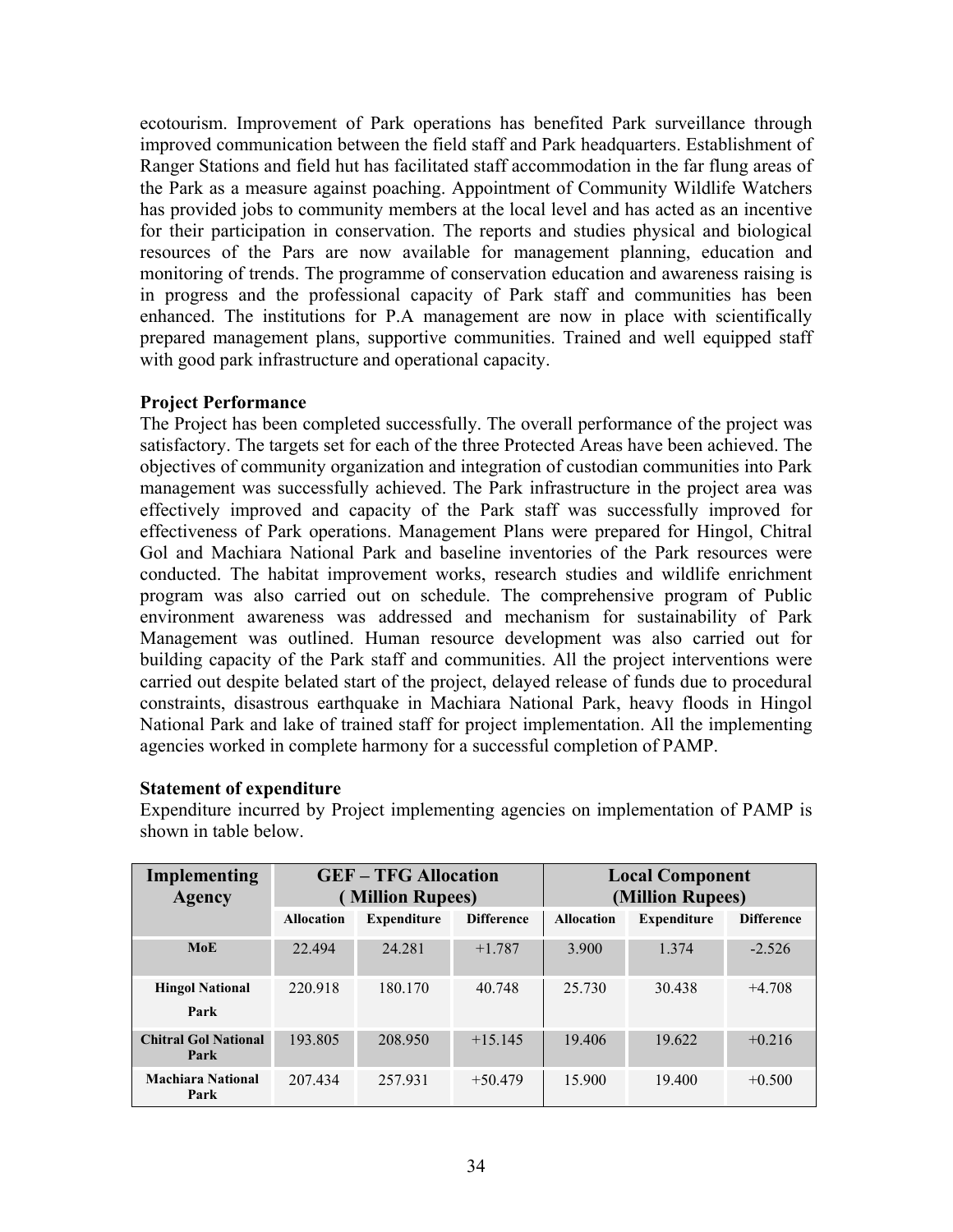#### **Lesson Learned**

The PAMP has been highly useful in conservation of biodiversity and P.A management in Pakistan and has been received by communities and implementing agencies with particular interest and enthusiasm. The Project was a demonstration of good team work of all the implementing agencies. Integration of communities into P.A management, there empowerment and provision of legal and financial incentives were key to successful participatory management of P.As. The process of community organization for participatory natural resource management is highly sensitive, complex and lengthy. It requires specially trained manpower to carry it out. All the implementing agencies therefore require capacity building of their staff for the purpose. The project implementation period of 5 years was too short for implementation of PAMP. Extension of the project period by 2 years was a blessing. The implementation of such a project should be preceded by a preparatory phase of 1-2 years to cater for the initial staff orientation courses, opening of special accounts and community organization. The planned project period was not enough for the maturity of community institutions which still require considerable time to get going. The custodian communities had high expectation about incentives in the form of jobs and village development program but the amount of VCF was quite limited. However the project has built capacity of communities to tap other sources for micro-enterprise development. Capacity building of the Park staff should be a continuous process. Emphasis should be placed on long term courses instead of several short term trainings. Rapid turns over in T.A Teams affected the project adversely. This situation needs to be overcome in future projects. A number of constraints and bottle necks were faced in project implementation. It has been experienced that dedication, team work and endurance by the implementing agencies can overcome all the hurdles. Apart from the field work, financial management of the project is highly important. The staff of the project needed through training in World Bank Accounting Procedures.

#### **Assessment of Sustainability**

Sustainability of P.A management in the post project period is of vital importance to take this unique model of participatory management to maturity and institutionalize it as a future practice. The prospects of sustainability of P.A management are encouraging. Financial sustainability of the program will be ensured partially through Fund for Protected Areas (FPA) an endowment established for this purpose. The amount of FPA needs to be enhanced by contribution of GoP share and fund raising from other sources. Windows of Provincial Development Programme are also open and the respective implementing agencies can tap these windows. Prospects of attracting other donors to this programme also exist. Replenishment of Village Conservation Fund (VCF) is also important for implementation VCDPs.

The sustainability of institutions including the Wildlife and Forestry Departments as well as community institutions will also determine the sustainability of P.A management. There is great likelihood that these institutions will live long. The GoNWFP and GoB have already regularized several positions in Chitral Gol and Hingol National Park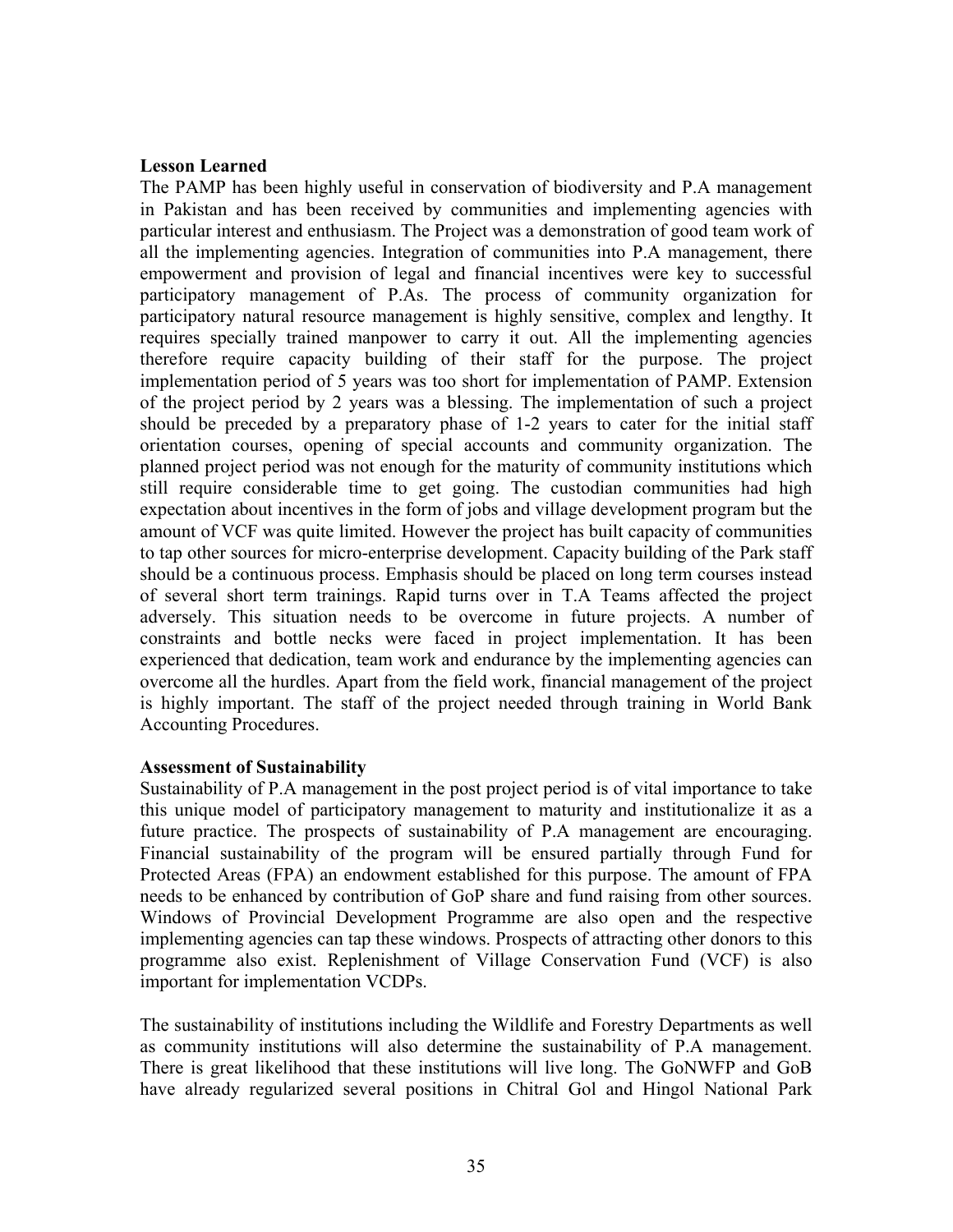respectively and the Govt of AJK is expected to do in same these in June 2010. Support to community institutions by the Govt and other donors will ensured their sustainability Technical Sustainability will be ensure by the respective Wildlife & Forest Departments who are fully capable of managing Protected Areas on the lines of PAMP. Since the Project Directors are still serving as heads of these institutions, technical support for the programme will be available. Maintenance of Park infrastructure is the responsibility of implementing agencies. The importance of this maintenance needs emphasis. Since the Park operations form a part of regular programme of the Wildlife Department and the heads of Park Administration in Baluchistan, NWFP and AJK are staunch advocates of P.A management, the sustainability of this programme is ensured.

#### **Future Direction**

The PAMP should be adapted as a model for P.A management. It should be replicated and extended to other Protected Areas in the country. The GEF, World Bank and the Ministry of Environment should seriously consider launching of a Phase-II of PAMP to stabilize the achievements of the concluded project, strengthen VCCs and other community institutions and make P.A management sustainable. This project should preferably be for a period of 7-10 years and should keep in view the lessons learnt in PAMP implementation. The MoE may expedite contribution of the share of GoP towards the FPA and make the fund operational. Funds may also be arranged for administrative expenses of FPA including hiring of a full time Chief Executive. The World Bank may also relax the condition of linking of operation of FPA to receipt of GoP contribution. The unspent amount of TFG may also be transferred to the FPA.

The community institutions should be strengthened. The Park Administration should keep constant liaison with the communities and help them in securing donor assistance for their micro enterprise development and Village Conservation and Development Plans.

All the project staff should be retained in their respective positions and kept mobile and busy with the same routine functions that they performed earlier. Community Wildlife Watchers must not be laid off and should continue performing their duties as in the project.

The Project Implementing Agencies should regularized the services of project staff for the post project period and place them on recurring expenditure. Special conservation and development projects should be prepared and launched in the three Protected Areas to implement Park Management Plans developed under the PAMP.

The other government departments and the NGOs should be encouraged to focus there conservation and development program on the villages in and around the Protected Areas; through custodian communities.

It is proposed that GEF/ World Bank may make arrangements to continue providing technical advice and coordination service to the Project Implementing Agencies of Hingol, Chitral Gol and Machiara National Park as a support to sustainability of PAMP achievements.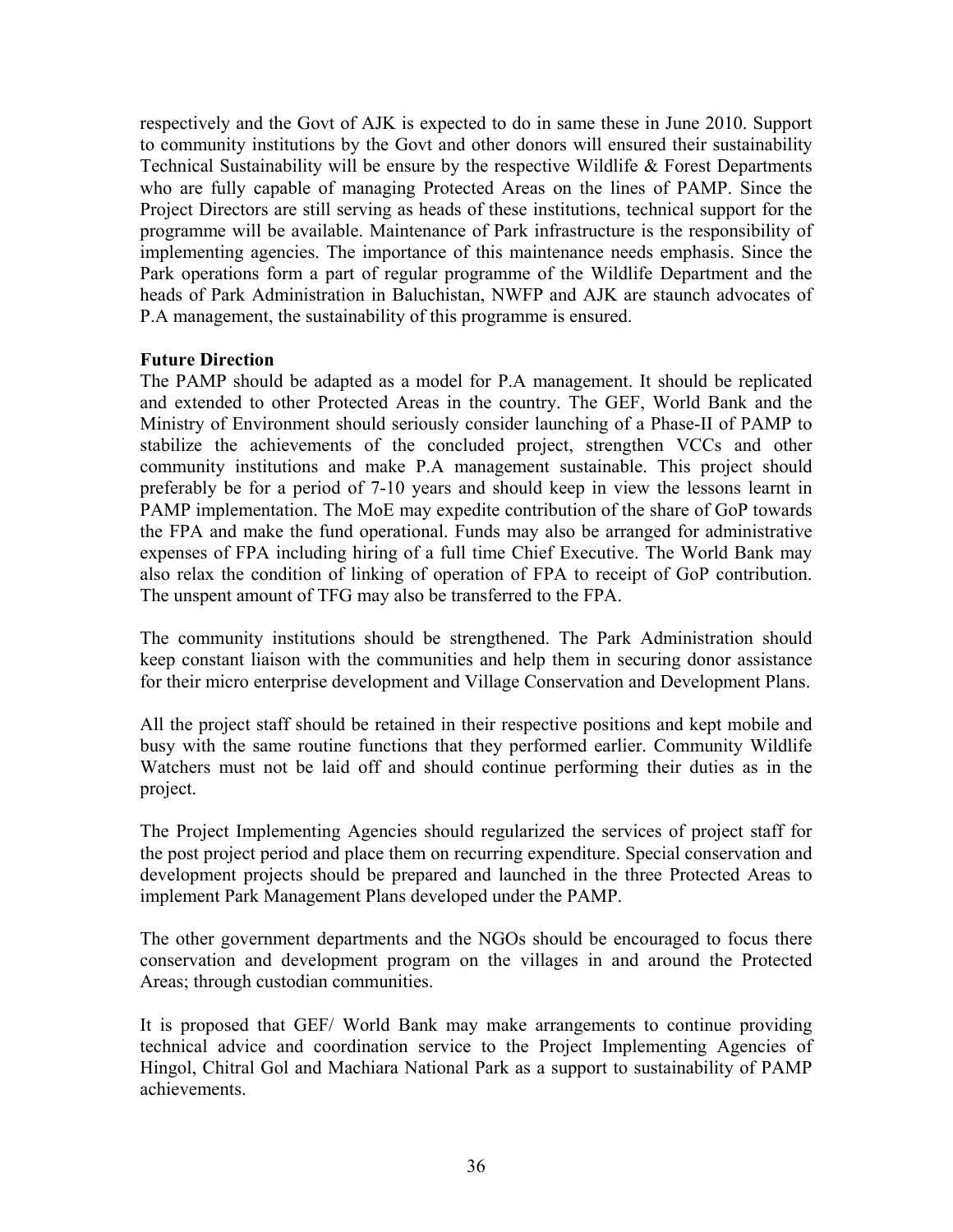# <span id="page-46-0"></span>**Annex 8. Comments of Cofinanciers and Other Partners/Stakeholders**

Not applicable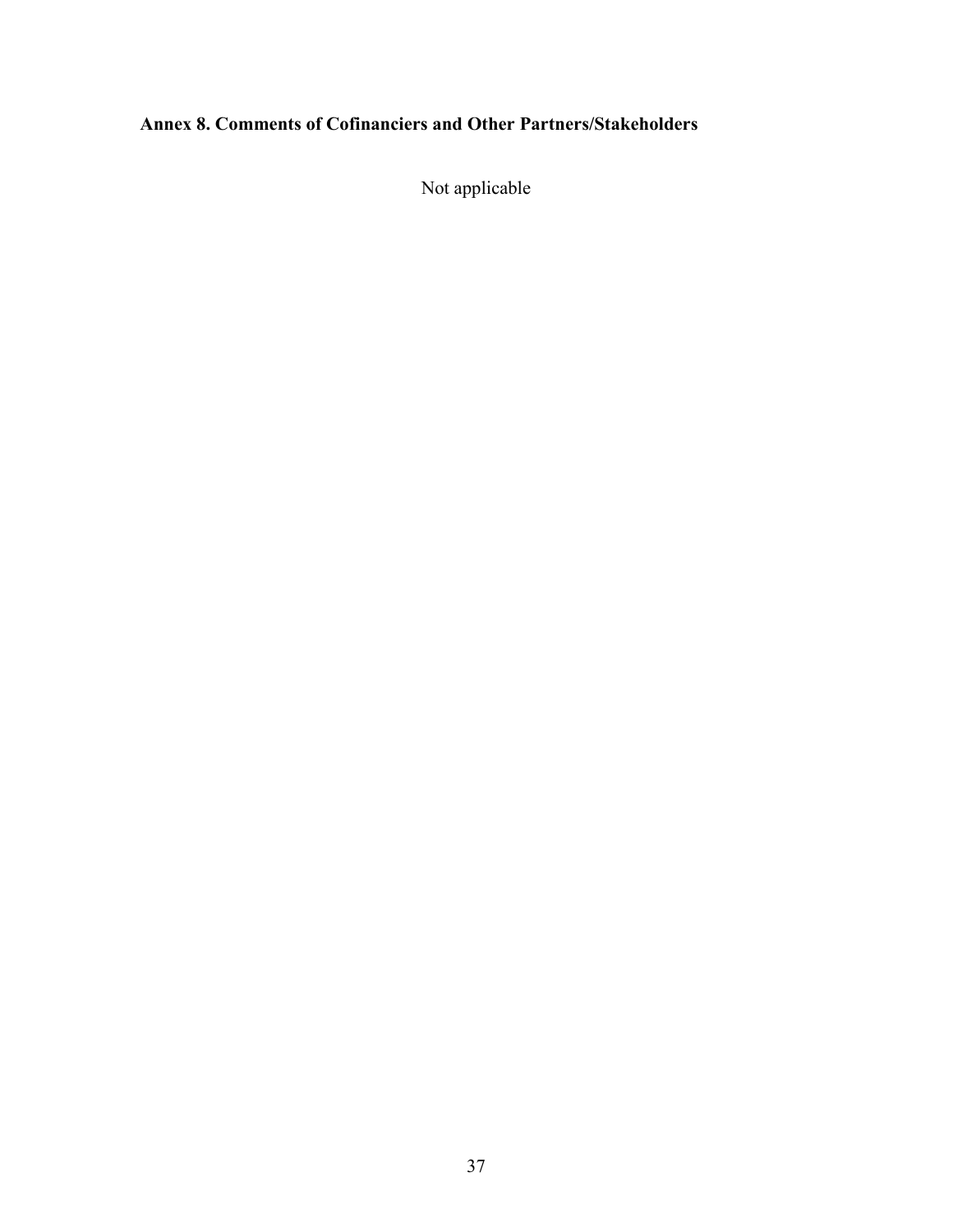#### <span id="page-47-0"></span>**Annex 9. List of Supporting Documents**

*World Bank documents*

- Project Appraisal Document
- Aide-memoires
- ISRs
- Quality Assurance Group Evaluation, 2006
- Audited financial reports

#### *Other*

- IUCN, 1996. Biodiversity Action Plan and Protected Areas Management Project Interim Report
- Dunira Strategy, 2009. Third Party Evaluation
- Management Plans for Machiara, Hingol and Chitral
- Community based monitoring reports for Machiara, Hingol and Chitral
- Revised Wildlife Protection Acts for Machiara, Hingol and Chitral
- Performance Indicators for Management of Protected Areas in Pakistan (2002)
- Proceedings of Media Workshop on Environmental Journalism (2004)
- Operational Manual of Community Participation (Machiara)
- Manual for Training in Fuel Efficient Stoves for Women (2004)
- Community Microplans
- Sustainability Plan for Chitral Gol
- Framework for Monitoring of Park Management Performance for Hingol (2006)
- Fund for Protected Areas: Baselines, Structure, Powers and Operational Manual
- James, A., Gaston, K., & Balmford, A. 1999. Balancing the earth's accounts. *Nature* 401: 323–324.

#### *Project Progress and Completion Reports*

- Machiara National Park (March 2003-December 2007; January 2008-December 2009)
- Hingol National Park (2005-2006; July 2008-March 2009)
- Chitral Gol National Park (MTR report)
- Machiara National Park (Project Completion Report)